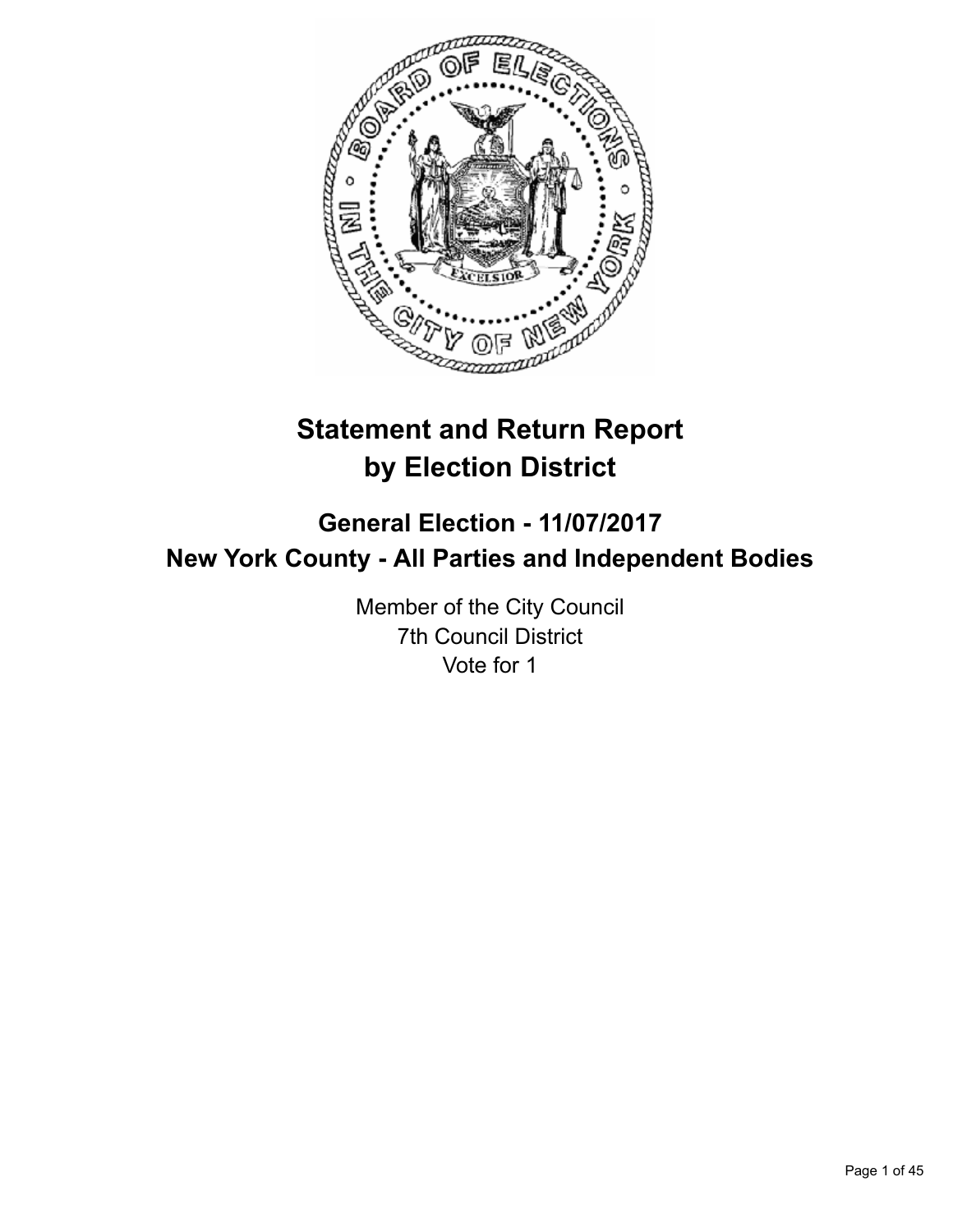

| PUBLIC COUNTER                                           | 30 |
|----------------------------------------------------------|----|
| <b>MANUALLY COUNTED EMERGENCY</b>                        | 0  |
| ABSENTEE / MILITARY                                      | 0  |
| AFFIDAVIT                                                |    |
| <b>Total Ballots</b>                                     | 31 |
| Less - Inapplicable Federal/Special Presidential Ballots | 0  |
| <b>Total Applicable Ballots</b>                          | 31 |
| MARK D. LEVINE (DEMOCRATIC)                              | 27 |
| FLORINDO J. TRONCELLITI (GREEN)                          |    |
| MARK D. LEVINE (WORKING FAMILIES)                        |    |
| <b>Total Votes</b>                                       | 29 |
| Unrecorded                                               | 2  |

#### **037/69**

| <b>PUBLIC COUNTER</b>                                    | 201 |
|----------------------------------------------------------|-----|
| <b>MANUALLY COUNTED EMERGENCY</b>                        | 0   |
| ABSENTEE / MILITARY                                      | 9   |
| AFFIDAVIT                                                | 7   |
| <b>Total Ballots</b>                                     | 217 |
| Less - Inapplicable Federal/Special Presidential Ballots | 0   |
| <b>Total Applicable Ballots</b>                          | 217 |
| MARK D. LEVINE (DEMOCRATIC)                              | 160 |
| FLORINDO J. TRONCELLITI (GREEN)                          | 15  |
| MARK D. LEVINE (WORKING FAMILIES)                        | 22  |
| <b>GLENN GRASSA (WRITE-IN)</b>                           | 1   |
| <b>Total Votes</b>                                       | 198 |
| Unrecorded                                               | 19  |

| <b>PUBLIC COUNTER</b>                                    | 262 |
|----------------------------------------------------------|-----|
| <b>MANUALLY COUNTED EMERGENCY</b>                        | 0   |
| ABSENTEE / MILITARY                                      | 8   |
| AFFIDAVIT                                                | 2   |
| <b>Total Ballots</b>                                     | 272 |
| Less - Inapplicable Federal/Special Presidential Ballots | 0   |
| <b>Total Applicable Ballots</b>                          | 272 |
| MARK D. LEVINE (DEMOCRATIC)                              | 213 |
| FLORINDO J. TRONCELLITI (GREEN)                          | 9   |
| MARK D. LEVINE (WORKING FAMILIES)                        | 18  |
| DONALD TRUMP (WRITE-IN)                                  |     |
| <b>Total Votes</b>                                       | 241 |
| Unrecorded                                               | 31  |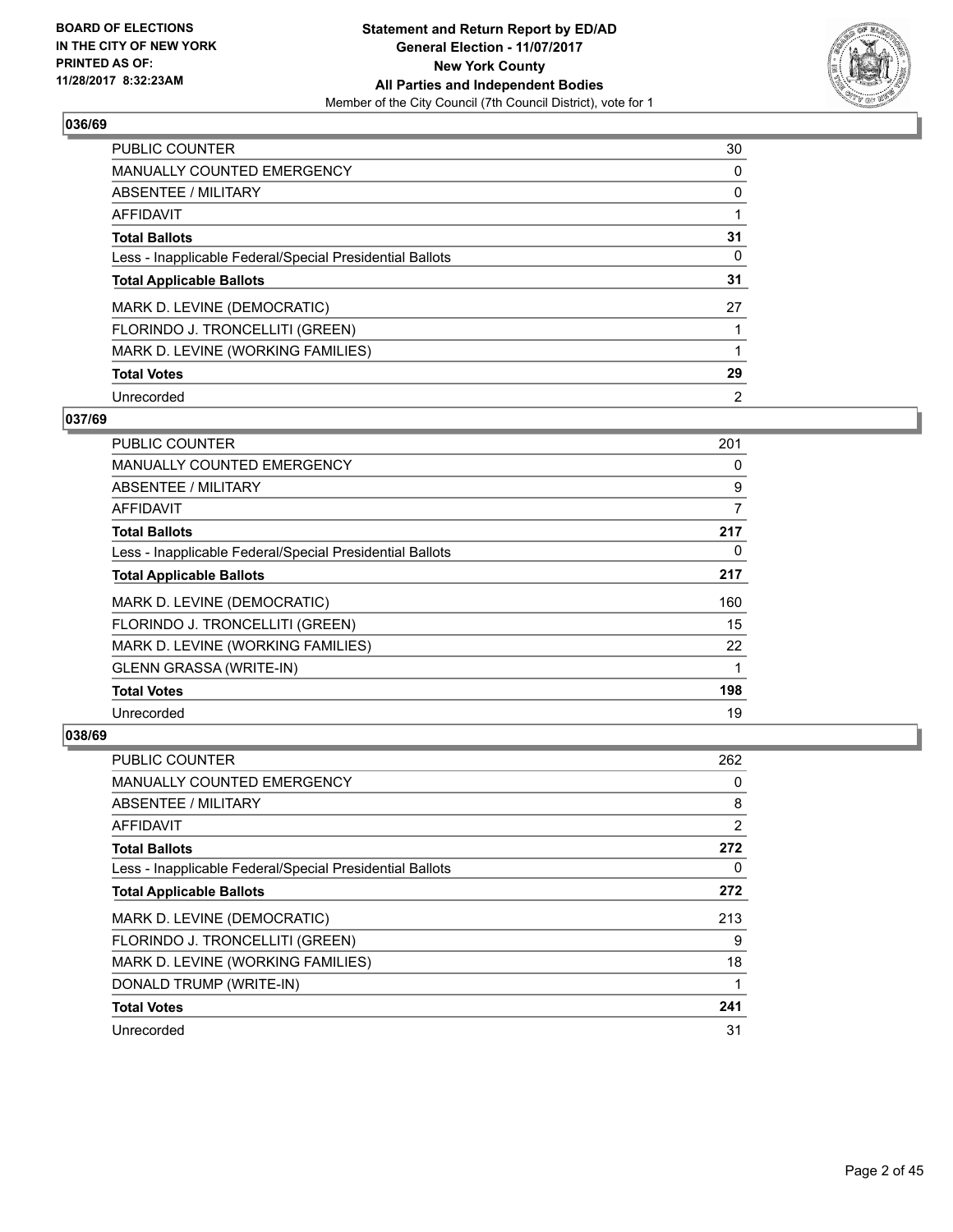

| <b>PUBLIC COUNTER</b>                                    | 326 |
|----------------------------------------------------------|-----|
| <b>MANUALLY COUNTED EMERGENCY</b>                        | 0   |
| ABSENTEE / MILITARY                                      | 9   |
| <b>AFFIDAVIT</b>                                         | 5   |
| <b>Total Ballots</b>                                     | 340 |
| Less - Inapplicable Federal/Special Presidential Ballots | 0   |
| <b>Total Applicable Ballots</b>                          | 340 |
| MARK D. LEVINE (DEMOCRATIC)                              | 276 |
| FLORINDO J. TRONCELLITI (GREEN)                          | 11  |
| MARK D. LEVINE (WORKING FAMILIES)                        | 27  |
| JOYCE JOHNSON (WRITE-IN)                                 | 2   |
| <b>Total Votes</b>                                       | 316 |
| Unrecorded                                               | 24  |

#### **040/69**

| <b>PUBLIC COUNTER</b>                                    | 543 |
|----------------------------------------------------------|-----|
| <b>MANUALLY COUNTED EMERGENCY</b>                        | 0   |
| ABSENTEE / MILITARY                                      | 15  |
| AFFIDAVIT                                                |     |
| <b>Total Ballots</b>                                     | 559 |
| Less - Inapplicable Federal/Special Presidential Ballots | 0   |
| <b>Total Applicable Ballots</b>                          | 559 |
| MARK D. LEVINE (DEMOCRATIC)                              | 439 |
| FLORINDO J. TRONCELLITI (GREEN)                          | 29  |
| MARK D. LEVINE (WORKING FAMILIES)                        | 48  |
| DOUG VARACHALLI (WRITE-IN)                               |     |
| <b>Total Votes</b>                                       | 517 |
| Unrecorded                                               | 42  |

| PUBLIC COUNTER                                           | 194 |
|----------------------------------------------------------|-----|
| <b>MANUALLY COUNTED EMERGENCY</b>                        | 0   |
| ABSENTEE / MILITARY                                      | 6   |
| AFFIDAVIT                                                |     |
| <b>Total Ballots</b>                                     | 201 |
| Less - Inapplicable Federal/Special Presidential Ballots | 0   |
| <b>Total Applicable Ballots</b>                          | 201 |
| MARK D. LEVINE (DEMOCRATIC)                              | 160 |
| FLORINDO J. TRONCELLITI (GREEN)                          | 9   |
| MARK D. LEVINE (WORKING FAMILIES)                        | 16  |
| <b>Total Votes</b>                                       | 185 |
| Unrecorded                                               | 16  |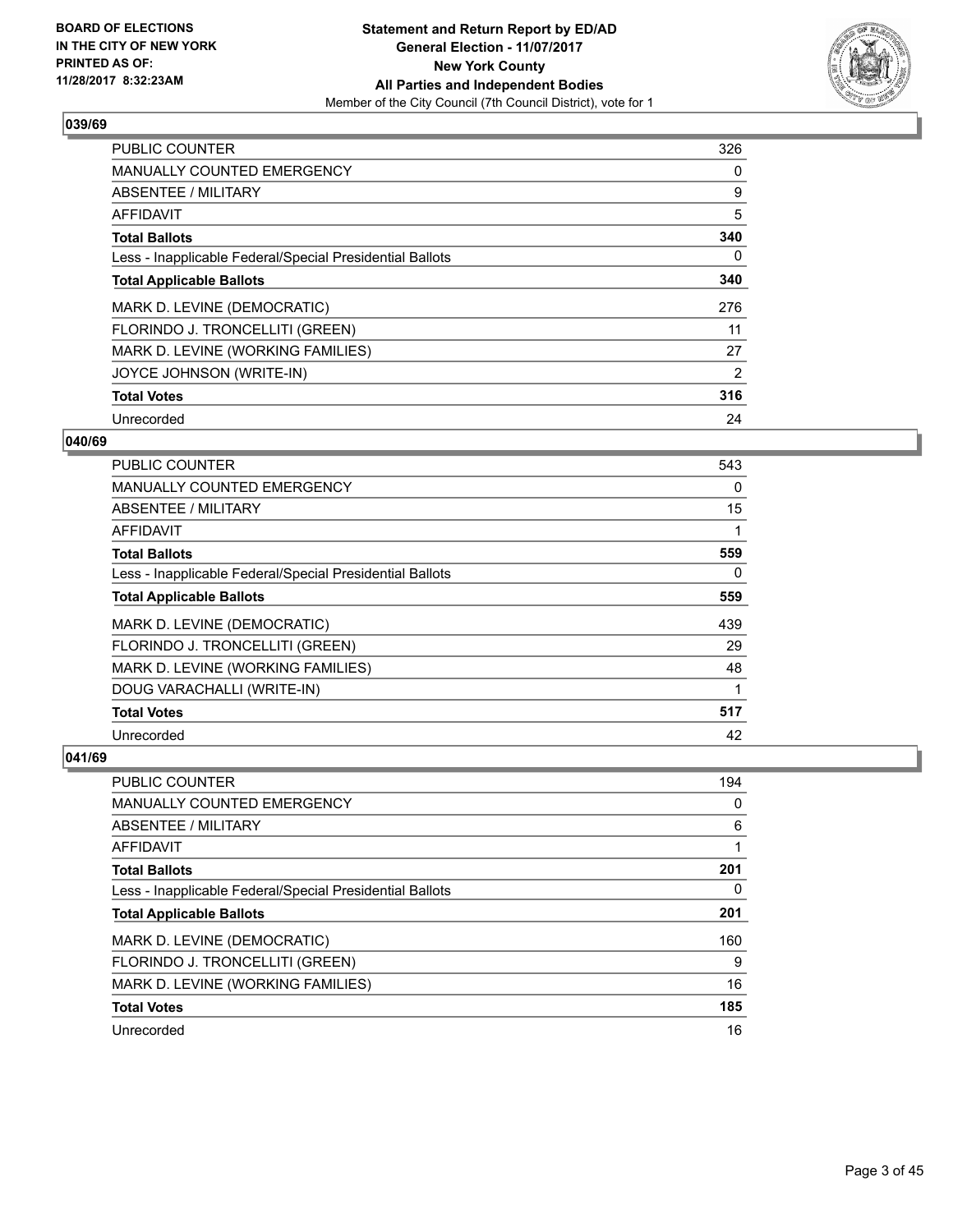

| <b>PUBLIC COUNTER</b>                                    | 289 |
|----------------------------------------------------------|-----|
| <b>MANUALLY COUNTED EMERGENCY</b>                        | 0   |
| <b>ABSENTEE / MILITARY</b>                               | 3   |
| AFFIDAVIT                                                | 4   |
| <b>Total Ballots</b>                                     | 296 |
| Less - Inapplicable Federal/Special Presidential Ballots | 0   |
| <b>Total Applicable Ballots</b>                          | 296 |
| MARK D. LEVINE (DEMOCRATIC)                              | 234 |
| FLORINDO J. TRONCELLITI (GREEN)                          | 14  |
| MARK D. LEVINE (WORKING FAMILIES)                        | 19  |
| MIKE FREEMAN (WRITE-IN)                                  |     |
| UNATTRIBUTABLE WRITE-IN (WRITE-IN)                       |     |
| <b>Total Votes</b>                                       | 269 |
| Unrecorded                                               | 27  |

## **043/69**

| <b>PUBLIC COUNTER</b>                                    | 353 |
|----------------------------------------------------------|-----|
| <b>MANUALLY COUNTED EMERGENCY</b>                        | 0   |
| ABSENTEE / MILITARY                                      | 5   |
| AFFIDAVIT                                                | 3   |
| <b>Total Ballots</b>                                     | 361 |
| Less - Inapplicable Federal/Special Presidential Ballots | 0   |
| <b>Total Applicable Ballots</b>                          | 361 |
| MARK D. LEVINE (DEMOCRATIC)                              | 294 |
| FLORINDO J. TRONCELLITI (GREEN)                          | 19  |
| MARK D. LEVINE (WORKING FAMILIES)                        | 19  |
| <b>Total Votes</b>                                       | 332 |
| Unrecorded                                               | 29  |

| <b>PUBLIC COUNTER</b>                                    | 314 |
|----------------------------------------------------------|-----|
| <b>MANUALLY COUNTED EMERGENCY</b>                        | 0   |
| ABSENTEE / MILITARY                                      | 6   |
| AFFIDAVIT                                                | 3   |
| <b>Total Ballots</b>                                     | 323 |
| Less - Inapplicable Federal/Special Presidential Ballots | 0   |
| <b>Total Applicable Ballots</b>                          | 323 |
| MARK D. LEVINE (DEMOCRATIC)                              | 237 |
| FLORINDO J. TRONCELLITI (GREEN)                          | 18  |
| MARK D. LEVINE (WORKING FAMILIES)                        | 42  |
| <b>Total Votes</b>                                       | 297 |
| Unrecorded                                               | 26  |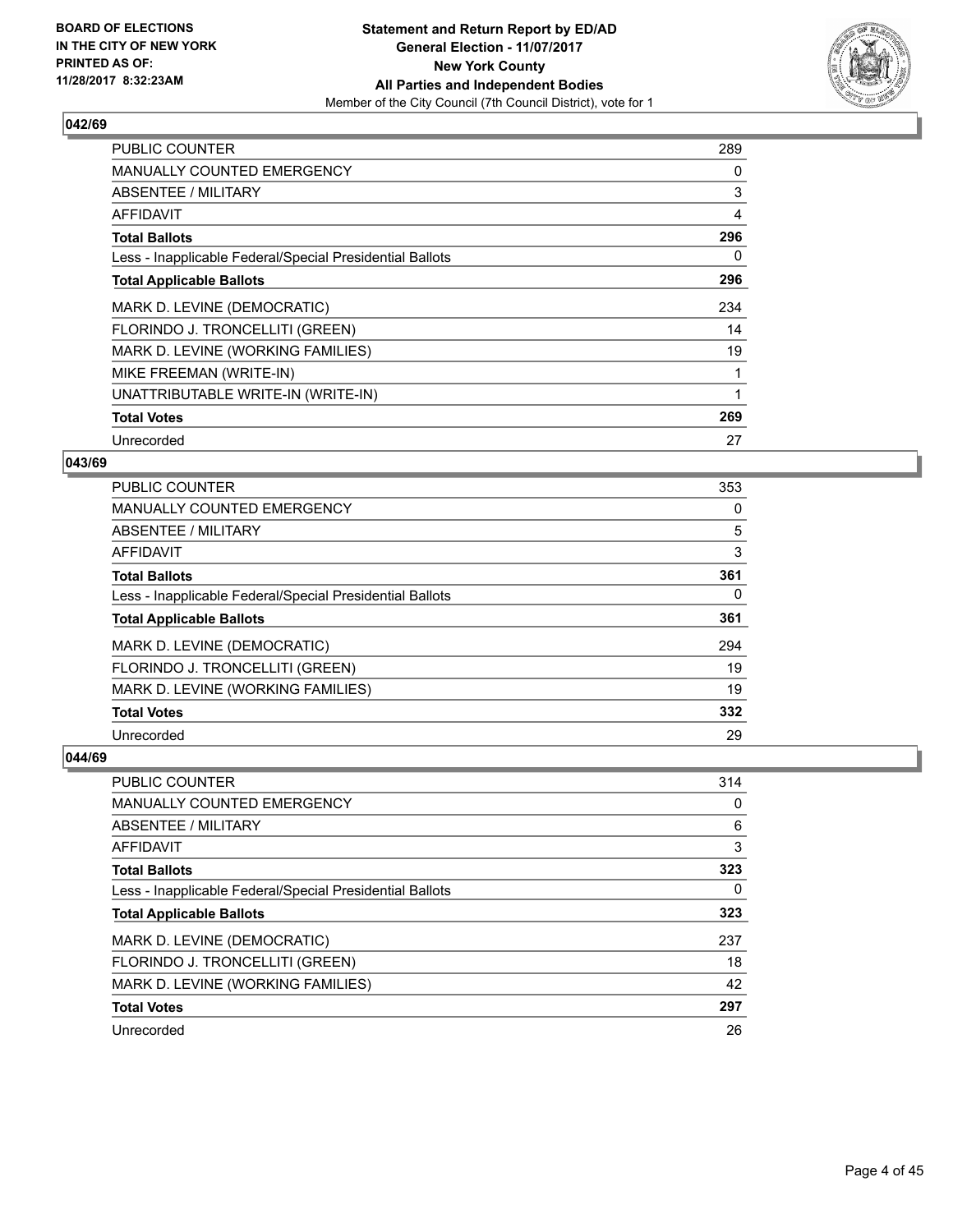

| <b>PUBLIC COUNTER</b>                                    | 241 |
|----------------------------------------------------------|-----|
| <b>MANUALLY COUNTED EMERGENCY</b>                        | 0   |
| ABSENTEE / MILITARY                                      |     |
| AFFIDAVIT                                                | 6   |
| <b>Total Ballots</b>                                     | 254 |
| Less - Inapplicable Federal/Special Presidential Ballots | 0   |
| <b>Total Applicable Ballots</b>                          | 254 |
| MARK D. LEVINE (DEMOCRATIC)                              | 202 |
| FLORINDO J. TRONCELLITI (GREEN)                          | 12  |
| MARK D. LEVINE (WORKING FAMILIES)                        | 17  |
| <b>Total Votes</b>                                       | 231 |
| Unrecorded                                               | 23  |

#### **053/69**

| <b>PUBLIC COUNTER</b>                                    | 139      |
|----------------------------------------------------------|----------|
| <b>MANUALLY COUNTED EMERGENCY</b>                        | 0        |
| ABSENTEE / MILITARY                                      |          |
| <b>AFFIDAVIT</b>                                         |          |
| <b>Total Ballots</b>                                     | 141      |
| Less - Inapplicable Federal/Special Presidential Ballots | $\Omega$ |
| <b>Total Applicable Ballots</b>                          | 141      |
| MARK D. LEVINE (DEMOCRATIC)                              | 112      |
| FLORINDO J. TRONCELLITI (GREEN)                          | 6        |
| MARK D. LEVINE (WORKING FAMILIES)                        | 3        |
| <b>Total Votes</b>                                       | 121      |
| Unrecorded                                               | 20       |

| PUBLIC COUNTER                                           | 201 |
|----------------------------------------------------------|-----|
| MANUALLY COUNTED EMERGENCY                               | 0   |
| ABSENTEE / MILITARY                                      | 7   |
| AFFIDAVIT                                                | 4   |
| <b>Total Ballots</b>                                     | 212 |
| Less - Inapplicable Federal/Special Presidential Ballots | 0   |
| <b>Total Applicable Ballots</b>                          | 212 |
| MARK D. LEVINE (DEMOCRATIC)                              | 148 |
| FLORINDO J. TRONCELLITI (GREEN)                          | 12  |
| MARK D. LEVINE (WORKING FAMILIES)                        | 10  |
| UNATTRIBUTABLE WRITE-IN (WRITE-IN)                       |     |
| UNCOUNTED WRITE-IN PER STATUTE (WRITE-IN)                | 1   |
| <b>Total Votes</b>                                       | 172 |
| Unrecorded                                               | 40  |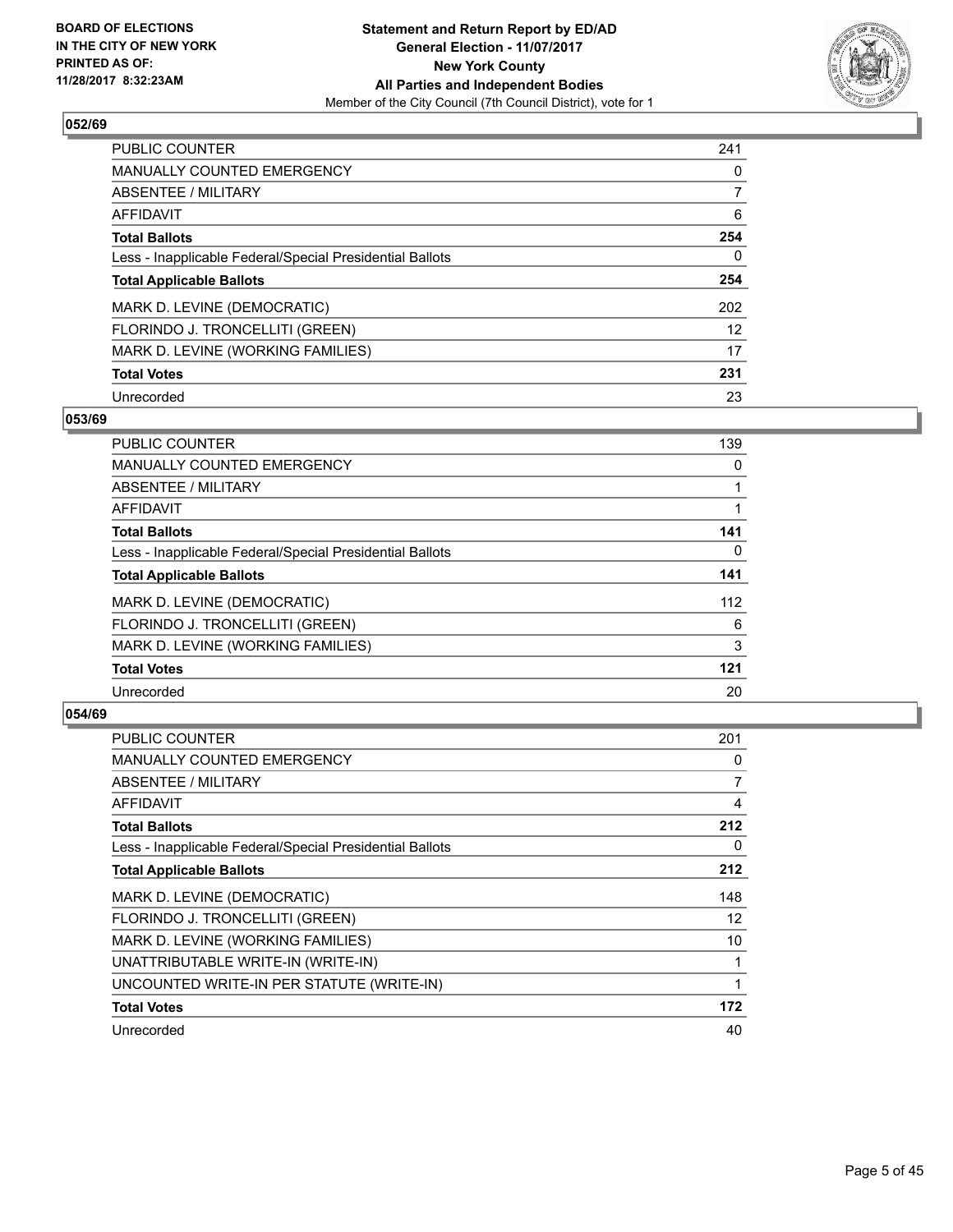

| <b>PUBLIC COUNTER</b>                                    | 290 |
|----------------------------------------------------------|-----|
| <b>MANUALLY COUNTED EMERGENCY</b>                        | 0   |
| <b>ABSENTEE / MILITARY</b>                               | 8   |
| <b>AFFIDAVIT</b>                                         | 7   |
| <b>Total Ballots</b>                                     | 305 |
| Less - Inapplicable Federal/Special Presidential Ballots | 0   |
| <b>Total Applicable Ballots</b>                          | 305 |
| MARK D. LEVINE (DEMOCRATIC)                              | 234 |
| FLORINDO J. TRONCELLITI (GREEN)                          | 8   |
| MARK D. LEVINE (WORKING FAMILIES)                        | 18  |
| NICOLE MALLIOTAKIS (WRITE-IN)                            |     |
| THOMAS LOPEZ PIERRE (WRITE-IN)                           |     |
| <b>Total Votes</b>                                       | 262 |
| Unrecorded                                               | 43  |

## **056/69**

| <b>PUBLIC COUNTER</b>                                    | 109            |
|----------------------------------------------------------|----------------|
| MANUALLY COUNTED EMERGENCY                               | 0              |
| ABSENTEE / MILITARY                                      | 3              |
| AFFIDAVIT                                                | $\overline{2}$ |
| <b>Total Ballots</b>                                     | 114            |
| Less - Inapplicable Federal/Special Presidential Ballots | $\Omega$       |
| <b>Total Applicable Ballots</b>                          | 114            |
| MARK D. LEVINE (DEMOCRATIC)                              | 77             |
| FLORINDO J. TRONCELLITI (GREEN)                          | 4              |
| MARK D. LEVINE (WORKING FAMILIES)                        | 2              |
| <b>Total Votes</b>                                       | 83             |
| Unrecorded                                               | 31             |

| <b>PUBLIC COUNTER</b>                                    | 188 |
|----------------------------------------------------------|-----|
| MANUALLY COUNTED EMERGENCY                               | 0   |
| ABSENTEE / MILITARY                                      | 5   |
| AFFIDAVIT                                                | 3   |
| <b>Total Ballots</b>                                     | 196 |
| Less - Inapplicable Federal/Special Presidential Ballots | 0   |
| <b>Total Applicable Ballots</b>                          | 196 |
| MARK D. LEVINE (DEMOCRATIC)                              | 144 |
| FLORINDO J. TRONCELLITI (GREEN)                          | 8   |
| MARK D. LEVINE (WORKING FAMILIES)                        | 8   |
| <b>Total Votes</b>                                       | 160 |
| Unrecorded                                               | 36  |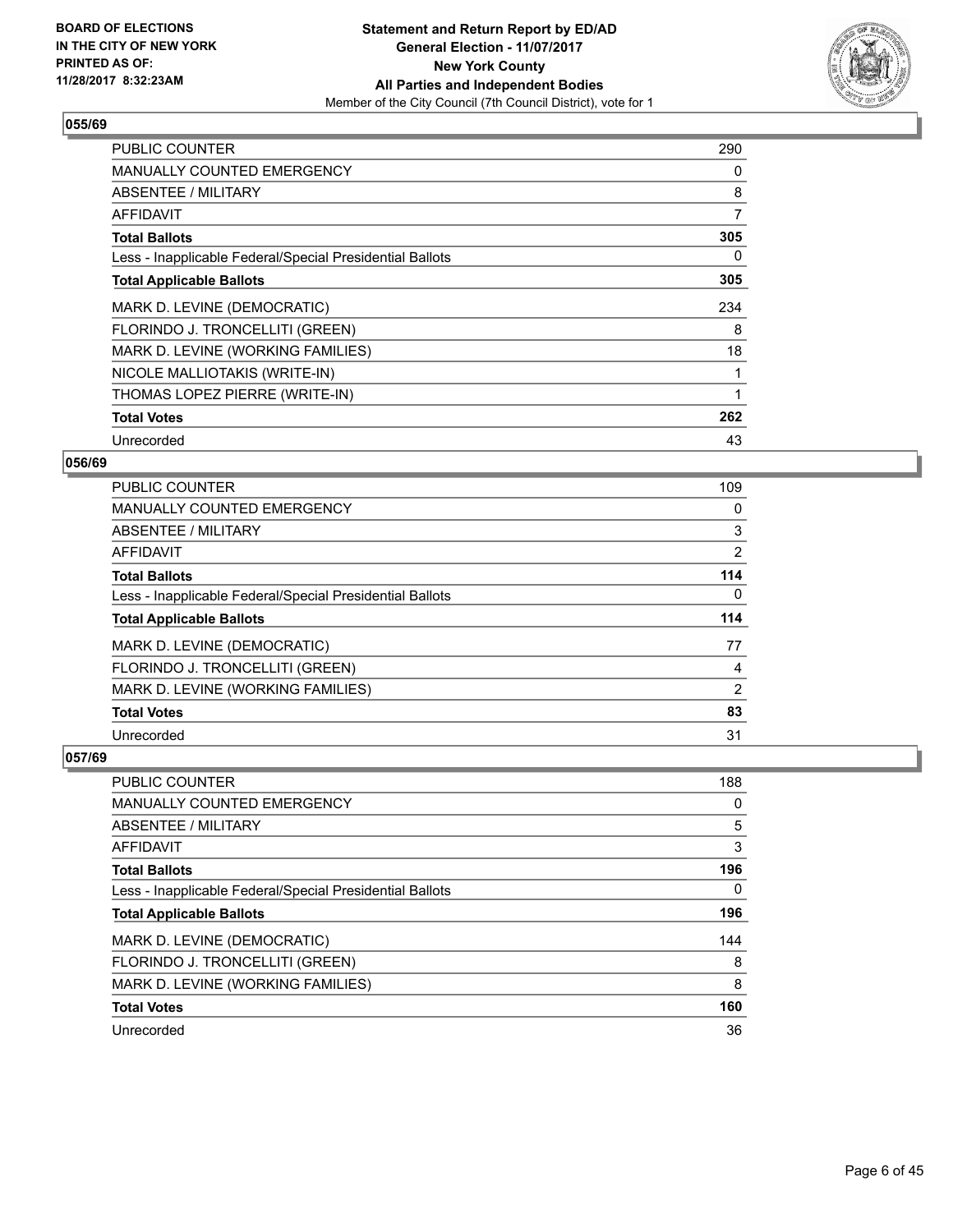

| <b>PUBLIC COUNTER</b>                                    | 198 |
|----------------------------------------------------------|-----|
| <b>MANUALLY COUNTED EMERGENCY</b>                        | 0   |
| <b>ABSENTEE / MILITARY</b>                               | 9   |
| <b>AFFIDAVIT</b>                                         | 3   |
| <b>Total Ballots</b>                                     | 210 |
| Less - Inapplicable Federal/Special Presidential Ballots | 0   |
| <b>Total Applicable Ballots</b>                          | 210 |
| MARK D. LEVINE (DEMOCRATIC)                              | 147 |
| FLORINDO J. TRONCELLITI (GREEN)                          | 5   |
| MARK D. LEVINE (WORKING FAMILIES)                        | 27  |
| DIANA AYALA (WRITE-IN)                                   |     |
| RUDOLPH GIULIANI (WRITE-IN)                              |     |
| <b>Total Votes</b>                                       | 181 |
| Unrecorded                                               | 29  |

## **059/69**

| <b>PUBLIC COUNTER</b>                                    | 118 |
|----------------------------------------------------------|-----|
| <b>MANUALLY COUNTED EMERGENCY</b>                        | 0   |
| ABSENTEE / MILITARY                                      | 4   |
| <b>AFFIDAVIT</b>                                         |     |
| <b>Total Ballots</b>                                     | 123 |
| Less - Inapplicable Federal/Special Presidential Ballots | 0   |
| <b>Total Applicable Ballots</b>                          | 123 |
| MARK D. LEVINE (DEMOCRATIC)                              | 94  |
| FLORINDO J. TRONCELLITI (GREEN)                          | 5   |
| MARK D. LEVINE (WORKING FAMILIES)                        | 13  |
| <b>Total Votes</b>                                       | 112 |
| Unrecorded                                               | 11  |

| <b>PUBLIC COUNTER</b>                                    | 136 |
|----------------------------------------------------------|-----|
| <b>MANUALLY COUNTED EMERGENCY</b>                        | 0   |
| ABSENTEE / MILITARY                                      | 0   |
| AFFIDAVIT                                                | 3   |
| <b>Total Ballots</b>                                     | 139 |
| Less - Inapplicable Federal/Special Presidential Ballots | 0   |
| <b>Total Applicable Ballots</b>                          | 139 |
| MARK D. LEVINE (DEMOCRATIC)                              | 106 |
| FLORINDO J. TRONCELLITI (GREEN)                          | 5   |
| MARK D. LEVINE (WORKING FAMILIES)                        | 14  |
| <b>Total Votes</b>                                       | 125 |
| Unrecorded                                               | 14  |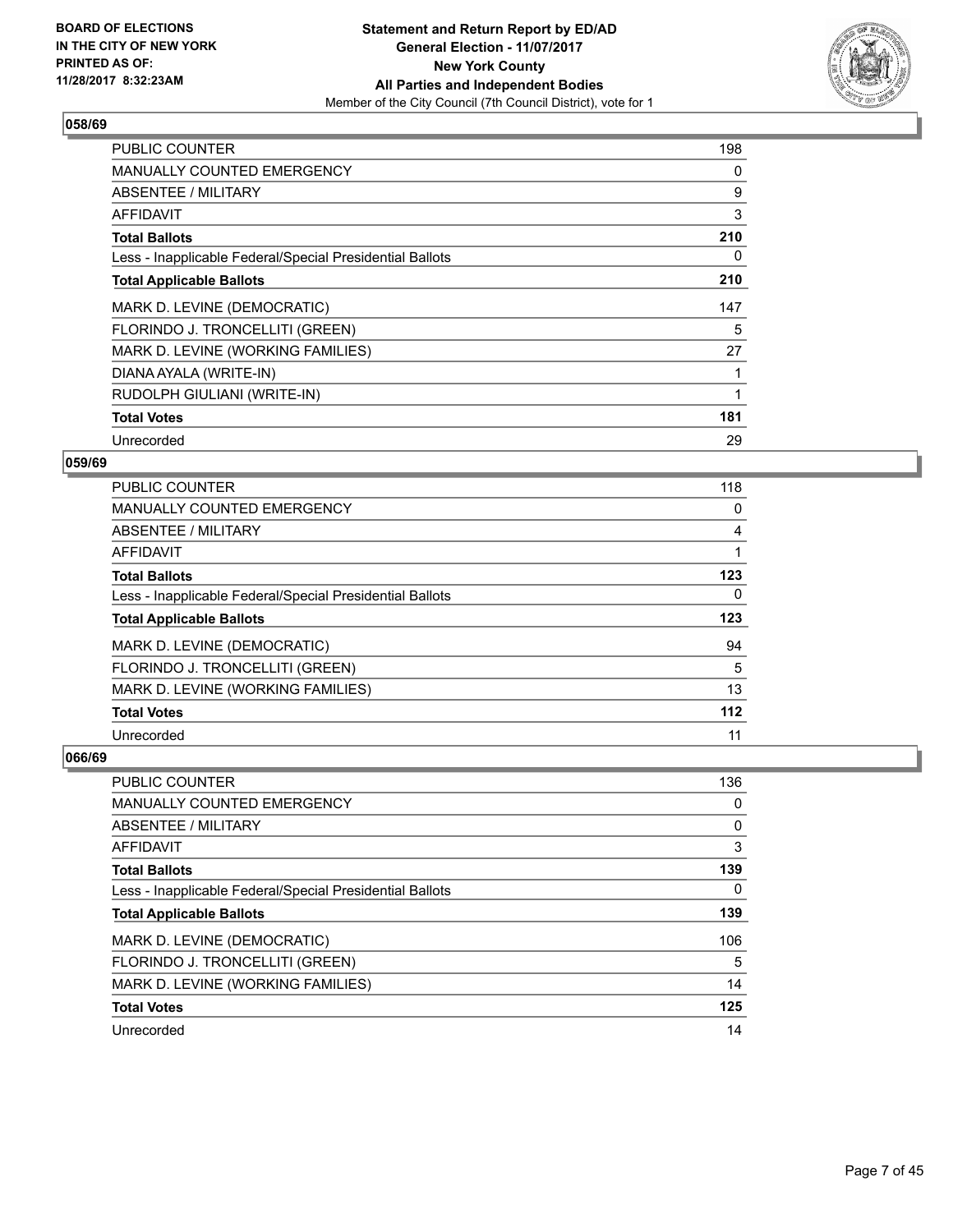

| <b>PUBLIC COUNTER</b>                                    | 192            |
|----------------------------------------------------------|----------------|
| <b>MANUALLY COUNTED EMERGENCY</b>                        | 0              |
| ABSENTEE / MILITARY                                      | $\overline{2}$ |
| <b>AFFIDAVIT</b>                                         | 3              |
| <b>Total Ballots</b>                                     | 197            |
| Less - Inapplicable Federal/Special Presidential Ballots | 0              |
| <b>Total Applicable Ballots</b>                          | 197            |
| MARK D. LEVINE (DEMOCRATIC)                              | 143            |
| FLORINDO J. TRONCELLITI (GREEN)                          | 9              |
| MARK D. LEVINE (WORKING FAMILIES)                        | 10             |
| ALAN FLACKS (WRITE-IN)                                   |                |
| <b>Total Votes</b>                                       | 163            |
| Unrecorded                                               | 34             |

## **068/69**

| <b>PUBLIC COUNTER</b>                                    | 183 |
|----------------------------------------------------------|-----|
| <b>MANUALLY COUNTED EMERGENCY</b>                        | 0   |
| ABSENTEE / MILITARY                                      | 4   |
| AFFIDAVIT                                                |     |
| <b>Total Ballots</b>                                     | 188 |
| Less - Inapplicable Federal/Special Presidential Ballots | 0   |
| <b>Total Applicable Ballots</b>                          | 188 |
| MARK D. LEVINE (DEMOCRATIC)                              | 149 |
| FLORINDO J. TRONCELLITI (GREEN)                          | 9   |
| MARK D. LEVINE (WORKING FAMILIES)                        | 7   |
| <b>Total Votes</b>                                       | 165 |
| Unrecorded                                               | 23  |

| <b>PUBLIC COUNTER</b>                                    | 355          |
|----------------------------------------------------------|--------------|
| <b>MANUALLY COUNTED EMERGENCY</b>                        | 0            |
| ABSENTEE / MILITARY                                      | 4            |
| AFFIDAVIT                                                | 2            |
| <b>Total Ballots</b>                                     | 361          |
| Less - Inapplicable Federal/Special Presidential Ballots | 0            |
| <b>Total Applicable Ballots</b>                          | 361          |
| MARK D. LEVINE (DEMOCRATIC)                              | 271          |
| FLORINDO J. TRONCELLITI (GREEN)                          | 22           |
| MARK D. LEVINE (WORKING FAMILIES)                        | 43           |
| MARK DE ROCCO (WRITE-IN)                                 | 1            |
| THOMAS LOPEZ-PIERRE (WRITE-IN)                           | $\mathbf{1}$ |
| <b>Total Votes</b>                                       | 338          |
| Unrecorded                                               | 23           |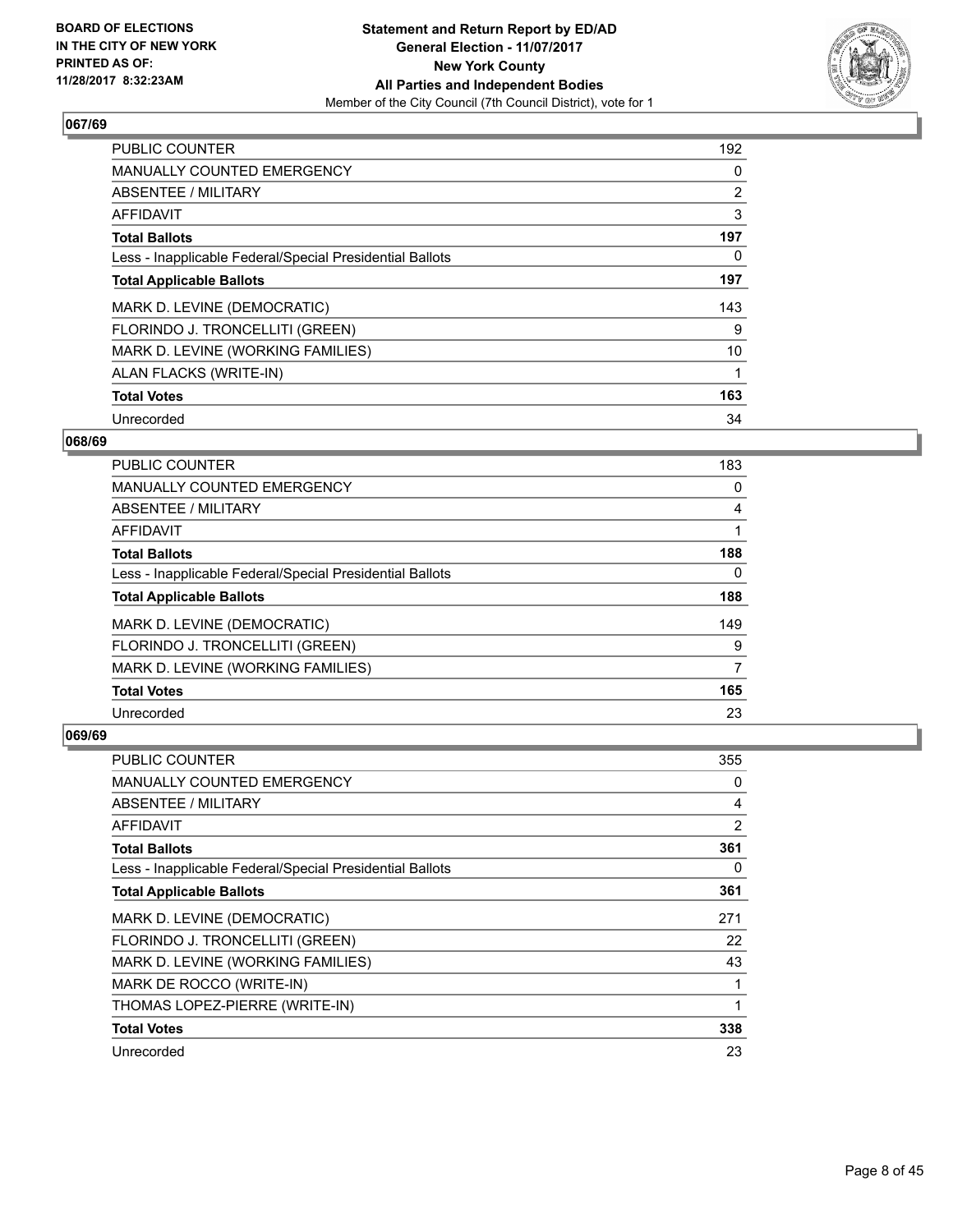

| <b>PUBLIC COUNTER</b>                                    | 135 |
|----------------------------------------------------------|-----|
| <b>MANUALLY COUNTED EMERGENCY</b>                        | 0   |
| ABSENTEE / MILITARY                                      | 4   |
| <b>AFFIDAVIT</b>                                         | 0   |
| <b>Total Ballots</b>                                     | 139 |
| Less - Inapplicable Federal/Special Presidential Ballots | 0   |
| <b>Total Applicable Ballots</b>                          | 139 |
| MARK D. LEVINE (DEMOCRATIC)                              | 106 |
| FLORINDO J. TRONCELLITI (GREEN)                          | 5   |
| MARK D. LEVINE (WORKING FAMILIES)                        | 14  |
| <b>Total Votes</b>                                       | 125 |
| Unrecorded                                               | 14  |

#### **071/69**

| <b>PUBLIC COUNTER</b>                                    | 131      |
|----------------------------------------------------------|----------|
| <b>MANUALLY COUNTED EMERGENCY</b>                        | 0        |
| ABSENTEE / MILITARY                                      |          |
| <b>AFFIDAVIT</b>                                         | 4        |
| <b>Total Ballots</b>                                     | 136      |
| Less - Inapplicable Federal/Special Presidential Ballots | $\Omega$ |
| <b>Total Applicable Ballots</b>                          | 136      |
| MARK D. LEVINE (DEMOCRATIC)                              | 100      |
| FLORINDO J. TRONCELLITI (GREEN)                          | 6        |
| MARK D. LEVINE (WORKING FAMILIES)                        | 20       |
| <b>Total Votes</b>                                       | 126      |
| Unrecorded                                               | 10       |

| PUBLIC COUNTER                                           | 382 |
|----------------------------------------------------------|-----|
| <b>MANUALLY COUNTED EMERGENCY</b>                        | 0   |
| ABSENTEE / MILITARY                                      | 11  |
| AFFIDAVIT                                                | 2   |
| <b>Total Ballots</b>                                     | 395 |
| Less - Inapplicable Federal/Special Presidential Ballots | 0   |
| <b>Total Applicable Ballots</b>                          | 395 |
| MARK D. LEVINE (DEMOCRATIC)                              | 306 |
| FLORINDO J. TRONCELLITI (GREEN)                          | 21  |
| MARK D. LEVINE (WORKING FAMILIES)                        | 41  |
| JOYCE JOHNSON (WRITE-IN)                                 | 1   |
| UNATTRIBUTABLE WRITE-IN (WRITE-IN)                       | 1   |
| <b>Total Votes</b>                                       | 370 |
| Unrecorded                                               | 25  |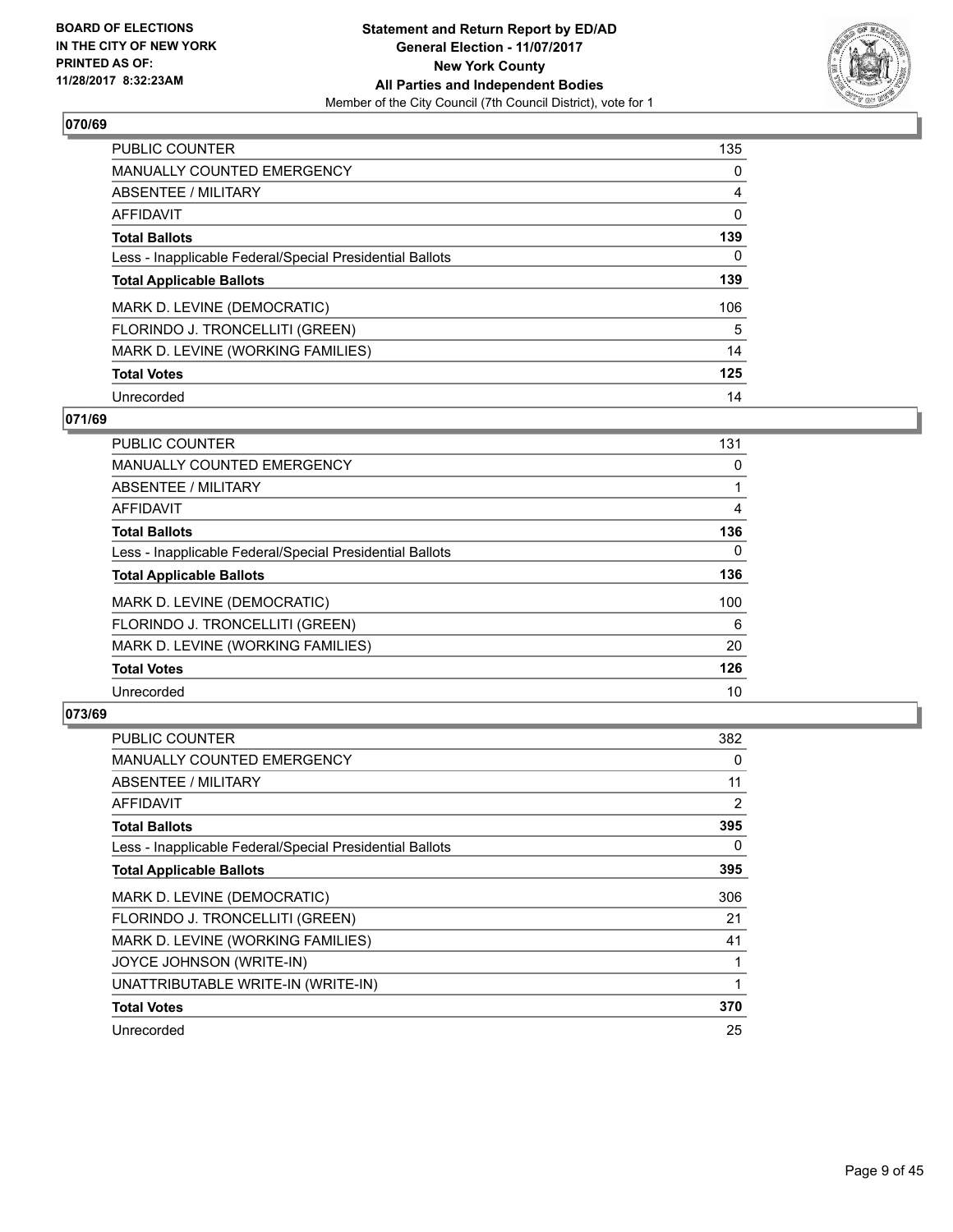

| <b>PUBLIC COUNTER</b>                                    | 254 |
|----------------------------------------------------------|-----|
| <b>MANUALLY COUNTED EMERGENCY</b>                        | 0   |
| ABSENTEE / MILITARY                                      | 6   |
| <b>AFFIDAVIT</b>                                         | 5   |
| <b>Total Ballots</b>                                     | 265 |
| Less - Inapplicable Federal/Special Presidential Ballots | 0   |
| <b>Total Applicable Ballots</b>                          | 265 |
| MARK D. LEVINE (DEMOCRATIC)                              | 173 |
| FLORINDO J. TRONCELLITI (GREEN)                          | 24  |
| MARK D. LEVINE (WORKING FAMILIES)                        | 24  |
| PIERRE GOODING (WRITE-IN)                                |     |
| <b>Total Votes</b>                                       | 222 |
| Unrecorded                                               | 43  |

#### **075/69**

| <b>PUBLIC COUNTER</b>                                    | 221 |
|----------------------------------------------------------|-----|
| <b>MANUALLY COUNTED EMERGENCY</b>                        | 0   |
| ABSENTEE / MILITARY                                      | 4   |
| AFFIDAVIT                                                | 5   |
| <b>Total Ballots</b>                                     | 230 |
| Less - Inapplicable Federal/Special Presidential Ballots | 0   |
| <b>Total Applicable Ballots</b>                          | 230 |
| MARK D. LEVINE (DEMOCRATIC)                              | 181 |
| FLORINDO J. TRONCELLITI (GREEN)                          | 15  |
| MARK D. LEVINE (WORKING FAMILIES)                        | 16  |
| <b>Total Votes</b>                                       | 212 |
| Unrecorded                                               | 18  |

| <b>PUBLIC COUNTER</b>                                    | 204 |
|----------------------------------------------------------|-----|
| <b>MANUALLY COUNTED EMERGENCY</b>                        | 0   |
| ABSENTEE / MILITARY                                      | 6   |
| AFFIDAVIT                                                | 3   |
| <b>Total Ballots</b>                                     | 213 |
| Less - Inapplicable Federal/Special Presidential Ballots | 0   |
| <b>Total Applicable Ballots</b>                          | 213 |
| MARK D. LEVINE (DEMOCRATIC)                              | 169 |
| FLORINDO J. TRONCELLITI (GREEN)                          | 10  |
| MARK D. LEVINE (WORKING FAMILIES)                        | 16  |
| <b>BUGSY STEGAL (WRITE-IN)</b>                           |     |
| <b>Total Votes</b>                                       | 196 |
| Unrecorded                                               | 17  |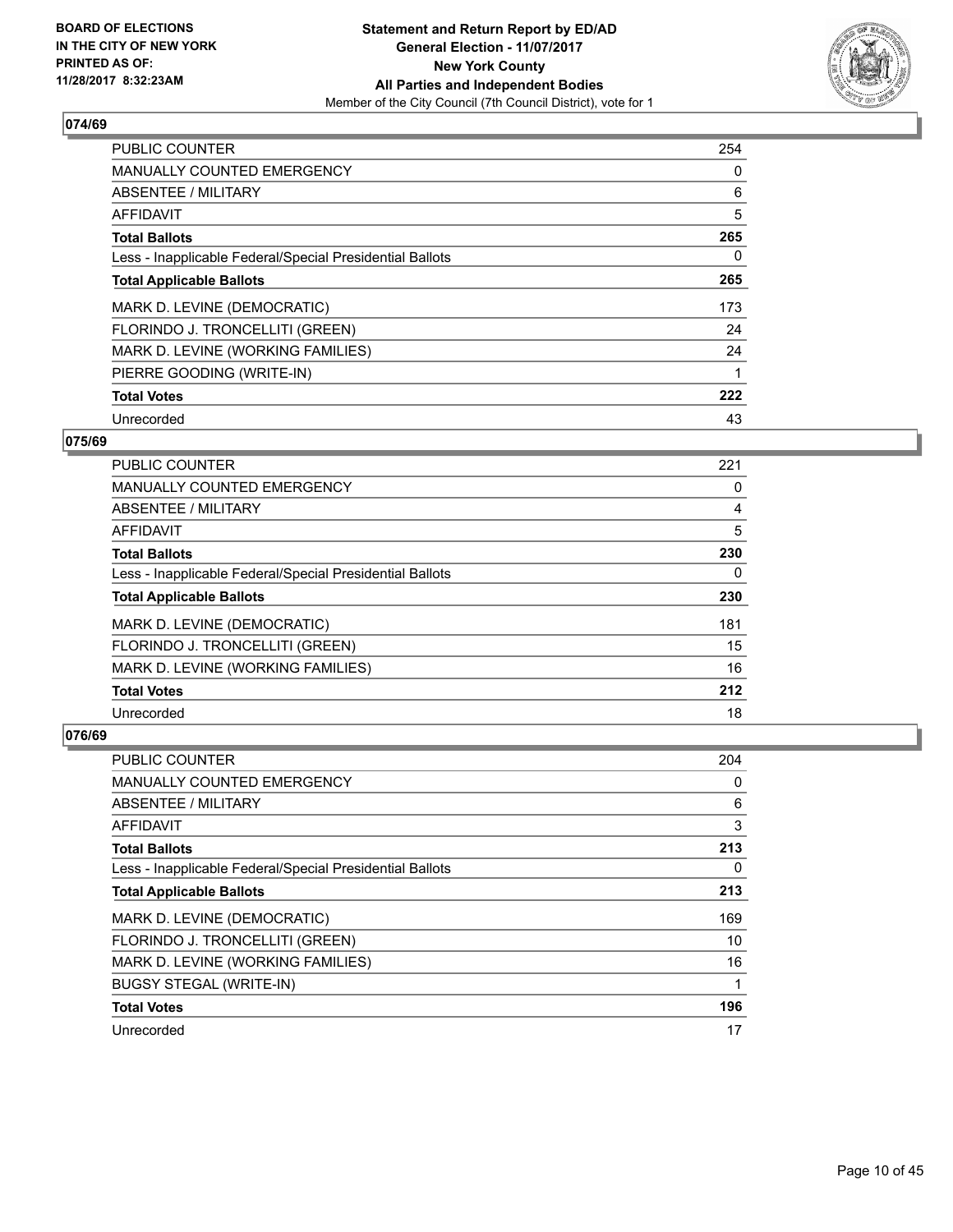

| <b>PUBLIC COUNTER</b>                                    | 326 |
|----------------------------------------------------------|-----|
| <b>MANUALLY COUNTED EMERGENCY</b>                        | 0   |
| ABSENTEE / MILITARY                                      | 5   |
| <b>AFFIDAVIT</b>                                         | 3   |
| <b>Total Ballots</b>                                     | 334 |
| Less - Inapplicable Federal/Special Presidential Ballots | 0   |
| <b>Total Applicable Ballots</b>                          | 334 |
| MARK D. LEVINE (DEMOCRATIC)                              | 266 |
| FLORINDO J. TRONCELLITI (GREEN)                          | 16  |
| MARK D. LEVINE (WORKING FAMILIES)                        | 37  |
| PATRICIA IRELAND (WRITE-IN)                              |     |
| <b>Total Votes</b>                                       | 320 |
| Unrecorded                                               | 14  |

#### **079/69**

| <b>PUBLIC COUNTER</b>                                    | 223 |
|----------------------------------------------------------|-----|
| <b>MANUALLY COUNTED EMERGENCY</b>                        | 0   |
| ABSENTEE / MILITARY                                      | 6   |
| AFFIDAVIT                                                | 4   |
| <b>Total Ballots</b>                                     | 233 |
| Less - Inapplicable Federal/Special Presidential Ballots | 0   |
| <b>Total Applicable Ballots</b>                          | 233 |
| MARK D. LEVINE (DEMOCRATIC)                              | 162 |
| FLORINDO J. TRONCELLITI (GREEN)                          | 15  |
| MARK D. LEVINE (WORKING FAMILIES)                        | 35  |
| <b>Total Votes</b>                                       | 212 |
| Unrecorded                                               | 21  |

| <b>PUBLIC COUNTER</b>                                    | 135 |
|----------------------------------------------------------|-----|
| <b>MANUALLY COUNTED EMERGENCY</b>                        | 0   |
| ABSENTEE / MILITARY                                      | 2   |
| AFFIDAVIT                                                | 2   |
| <b>Total Ballots</b>                                     | 139 |
| Less - Inapplicable Federal/Special Presidential Ballots | 0   |
| <b>Total Applicable Ballots</b>                          | 139 |
| MARK D. LEVINE (DEMOCRATIC)                              | 107 |
| FLORINDO J. TRONCELLITI (GREEN)                          | 4   |
| MARK D. LEVINE (WORKING FAMILIES)                        | 15  |
| UNATTRIBUTABLE WRITE-IN (WRITE-IN)                       |     |
| <b>Total Votes</b>                                       | 127 |
| Unrecorded                                               | 12  |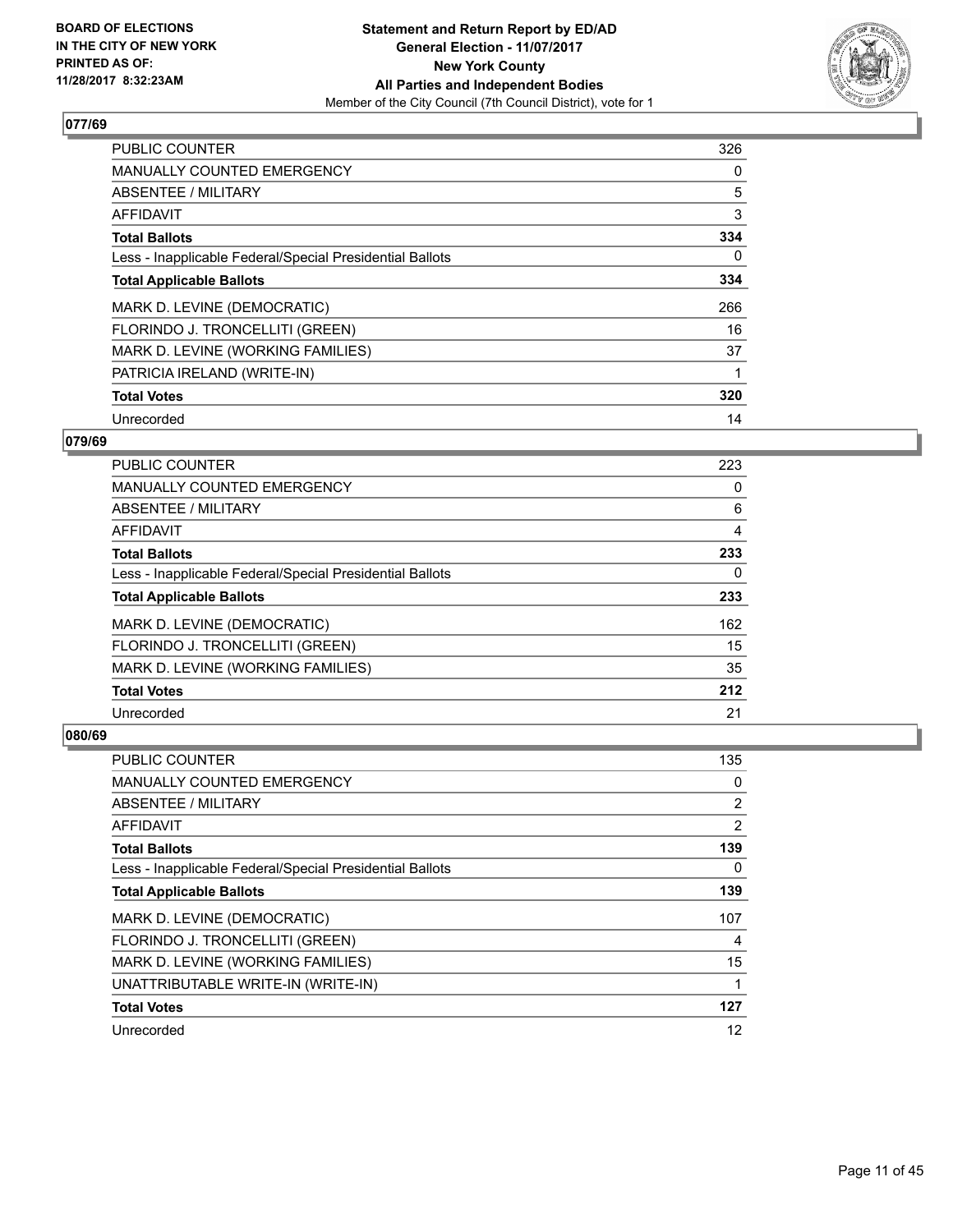

| <b>PUBLIC COUNTER</b>                                    | 380            |
|----------------------------------------------------------|----------------|
| <b>MANUALLY COUNTED EMERGENCY</b>                        | 0              |
| ABSENTEE / MILITARY                                      | 6              |
| AFFIDAVIT                                                | $\overline{2}$ |
| <b>Total Ballots</b>                                     | 388            |
| Less - Inapplicable Federal/Special Presidential Ballots | 0              |
| <b>Total Applicable Ballots</b>                          | 388            |
| MARK D. LEVINE (DEMOCRATIC)                              | 303            |
| FLORINDO J. TRONCELLITI (GREEN)                          | 18             |
| MARK D. LEVINE (WORKING FAMILIES)                        | 22             |
| <b>Total Votes</b>                                       | 343            |
| Unrecorded                                               | 45             |

#### **083/69**

| <b>PUBLIC COUNTER</b>                                    | 307 |
|----------------------------------------------------------|-----|
| <b>MANUALLY COUNTED EMERGENCY</b>                        | 0   |
| ABSENTEE / MILITARY                                      | 4   |
| AFFIDAVIT                                                | 6   |
| <b>Total Ballots</b>                                     | 317 |
| Less - Inapplicable Federal/Special Presidential Ballots | 0   |
| <b>Total Applicable Ballots</b>                          | 317 |
| MARK D. LEVINE (DEMOCRATIC)                              | 256 |
| FLORINDO J. TRONCELLITI (GREEN)                          | 9   |
| MARK D. LEVINE (WORKING FAMILIES)                        | 12  |
| RAFEEQ RAHEEM (WRITE-IN)                                 |     |
| <b>Total Votes</b>                                       | 278 |
| Unrecorded                                               | 39  |

| PUBLIC COUNTER                                           | 227 |
|----------------------------------------------------------|-----|
| <b>MANUALLY COUNTED EMERGENCY</b>                        | 0   |
| ABSENTEE / MILITARY                                      | 6   |
| AFFIDAVIT                                                | 2   |
| <b>Total Ballots</b>                                     | 235 |
| Less - Inapplicable Federal/Special Presidential Ballots | 0   |
| <b>Total Applicable Ballots</b>                          | 235 |
| MARK D. LEVINE (DEMOCRATIC)                              | 168 |
| FLORINDO J. TRONCELLITI (GREEN)                          | 16  |
| MARK D. LEVINE (WORKING FAMILIES)                        | 25  |
| <b>Total Votes</b>                                       | 209 |
| Unrecorded                                               | 26  |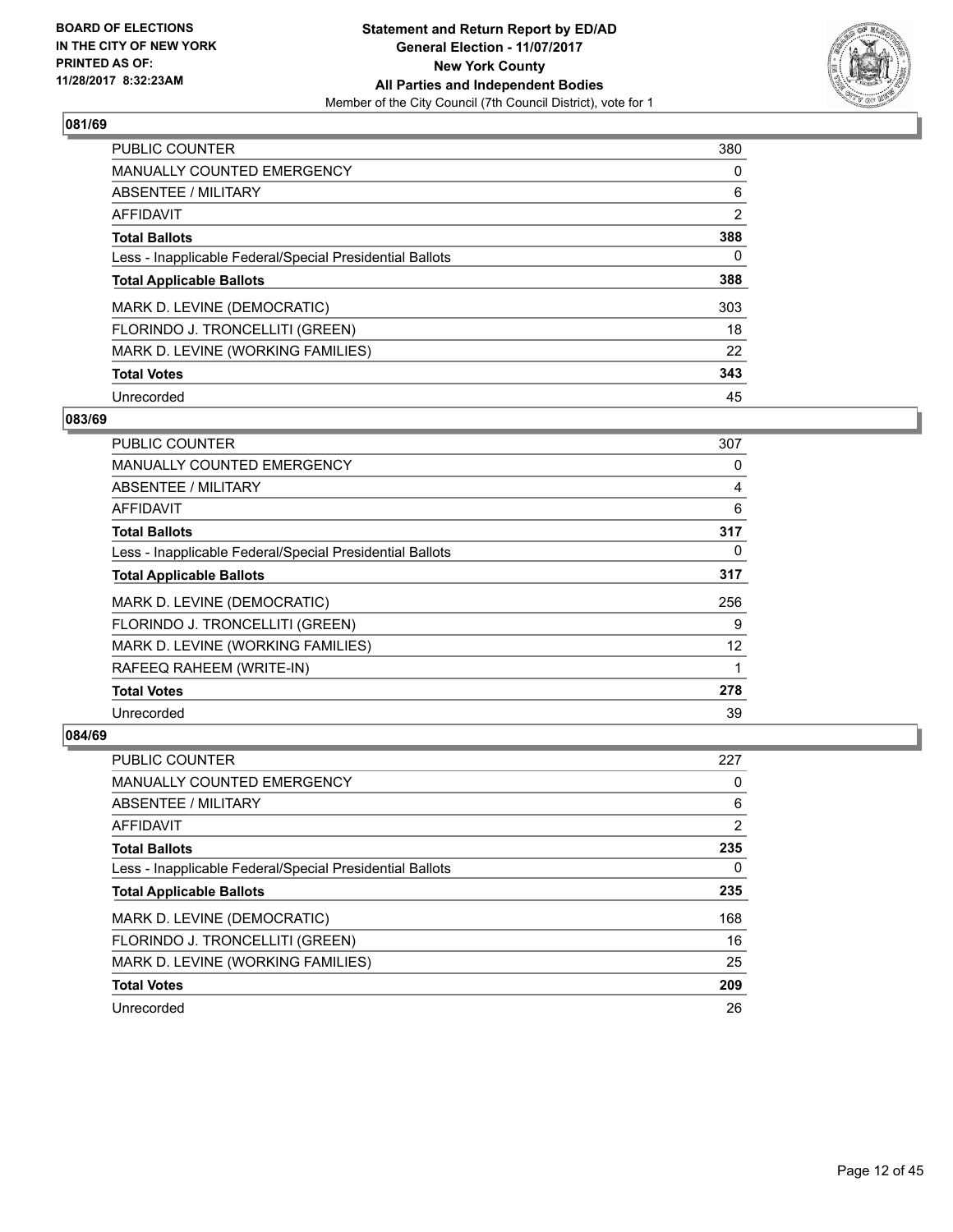

| <b>PUBLIC COUNTER</b>                                    | 191 |
|----------------------------------------------------------|-----|
| <b>MANUALLY COUNTED EMERGENCY</b>                        | 0   |
| ABSENTEE / MILITARY                                      |     |
| <b>AFFIDAVIT</b>                                         | 0   |
| <b>Total Ballots</b>                                     | 198 |
| Less - Inapplicable Federal/Special Presidential Ballots | 0   |
| <b>Total Applicable Ballots</b>                          | 198 |
| MARK D. LEVINE (DEMOCRATIC)                              | 160 |
| FLORINDO J. TRONCELLITI (GREEN)                          | 7   |
| MARK D. LEVINE (WORKING FAMILIES)                        | 14  |
| <b>Total Votes</b>                                       | 181 |
| Unrecorded                                               | 17  |

#### **086/69**

| <b>PUBLIC COUNTER</b>                                    | 395            |
|----------------------------------------------------------|----------------|
| <b>MANUALLY COUNTED EMERGENCY</b>                        | 0              |
| ABSENTEE / MILITARY                                      | 14             |
| AFFIDAVIT                                                | $\overline{2}$ |
| <b>Total Ballots</b>                                     | 411            |
| Less - Inapplicable Federal/Special Presidential Ballots | 0              |
| <b>Total Applicable Ballots</b>                          | 411            |
| MARK D. LEVINE (DEMOCRATIC)                              | 323            |
| FLORINDO J. TRONCELLITI (GREEN)                          | 14             |
| MARK D. LEVINE (WORKING FAMILIES)                        | 44             |
| DANIEL SICULAR (WRITE-IN)                                | 1              |
| JOEY FOX (WRITE-IN)                                      | 1              |
| THOMAS BLUM (WRITE-IN)                                   | 1              |
| <b>Total Votes</b>                                       | 384            |
| Unrecorded                                               | 27             |

| <b>PUBLIC COUNTER</b>                                    | 309 |
|----------------------------------------------------------|-----|
| <b>MANUALLY COUNTED EMERGENCY</b>                        | 0   |
| ABSENTEE / MILITARY                                      | 6   |
| AFFIDAVIT                                                |     |
| <b>Total Ballots</b>                                     | 316 |
| Less - Inapplicable Federal/Special Presidential Ballots | 0   |
| <b>Total Applicable Ballots</b>                          | 316 |
| MARK D. LEVINE (DEMOCRATIC)                              | 250 |
| FLORINDO J. TRONCELLITI (GREEN)                          | 7   |
| MARK D. LEVINE (WORKING FAMILIES)                        | 36  |
| JAMES FROHNHOFER (WRITE-IN)                              |     |
| THOMAS MCGOVERN (WRITE-IN)                               |     |
| <b>Total Votes</b>                                       | 295 |
| Unrecorded                                               | 21  |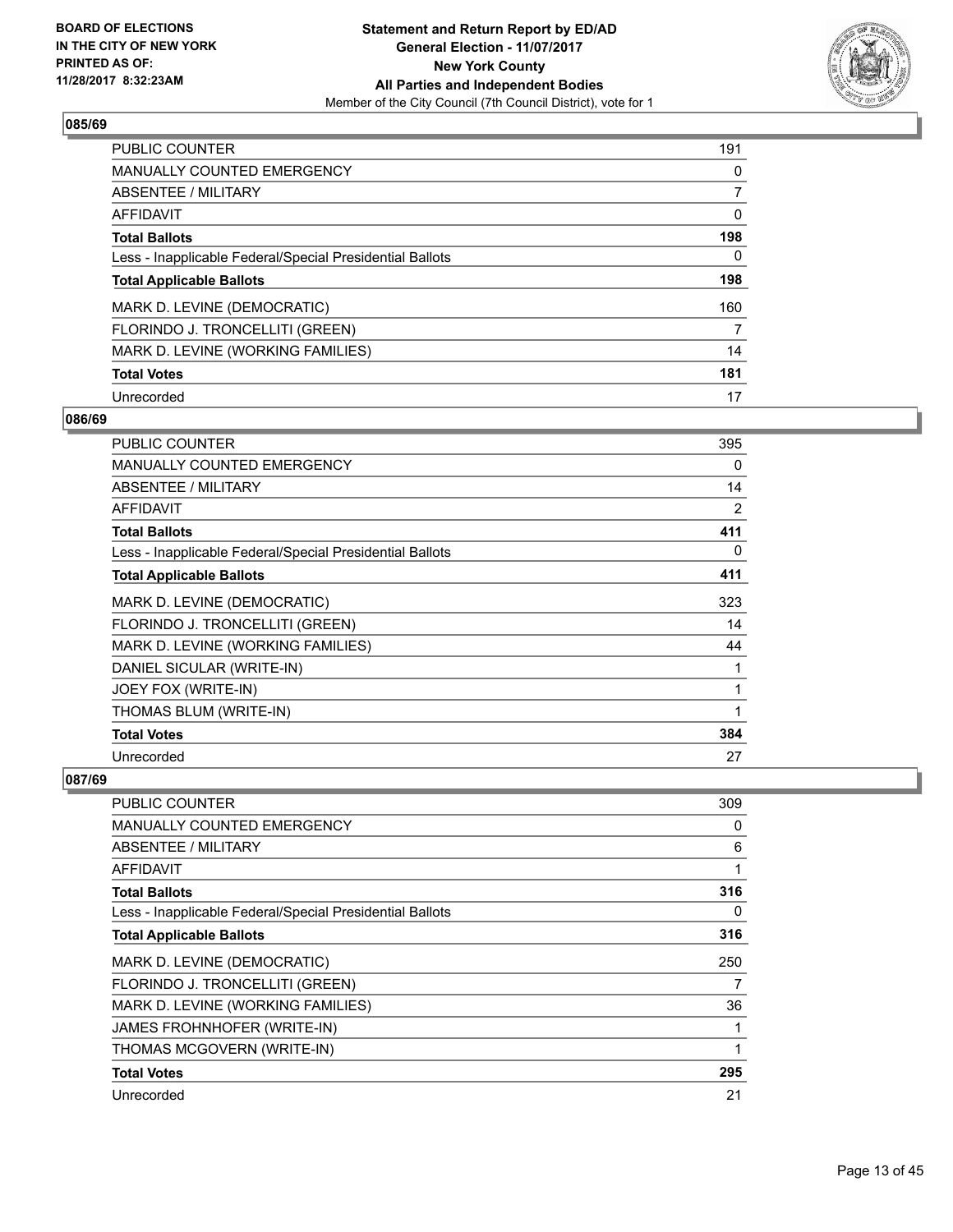

| <b>PUBLIC COUNTER</b>                                    | 68 |
|----------------------------------------------------------|----|
| <b>MANUALLY COUNTED EMERGENCY</b>                        | 0  |
| ABSENTEE / MILITARY                                      | 0  |
| AFFIDAVIT                                                |    |
| <b>Total Ballots</b>                                     | 69 |
| Less - Inapplicable Federal/Special Presidential Ballots | 0  |
| <b>Total Applicable Ballots</b>                          | 69 |
| MARK D. LEVINE (DEMOCRATIC)                              | 53 |
| FLORINDO J. TRONCELLITI (GREEN)                          | 2  |
| MARK D. LEVINE (WORKING FAMILIES)                        | 7  |
| <b>Total Votes</b>                                       | 62 |
| Unrecorded                                               | 7  |

#### **089/69**

| <b>PUBLIC COUNTER</b>                                    | 209            |
|----------------------------------------------------------|----------------|
| <b>MANUALLY COUNTED EMERGENCY</b>                        | 0              |
| ABSENTEE / MILITARY                                      | $\overline{2}$ |
| AFFIDAVIT                                                | 0              |
| <b>Total Ballots</b>                                     | 211            |
| Less - Inapplicable Federal/Special Presidential Ballots | 0              |
| <b>Total Applicable Ballots</b>                          | 211            |
| MARK D. LEVINE (DEMOCRATIC)                              | 184            |
| FLORINDO J. TRONCELLITI (GREEN)                          |                |
| MARK D. LEVINE (WORKING FAMILIES)                        | 6              |
| <b>Total Votes</b>                                       | 191            |
| Unrecorded                                               | 20             |

| <b>PUBLIC COUNTER</b>                                    | 311      |
|----------------------------------------------------------|----------|
| <b>MANUALLY COUNTED EMERGENCY</b>                        | $\Omega$ |
| ABSENTEE / MILITARY                                      | 11       |
| AFFIDAVIT                                                | 4        |
| <b>Total Ballots</b>                                     | 326      |
| Less - Inapplicable Federal/Special Presidential Ballots | 0        |
| <b>Total Applicable Ballots</b>                          | 326      |
| MARK D. LEVINE (DEMOCRATIC)                              | 244      |
| FLORINDO J. TRONCELLITI (GREEN)                          | 13       |
| MARK D. LEVINE (WORKING FAMILIES)                        | 32       |
| <b>Total Votes</b>                                       | 289      |
| Unrecorded                                               | 37       |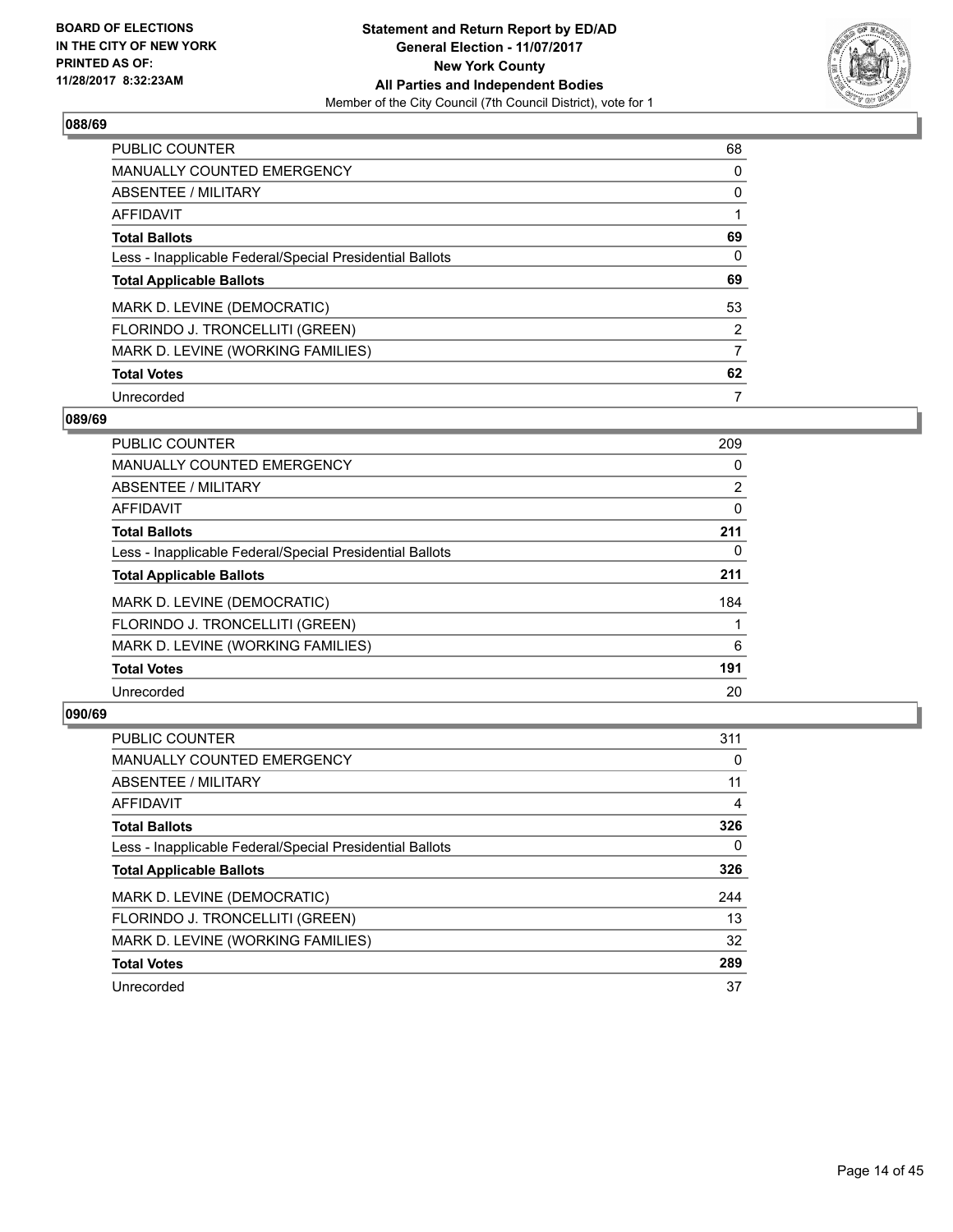

| <b>PUBLIC COUNTER</b>                                    | 181 |
|----------------------------------------------------------|-----|
| <b>MANUALLY COUNTED EMERGENCY</b>                        | 0   |
| ABSENTEE / MILITARY                                      | 39  |
| <b>AFFIDAVIT</b>                                         | 2   |
| <b>Total Ballots</b>                                     | 222 |
| Less - Inapplicable Federal/Special Presidential Ballots | 0   |
| <b>Total Applicable Ballots</b>                          | 222 |
| MARK D. LEVINE (DEMOCRATIC)                              | 159 |
| FLORINDO J. TRONCELLITI (GREEN)                          | 8   |
| MARK D. LEVINE (WORKING FAMILIES)                        | 40  |
| <b>Total Votes</b>                                       | 207 |
| Unrecorded                                               | 15  |

#### **092/69**

| <b>PUBLIC COUNTER</b>                                    | 268            |
|----------------------------------------------------------|----------------|
| <b>MANUALLY COUNTED EMERGENCY</b>                        | 0              |
| ABSENTEE / MILITARY                                      | 5              |
| <b>AFFIDAVIT</b>                                         | $\overline{2}$ |
| <b>Total Ballots</b>                                     | 275            |
| Less - Inapplicable Federal/Special Presidential Ballots | 0              |
| <b>Total Applicable Ballots</b>                          | 275            |
| MARK D. LEVINE (DEMOCRATIC)                              | 203            |
| FLORINDO J. TRONCELLITI (GREEN)                          | 9              |
| MARK D. LEVINE (WORKING FAMILIES)                        | 38             |
| FREDERICK DOUGLAS (WRITE-IN)                             |                |
| <b>Total Votes</b>                                       | 251            |
| Unrecorded                                               | 24             |

| PUBLIC COUNTER                                           | 413 |
|----------------------------------------------------------|-----|
| <b>MANUALLY COUNTED EMERGENCY</b>                        | 0   |
| ABSENTEE / MILITARY                                      | 14  |
| AFFIDAVIT                                                | 8   |
| <b>Total Ballots</b>                                     | 435 |
| Less - Inapplicable Federal/Special Presidential Ballots | 0   |
| <b>Total Applicable Ballots</b>                          | 435 |
| MARK D. LEVINE (DEMOCRATIC)                              | 338 |
| FLORINDO J. TRONCELLITI (GREEN)                          | 16  |
| MARK D. LEVINE (WORKING FAMILIES)                        | 55  |
| <b>Total Votes</b>                                       | 409 |
| Unrecorded                                               | 26  |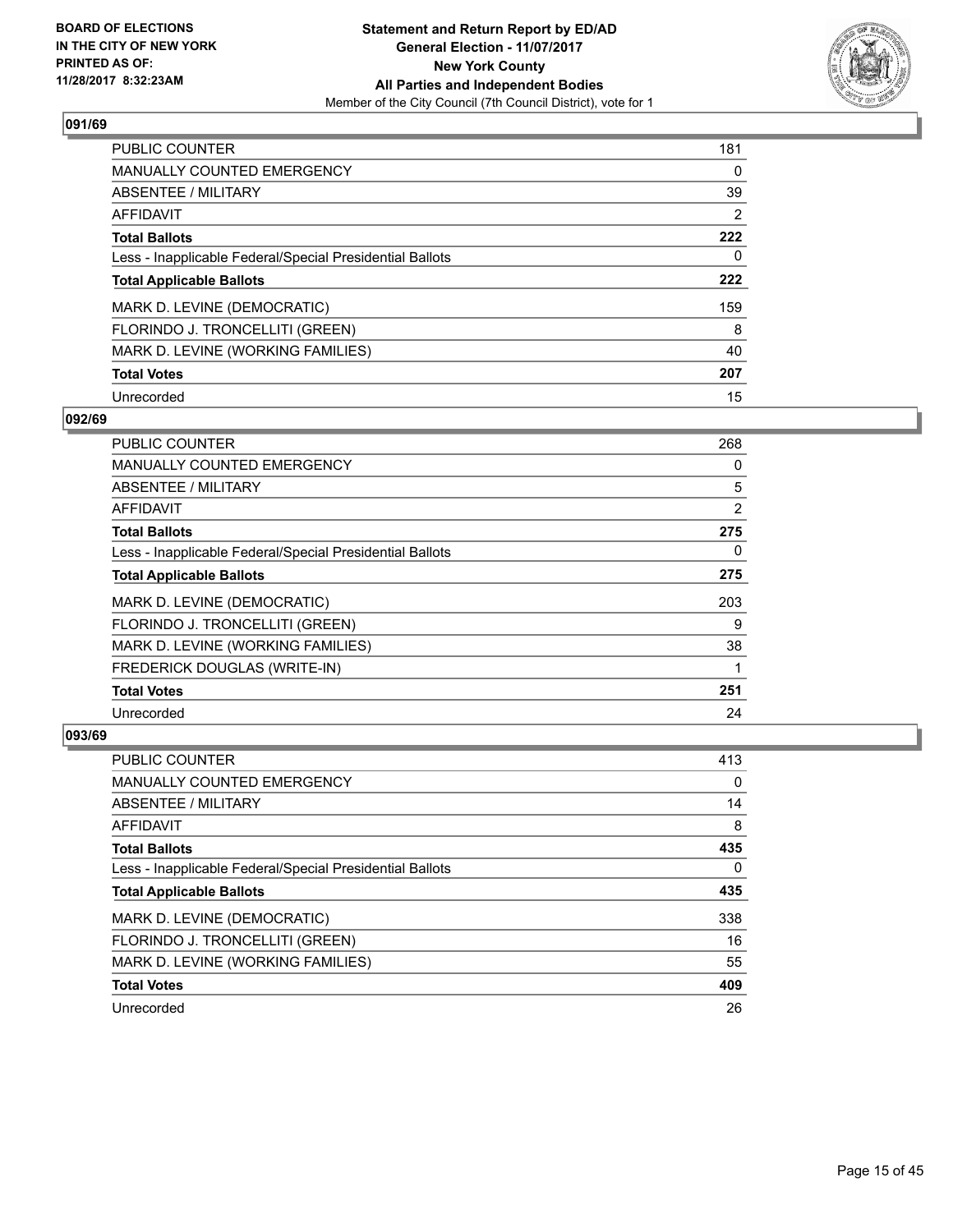

| <b>PUBLIC COUNTER</b>                                    | 119 |
|----------------------------------------------------------|-----|
| <b>MANUALLY COUNTED EMERGENCY</b>                        | 0   |
| ABSENTEE / MILITARY                                      | 6   |
| <b>AFFIDAVIT</b>                                         | 3   |
| <b>Total Ballots</b>                                     | 128 |
| Less - Inapplicable Federal/Special Presidential Ballots | 0   |
| <b>Total Applicable Ballots</b>                          | 128 |
| MARK D. LEVINE (DEMOCRATIC)                              | 94  |
| FLORINDO J. TRONCELLITI (GREEN)                          | 5   |
| MARK D. LEVINE (WORKING FAMILIES)                        | 14  |
| <b>Total Votes</b>                                       | 113 |
| Unrecorded                                               | 15  |

#### **095/69**

| <b>PUBLIC COUNTER</b>                                    | 314 |
|----------------------------------------------------------|-----|
| <b>MANUALLY COUNTED EMERGENCY</b>                        | 0   |
| ABSENTEE / MILITARY                                      | 7   |
| AFFIDAVIT                                                | 3   |
| <b>Total Ballots</b>                                     | 324 |
| Less - Inapplicable Federal/Special Presidential Ballots | 0   |
| <b>Total Applicable Ballots</b>                          | 324 |
| MARK D. LEVINE (DEMOCRATIC)                              | 251 |
| FLORINDO J. TRONCELLITI (GREEN)                          | 15  |
| MARK D. LEVINE (WORKING FAMILIES)                        | 40  |
| <b>Total Votes</b>                                       | 306 |
| Unrecorded                                               | 18  |

| <b>PUBLIC COUNTER</b>                                    | 17 |
|----------------------------------------------------------|----|
| <b>MANUALLY COUNTED EMERGENCY</b>                        | 0  |
| ABSENTEE / MILITARY                                      | 0  |
| AFFIDAVIT                                                | 3  |
| <b>Total Ballots</b>                                     | 20 |
| Less - Inapplicable Federal/Special Presidential Ballots | 0  |
| <b>Total Applicable Ballots</b>                          | 20 |
| MARK D. LEVINE (DEMOCRATIC)                              | 15 |
| FLORINDO J. TRONCELLITI (GREEN)                          | 0  |
| MARK D. LEVINE (WORKING FAMILIES)                        | 4  |
| <b>Total Votes</b>                                       | 19 |
| Unrecorded                                               |    |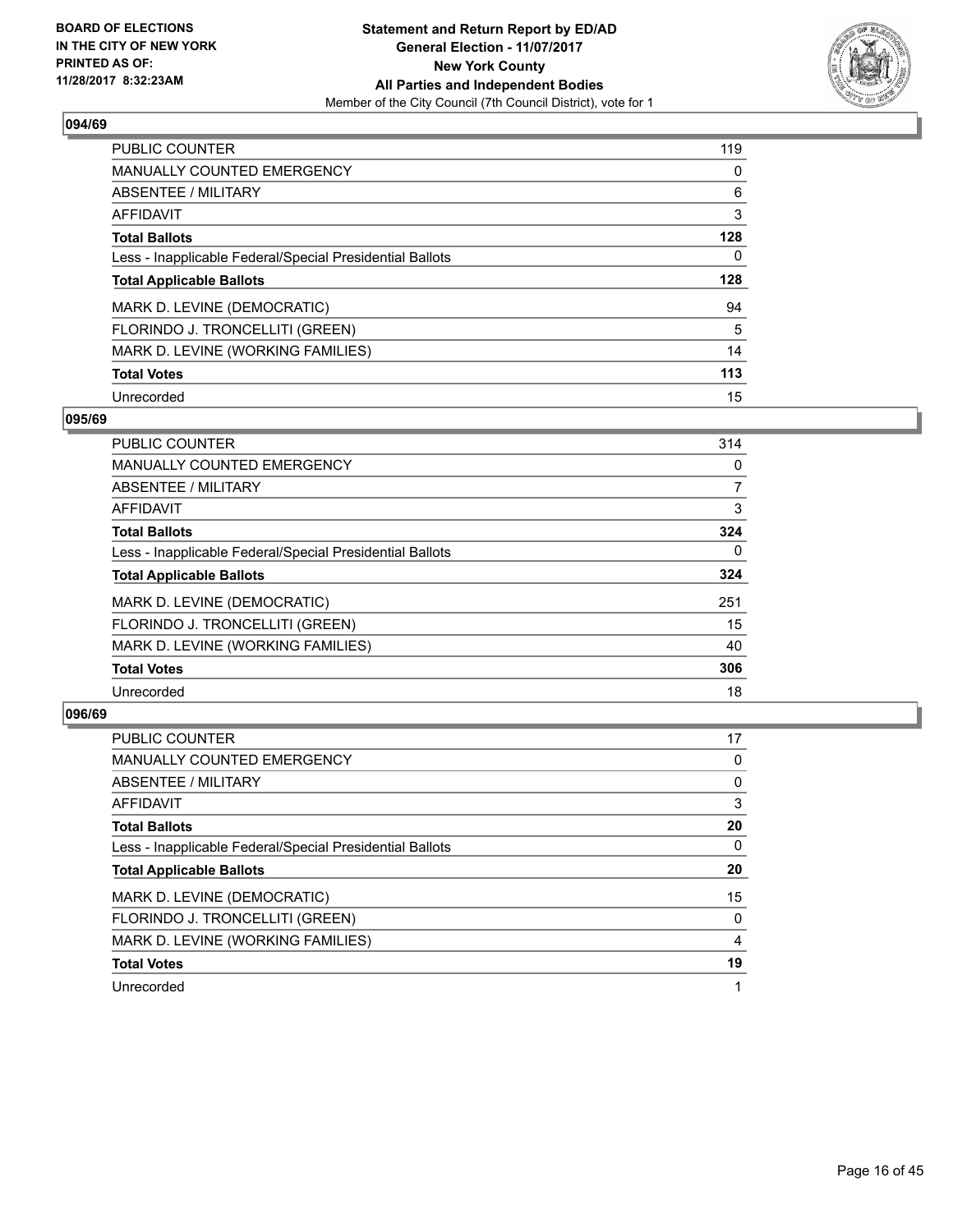

| <b>PUBLIC COUNTER</b>                                    | 217 |
|----------------------------------------------------------|-----|
| <b>MANUALLY COUNTED EMERGENCY</b>                        | 0   |
| ABSENTEE / MILITARY                                      | 4   |
| AFFIDAVIT                                                | 4   |
| <b>Total Ballots</b>                                     | 225 |
| Less - Inapplicable Federal/Special Presidential Ballots | 0   |
| <b>Total Applicable Ballots</b>                          | 225 |
| MARK D. LEVINE (DEMOCRATIC)                              | 183 |
| FLORINDO J. TRONCELLITI (GREEN)                          | 6   |
| MARK D. LEVINE (WORKING FAMILIES)                        | 22  |
| <b>BO DIETL (WRITE-IN)</b>                               |     |
| RON PAUL (WRITE-IN)                                      |     |
| <b>Total Votes</b>                                       | 213 |
| Unrecorded                                               | 12  |

## **098/69**

| <b>PUBLIC COUNTER</b>                                    | 263            |
|----------------------------------------------------------|----------------|
| <b>MANUALLY COUNTED EMERGENCY</b>                        | 0              |
| ABSENTEE / MILITARY                                      | $\overline{2}$ |
| AFFIDAVIT                                                | $\overline{2}$ |
| <b>Total Ballots</b>                                     | 267            |
| Less - Inapplicable Federal/Special Presidential Ballots | 0              |
| <b>Total Applicable Ballots</b>                          | 267            |
| MARK D. LEVINE (DEMOCRATIC)                              | 214            |
| FLORINDO J. TRONCELLITI (GREEN)                          | 13             |
| MARK D. LEVINE (WORKING FAMILIES)                        | 23             |
| NHAEL WEBSTEU (WRITE-IN)                                 |                |
| UNATTRIBUTABLE WRITE-IN (WRITE-IN)                       | 1              |
| <b>Total Votes</b>                                       | 252            |
| Unrecorded                                               | 15             |

| <b>PUBLIC COUNTER</b>                                    | 408 |
|----------------------------------------------------------|-----|
| MANUALLY COUNTED EMERGENCY                               | 0   |
| ABSENTEE / MILITARY                                      | 20  |
| AFFIDAVIT                                                | 2   |
| <b>Total Ballots</b>                                     | 430 |
| Less - Inapplicable Federal/Special Presidential Ballots | 0   |
| <b>Total Applicable Ballots</b>                          | 430 |
| MARK D. LEVINE (DEMOCRATIC)                              | 317 |
| FLORINDO J. TRONCELLITI (GREEN)                          | 13  |
| MARK D. LEVINE (WORKING FAMILIES)                        | 73  |
| <b>Total Votes</b>                                       | 403 |
| Unrecorded                                               | 27  |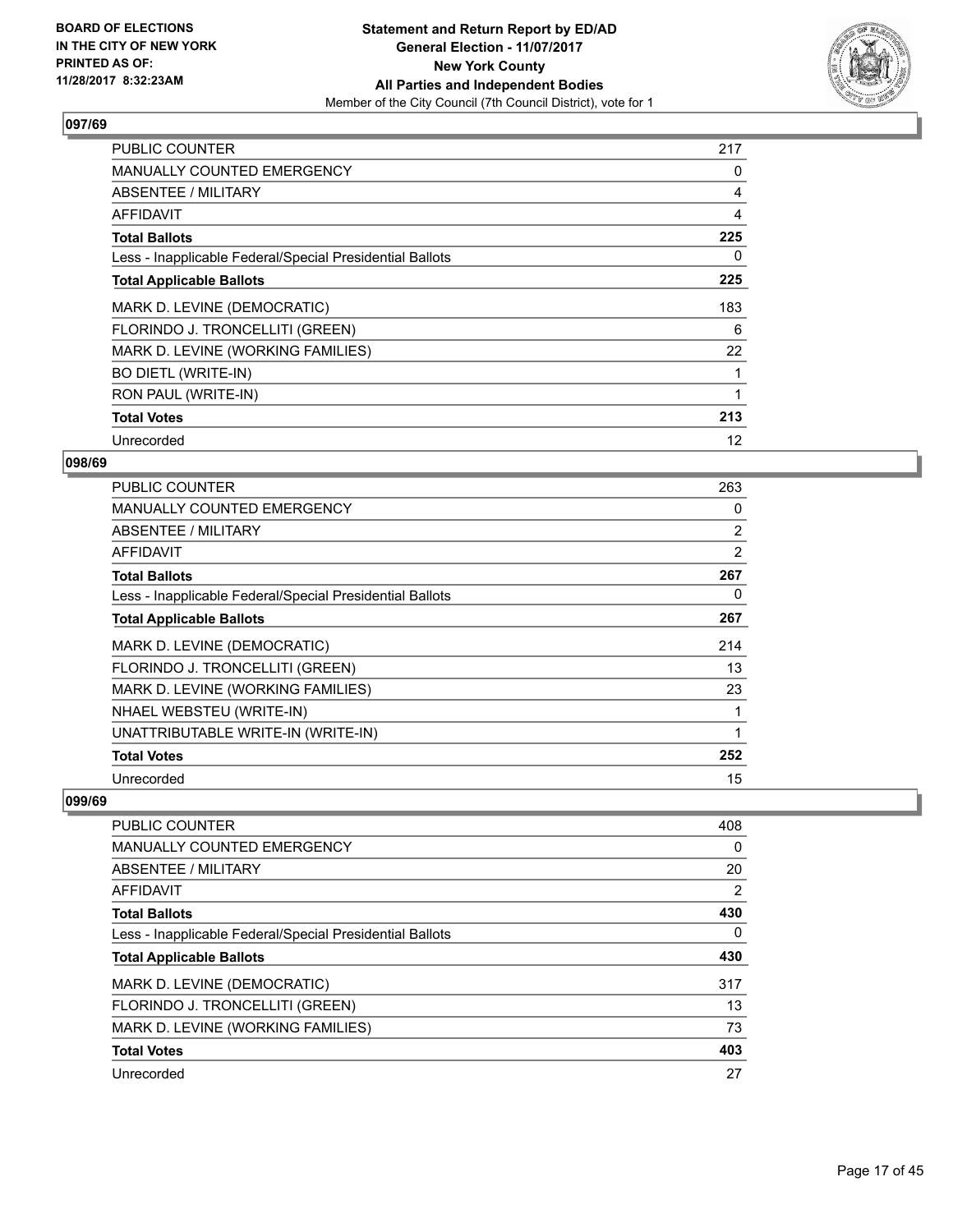

| <b>PUBLIC COUNTER</b>                                    | 209 |
|----------------------------------------------------------|-----|
| <b>MANUALLY COUNTED EMERGENCY</b>                        | 0   |
| ABSENTEE / MILITARY                                      | 3   |
| <b>AFFIDAVIT</b>                                         | 3   |
| <b>Total Ballots</b>                                     | 215 |
| Less - Inapplicable Federal/Special Presidential Ballots | 0   |
| <b>Total Applicable Ballots</b>                          | 215 |
| MARK D. LEVINE (DEMOCRATIC)                              | 170 |
| FLORINDO J. TRONCELLITI (GREEN)                          | 7   |
| MARK D. LEVINE (WORKING FAMILIES)                        | 18  |
| <b>Total Votes</b>                                       | 195 |
| Unrecorded                                               | 20  |

#### **101/69**

| <b>PUBLIC COUNTER</b>                                    | 205            |
|----------------------------------------------------------|----------------|
| <b>MANUALLY COUNTED EMERGENCY</b>                        | 0              |
| ABSENTEE / MILITARY                                      | $\overline{2}$ |
| <b>AFFIDAVIT</b>                                         | 5              |
| <b>Total Ballots</b>                                     | 212            |
| Less - Inapplicable Federal/Special Presidential Ballots | $\Omega$       |
| <b>Total Applicable Ballots</b>                          | 212            |
| MARK D. LEVINE (DEMOCRATIC)                              | 156            |
| FLORINDO J. TRONCELLITI (GREEN)                          | 9              |
| MARK D. LEVINE (WORKING FAMILIES)                        | 6              |
| <b>Total Votes</b>                                       | 171            |
| Unrecorded                                               | 41             |

| <b>PUBLIC COUNTER</b>                                    | 206 |
|----------------------------------------------------------|-----|
| <b>MANUALLY COUNTED EMERGENCY</b>                        | 0   |
| ABSENTEE / MILITARY                                      | 5   |
| AFFIDAVIT                                                |     |
| <b>Total Ballots</b>                                     | 212 |
| Less - Inapplicable Federal/Special Presidential Ballots | 0   |
| <b>Total Applicable Ballots</b>                          | 212 |
| MARK D. LEVINE (DEMOCRATIC)                              | 168 |
| FLORINDO J. TRONCELLITI (GREEN)                          | 3   |
| MARK D. LEVINE (WORKING FAMILIES)                        | 5   |
| ANTHONY Q. FLETCHER (WRITE-IN)                           | 1   |
| UNATTRIBUTABLE WRITE-IN (WRITE-IN)                       | 1   |
| <b>Total Votes</b>                                       | 178 |
| Unrecorded                                               | 34  |
| 107/69 COMBINED into: 096/69                             |     |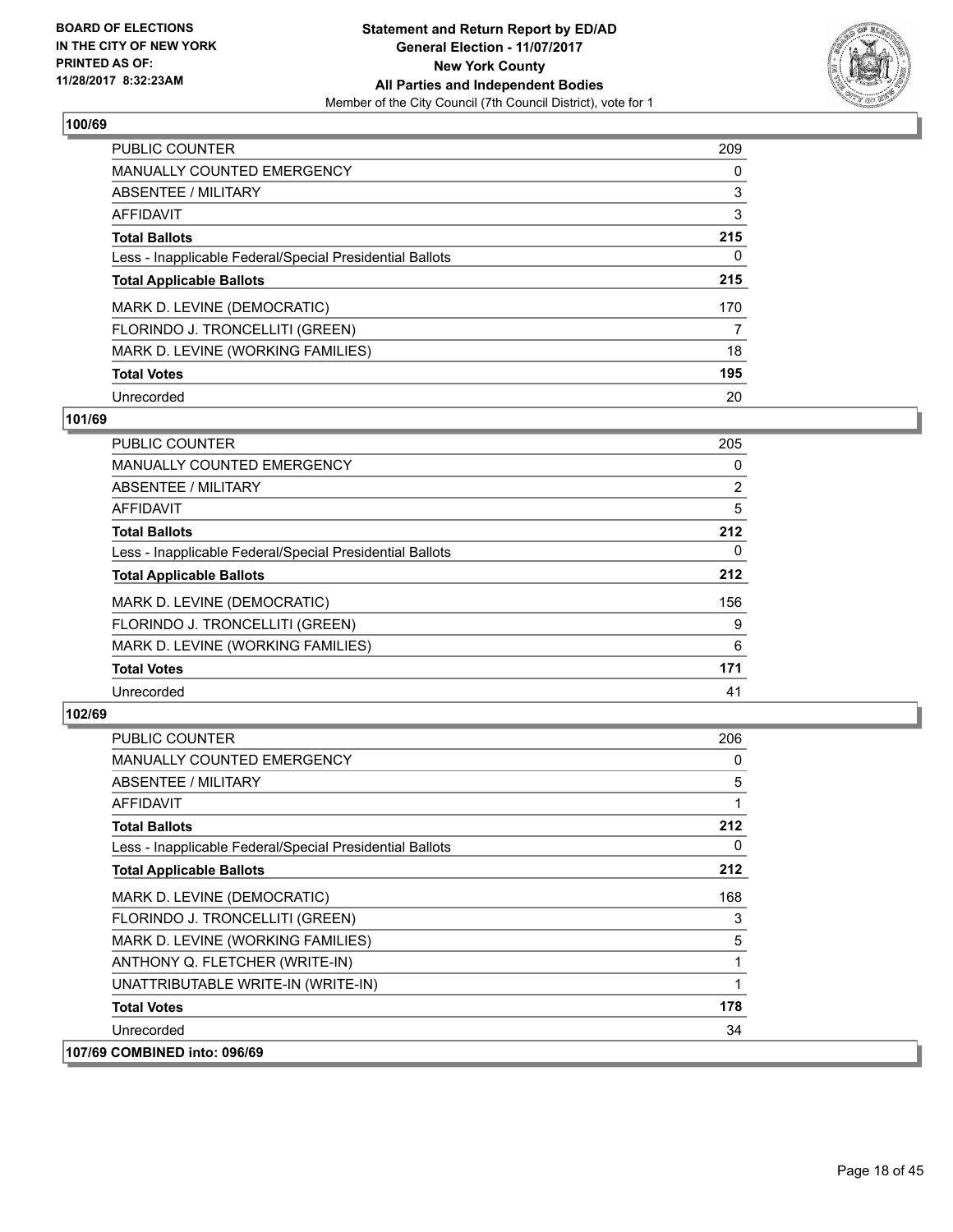

| <b>PUBLIC COUNTER</b>                                    | 272 |
|----------------------------------------------------------|-----|
| MANUALLY COUNTED EMERGENCY                               | 0   |
| ABSENTEE / MILITARY                                      | 12  |
| <b>AFFIDAVIT</b>                                         |     |
| <b>Total Ballots</b>                                     | 285 |
| Less - Inapplicable Federal/Special Presidential Ballots | 0   |
| <b>Total Applicable Ballots</b>                          | 285 |
| MARK D. LEVINE (DEMOCRATIC)                              | 206 |
| FLORINDO J. TRONCELLITI (GREEN)                          | 5   |
| MARK D. LEVINE (WORKING FAMILIES)                        | 34  |
| <b>Total Votes</b>                                       | 245 |
| Unrecorded                                               | 40  |

#### **109/69**

| <b>PUBLIC COUNTER</b>                                    | 119            |
|----------------------------------------------------------|----------------|
| <b>MANUALLY COUNTED EMERGENCY</b>                        | 0              |
| ABSENTEE / MILITARY                                      | $\overline{2}$ |
| AFFIDAVIT                                                | $\overline{2}$ |
| <b>Total Ballots</b>                                     | 123            |
| Less - Inapplicable Federal/Special Presidential Ballots | 0              |
| <b>Total Applicable Ballots</b>                          | 123            |
| MARK D. LEVINE (DEMOCRATIC)                              | 99             |
| FLORINDO J. TRONCELLITI (GREEN)                          | 4              |
| MARK D. LEVINE (WORKING FAMILIES)                        | 7              |
| <b>Total Votes</b>                                       | 110            |
| Unrecorded                                               | 13             |

| <b>PUBLIC COUNTER</b>                                    | 75             |
|----------------------------------------------------------|----------------|
| <b>MANUALLY COUNTED EMERGENCY</b>                        | 0              |
| ABSENTEE / MILITARY                                      | $\overline{2}$ |
| AFFIDAVIT                                                | $\overline{2}$ |
| <b>Total Ballots</b>                                     | 79             |
| Less - Inapplicable Federal/Special Presidential Ballots | 0              |
| <b>Total Applicable Ballots</b>                          | 79             |
| MARK D. LEVINE (DEMOCRATIC)                              | 61             |
| FLORINDO J. TRONCELLITI (GREEN)                          | 4              |
| MARK D. LEVINE (WORKING FAMILIES)                        | 2              |
| <b>Total Votes</b>                                       | 67             |
| Unrecorded                                               | 12             |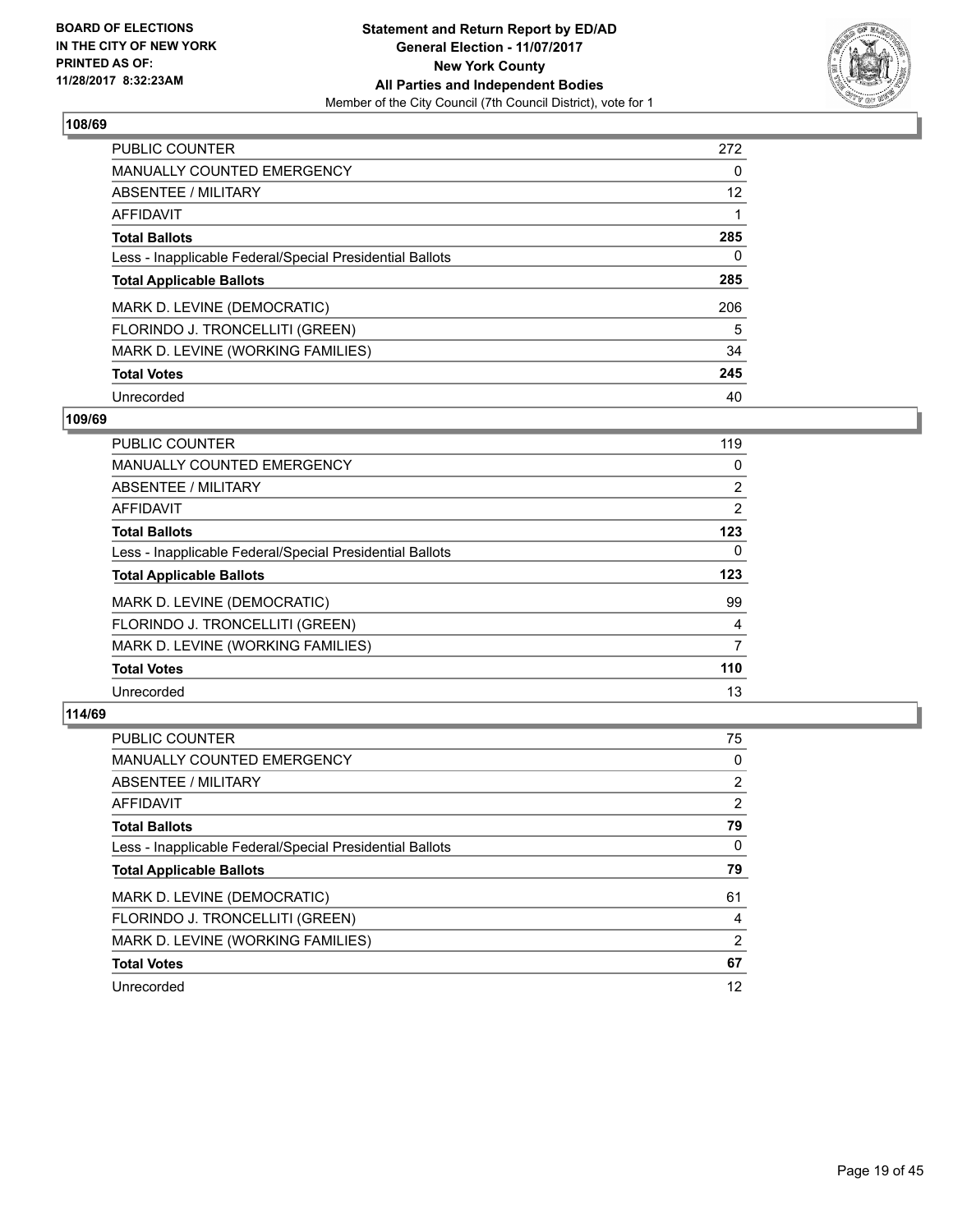

| <b>PUBLIC COUNTER</b>                                    | 17 |
|----------------------------------------------------------|----|
| <b>MANUALLY COUNTED EMERGENCY</b>                        | 0  |
| ABSENTEE / MILITARY                                      |    |
| <b>AFFIDAVIT</b>                                         | 0  |
| <b>Total Ballots</b>                                     | 18 |
| Less - Inapplicable Federal/Special Presidential Ballots | 0  |
| <b>Total Applicable Ballots</b>                          | 18 |
| MARK D. LEVINE (DEMOCRATIC)                              | 13 |
| FLORINDO J. TRONCELLITI (GREEN)                          | 0  |
| MARK D. LEVINE (WORKING FAMILIES)                        | 4  |
| <b>Total Votes</b>                                       | 17 |
| Unrecorded                                               |    |

#### **065/70**

| <b>PUBLIC COUNTER</b>                                    | 308      |
|----------------------------------------------------------|----------|
| <b>MANUALLY COUNTED EMERGENCY</b>                        | 0        |
| ABSENTEE / MILITARY                                      | 12       |
| <b>AFFIDAVIT</b>                                         | 3        |
| <b>Total Ballots</b>                                     | 323      |
| Less - Inapplicable Federal/Special Presidential Ballots | $\Omega$ |
| <b>Total Applicable Ballots</b>                          | 323      |
| MARK D. LEVINE (DEMOCRATIC)                              | 237      |
| FLORINDO J. TRONCELLITI (GREEN)                          | 22       |
| MARK D. LEVINE (WORKING FAMILIES)                        | 33       |
| <b>Total Votes</b>                                       | 292      |
| Unrecorded                                               | 31       |

| <b>PUBLIC COUNTER</b>                                    | 119 |
|----------------------------------------------------------|-----|
| <b>MANUALLY COUNTED EMERGENCY</b>                        | 0   |
| ABSENTEE / MILITARY                                      | 0   |
| AFFIDAVIT                                                | 2   |
| <b>Total Ballots</b>                                     | 121 |
| Less - Inapplicable Federal/Special Presidential Ballots | 0   |
| <b>Total Applicable Ballots</b>                          | 121 |
| MARK D. LEVINE (DEMOCRATIC)                              | 91  |
| FLORINDO J. TRONCELLITI (GREEN)                          | 7   |
| MARK D. LEVINE (WORKING FAMILIES)                        | 11  |
| UNATTRIBUTABLE WRITE-IN (WRITE-IN)                       |     |
| <b>Total Votes</b>                                       | 110 |
| Unrecorded                                               | 11  |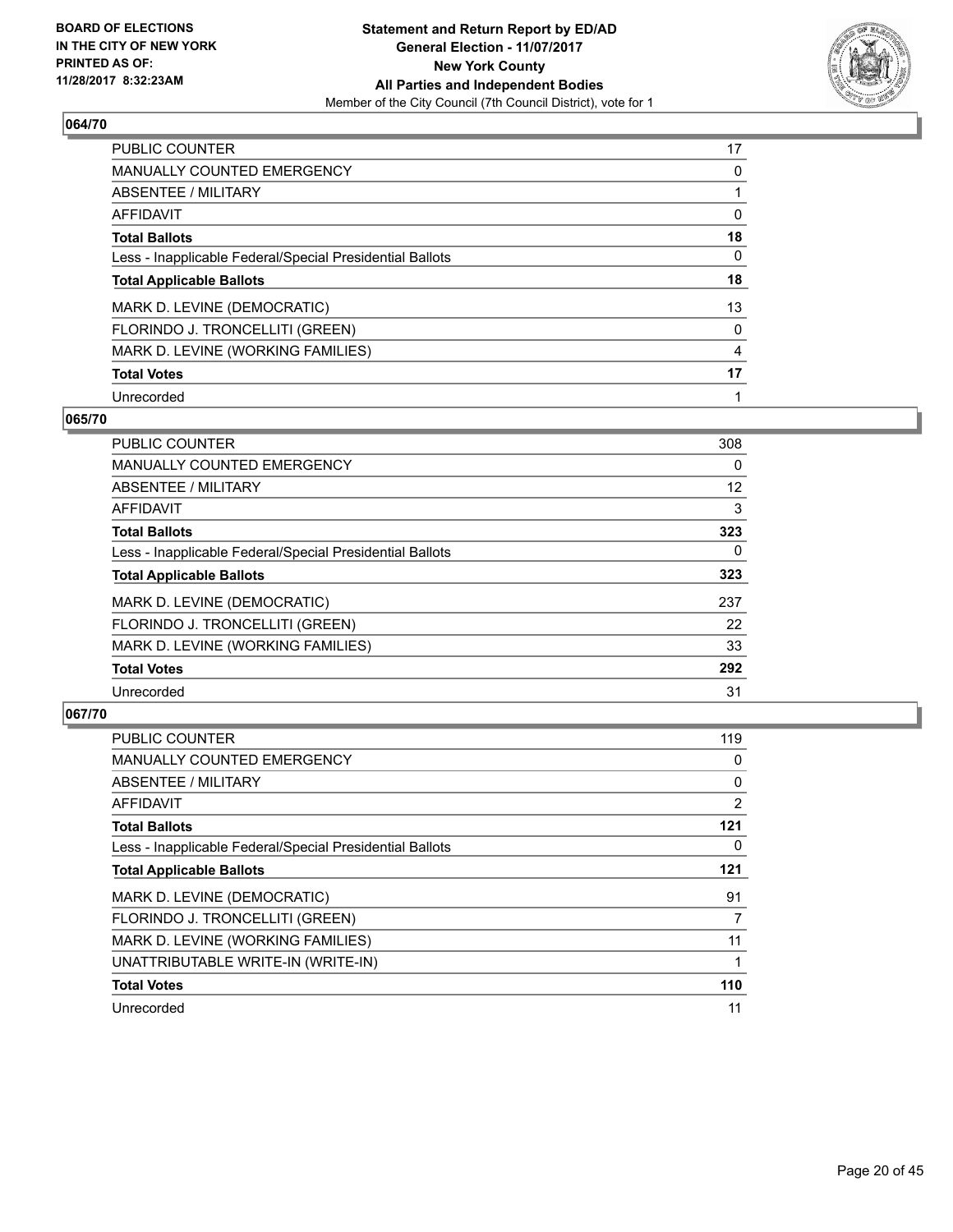

| <b>PUBLIC COUNTER</b>                                    | 252 |
|----------------------------------------------------------|-----|
| <b>MANUALLY COUNTED EMERGENCY</b>                        | 0   |
| ABSENTEE / MILITARY                                      | 3   |
| AFFIDAVIT                                                | 3   |
| <b>Total Ballots</b>                                     | 258 |
| Less - Inapplicable Federal/Special Presidential Ballots | 0   |
| <b>Total Applicable Ballots</b>                          | 258 |
| MARK D. LEVINE (DEMOCRATIC)                              | 204 |
| FLORINDO J. TRONCELLITI (GREEN)                          | 7   |
| MARK D. LEVINE (WORKING FAMILIES)                        | 23  |
| JEFF KRAUS (WRITE-IN)                                    |     |
| <b>Total Votes</b>                                       | 235 |
| Unrecorded                                               | 23  |

## **070/70**

| <b>PUBLIC COUNTER</b>                                    | 54 |
|----------------------------------------------------------|----|
| <b>MANUALLY COUNTED EMERGENCY</b>                        | 0  |
| ABSENTEE / MILITARY                                      | 0  |
| AFFIDAVIT                                                | 0  |
| <b>Total Ballots</b>                                     | 54 |
| Less - Inapplicable Federal/Special Presidential Ballots | 0  |
| <b>Total Applicable Ballots</b>                          | 54 |
| MARK D. LEVINE (DEMOCRATIC)                              | 35 |
| FLORINDO J. TRONCELLITI (GREEN)                          | 6  |
| MARK D. LEVINE (WORKING FAMILIES)                        | 5  |
|                                                          |    |
| <b>Total Votes</b>                                       | 46 |

| PUBLIC COUNTER                                           | 216 |
|----------------------------------------------------------|-----|
| <b>MANUALLY COUNTED EMERGENCY</b>                        | 0   |
| ABSENTEE / MILITARY                                      | 8   |
| AFFIDAVIT                                                | 8   |
| <b>Total Ballots</b>                                     | 232 |
| Less - Inapplicable Federal/Special Presidential Ballots | 0   |
| <b>Total Applicable Ballots</b>                          | 232 |
| MARK D. LEVINE (DEMOCRATIC)                              | 173 |
| FLORINDO J. TRONCELLITI (GREEN)                          | 7   |
| MARK D. LEVINE (WORKING FAMILIES)                        | 11  |
| THOMAS LOPEZ PIERRE (WRITE-IN)                           |     |
| <b>Total Votes</b>                                       | 192 |
| Unrecorded                                               | 40  |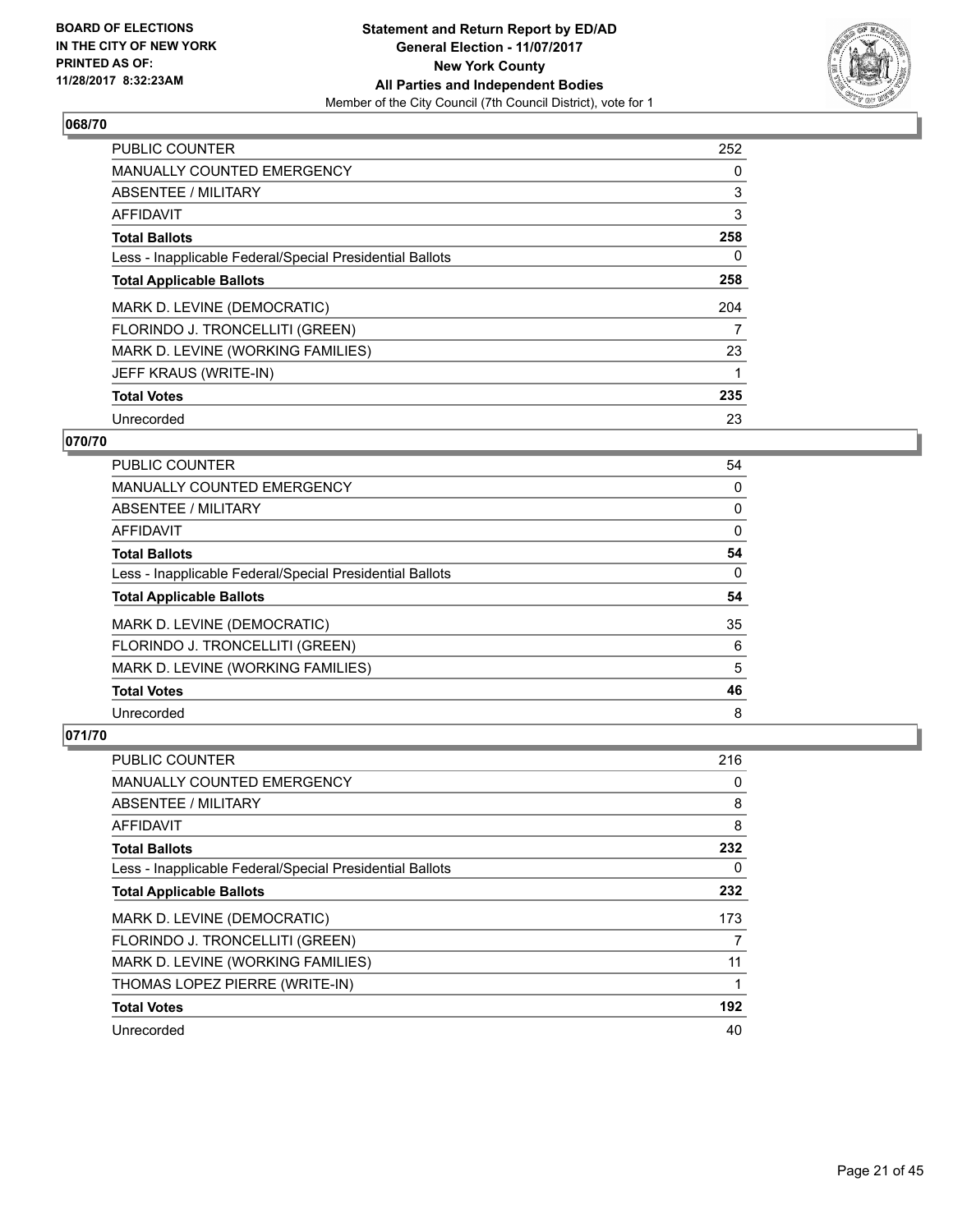

| <b>PUBLIC COUNTER</b>                                    | 246 |
|----------------------------------------------------------|-----|
| <b>MANUALLY COUNTED EMERGENCY</b>                        | 0   |
| ABSENTEE / MILITARY                                      | 4   |
| <b>AFFIDAVIT</b>                                         | 7   |
| <b>Total Ballots</b>                                     | 257 |
| Less - Inapplicable Federal/Special Presidential Ballots | 0   |
| <b>Total Applicable Ballots</b>                          | 257 |
| MARK D. LEVINE (DEMOCRATIC)                              | 186 |
| FLORINDO J. TRONCELLITI (GREEN)                          | 5   |
| MARK D. LEVINE (WORKING FAMILIES)                        | 10  |
| <b>Total Votes</b>                                       | 201 |
| Unrecorded                                               | 56  |

#### **073/70**

| <b>PUBLIC COUNTER</b>                                    | 248 |
|----------------------------------------------------------|-----|
| <b>MANUALLY COUNTED EMERGENCY</b>                        | 0   |
| ABSENTEE / MILITARY                                      | 6   |
| AFFIDAVIT                                                | 4   |
| <b>Total Ballots</b>                                     | 258 |
| Less - Inapplicable Federal/Special Presidential Ballots | 0   |
| <b>Total Applicable Ballots</b>                          | 258 |
| MARK D. LEVINE (DEMOCRATIC)                              | 185 |
| FLORINDO J. TRONCELLITI (GREEN)                          | 10  |
| MARK D. LEVINE (WORKING FAMILIES)                        | 8   |
| <b>CURTIS ARCHER (WRITE-IN)</b>                          | 1   |
| <b>Total Votes</b>                                       | 204 |
| Unrecorded                                               | 54  |

| PUBLIC COUNTER                                           | 194 |
|----------------------------------------------------------|-----|
| <b>MANUALLY COUNTED EMERGENCY</b>                        | 0   |
| ABSENTEE / MILITARY                                      | 20  |
| AFFIDAVIT                                                | 6   |
| <b>Total Ballots</b>                                     | 220 |
| Less - Inapplicable Federal/Special Presidential Ballots | 0   |
| <b>Total Applicable Ballots</b>                          | 220 |
| MARK D. LEVINE (DEMOCRATIC)                              | 171 |
| FLORINDO J. TRONCELLITI (GREEN)                          | 8   |
| MARK D. LEVINE (WORKING FAMILIES)                        | 8   |
| <b>Total Votes</b>                                       | 187 |
| Unrecorded                                               | 33  |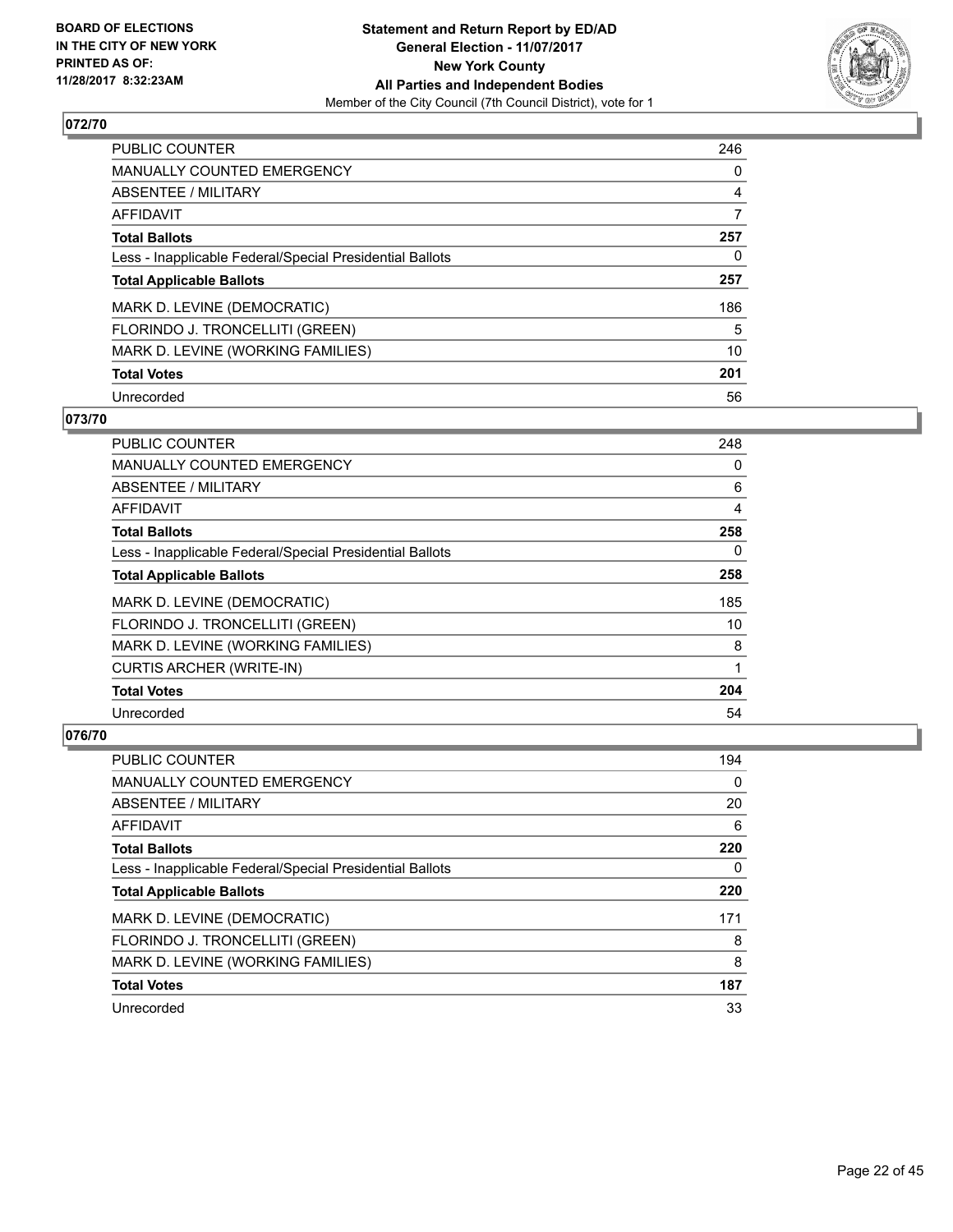

| <b>PUBLIC COUNTER</b>                                    | 170 |
|----------------------------------------------------------|-----|
| <b>MANUALLY COUNTED EMERGENCY</b>                        | 0   |
| ABSENTEE / MILITARY                                      | 8   |
| <b>AFFIDAVIT</b>                                         |     |
| <b>Total Ballots</b>                                     | 179 |
| Less - Inapplicable Federal/Special Presidential Ballots | 0   |
| <b>Total Applicable Ballots</b>                          | 179 |
| MARK D. LEVINE (DEMOCRATIC)                              | 113 |
| FLORINDO J. TRONCELLITI (GREEN)                          | 7   |
| MARK D. LEVINE (WORKING FAMILIES)                        | 8   |
| <b>Total Votes</b>                                       | 128 |
| Unrecorded                                               | 51  |

#### **078/70**

| <b>PUBLIC COUNTER</b>                                    | 138            |
|----------------------------------------------------------|----------------|
| <b>MANUALLY COUNTED EMERGENCY</b>                        | 0              |
| ABSENTEE / MILITARY                                      | $\overline{2}$ |
| <b>AFFIDAVIT</b>                                         | 0              |
| <b>Total Ballots</b>                                     | 140            |
| Less - Inapplicable Federal/Special Presidential Ballots | $\Omega$       |
| <b>Total Applicable Ballots</b>                          | 140            |
| MARK D. LEVINE (DEMOCRATIC)                              | 104            |
| FLORINDO J. TRONCELLITI (GREEN)                          | 5              |
| MARK D. LEVINE (WORKING FAMILIES)                        | 3              |
| BRIAN WADDELL (WRITE-IN)                                 | 1              |
| <b>Total Votes</b>                                       | 113            |
| Unrecorded                                               | 27             |

| <b>PUBLIC COUNTER</b>                                    | 107 |
|----------------------------------------------------------|-----|
| <b>MANUALLY COUNTED EMERGENCY</b>                        | 0   |
| ABSENTEE / MILITARY                                      | 4   |
| AFFIDAVIT                                                |     |
| <b>Total Ballots</b>                                     | 112 |
| Less - Inapplicable Federal/Special Presidential Ballots | 0   |
| <b>Total Applicable Ballots</b>                          | 112 |
| MARK D. LEVINE (DEMOCRATIC)                              | 97  |
| FLORINDO J. TRONCELLITI (GREEN)                          |     |
| MARK D. LEVINE (WORKING FAMILIES)                        | 3   |
| <b>Total Votes</b>                                       | 101 |
| Unrecorded                                               | 11  |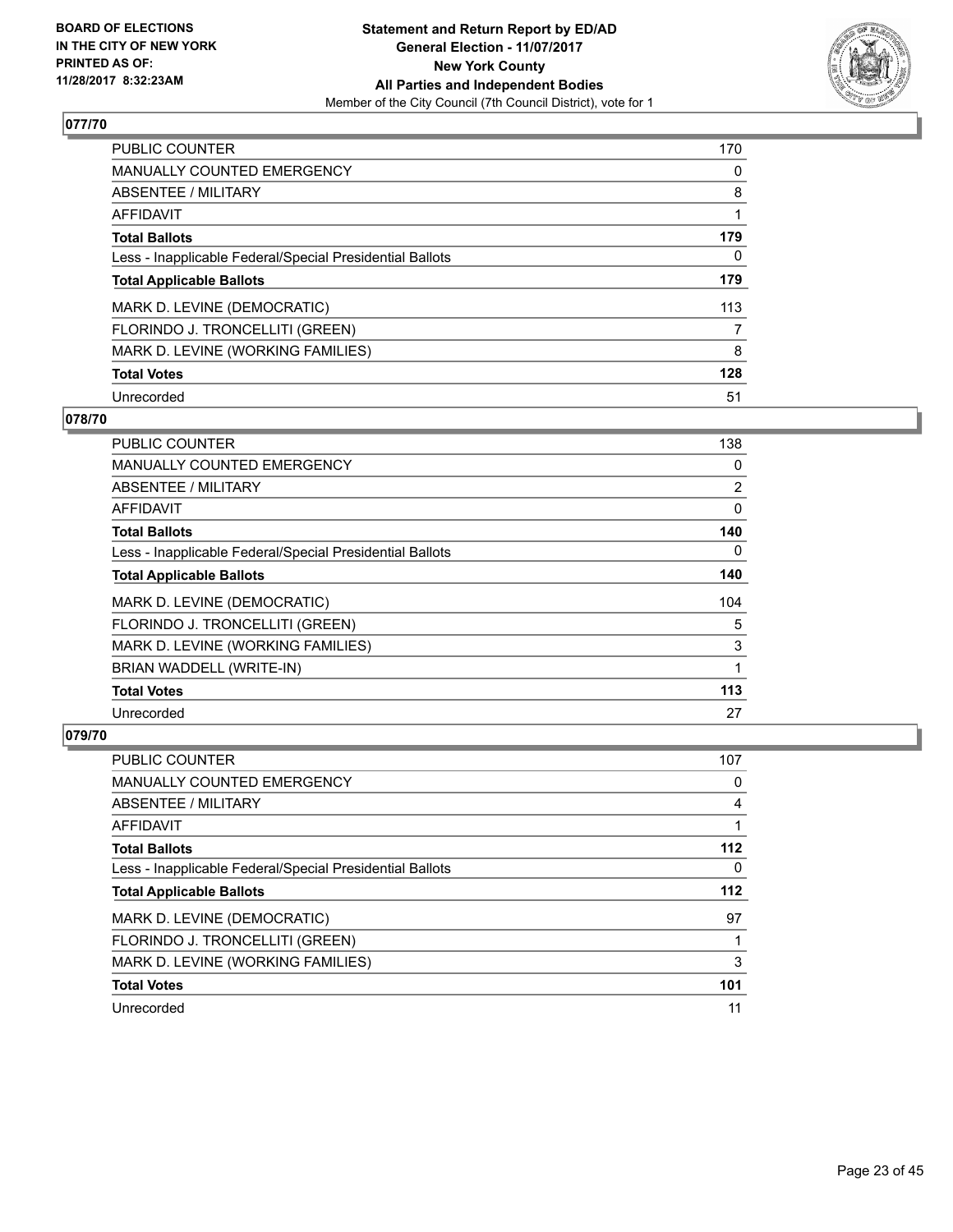

| <b>PUBLIC COUNTER</b>                                    | 184            |
|----------------------------------------------------------|----------------|
| MANUALLY COUNTED EMERGENCY                               | 0              |
| ABSENTEE / MILITARY                                      | $\overline{2}$ |
| <b>AFFIDAVIT</b>                                         | 3              |
| <b>Total Ballots</b>                                     | 189            |
| Less - Inapplicable Federal/Special Presidential Ballots | 0              |
| <b>Total Applicable Ballots</b>                          | 189            |
| MARK D. LEVINE (DEMOCRATIC)                              | 126            |
| FLORINDO J. TRONCELLITI (GREEN)                          | 10             |
| MARK D. LEVINE (WORKING FAMILIES)                        | 8              |
| <b>Total Votes</b>                                       | 144            |
| Unrecorded                                               | 45             |

#### **081/70**

| <b>PUBLIC COUNTER</b>                                    | 167      |
|----------------------------------------------------------|----------|
| <b>MANUALLY COUNTED EMERGENCY</b>                        | 0        |
| ABSENTEE / MILITARY                                      | 2        |
| <b>AFFIDAVIT</b>                                         |          |
| <b>Total Ballots</b>                                     | 170      |
| Less - Inapplicable Federal/Special Presidential Ballots | $\Omega$ |
| <b>Total Applicable Ballots</b>                          | 170      |
| MARK D. LEVINE (DEMOCRATIC)                              | 131      |
| FLORINDO J. TRONCELLITI (GREEN)                          | 9        |
| MARK D. LEVINE (WORKING FAMILIES)                        | 8        |
| <b>Total Votes</b>                                       | 148      |
| Unrecorded                                               | 22       |

| <b>PUBLIC COUNTER</b>                                    | 138            |
|----------------------------------------------------------|----------------|
| <b>MANUALLY COUNTED EMERGENCY</b>                        | 0              |
| ABSENTEE / MILITARY                                      | $\overline{2}$ |
| AFFIDAVIT                                                | $\overline{2}$ |
| <b>Total Ballots</b>                                     | 142            |
| Less - Inapplicable Federal/Special Presidential Ballots | 0              |
| <b>Total Applicable Ballots</b>                          | 142            |
| MARK D. LEVINE (DEMOCRATIC)                              | 98             |
|                                                          |                |
| FLORINDO J. TRONCELLITI (GREEN)                          | 10             |
| MARK D. LEVINE (WORKING FAMILIES)                        | 5              |
| <b>Total Votes</b>                                       | 113            |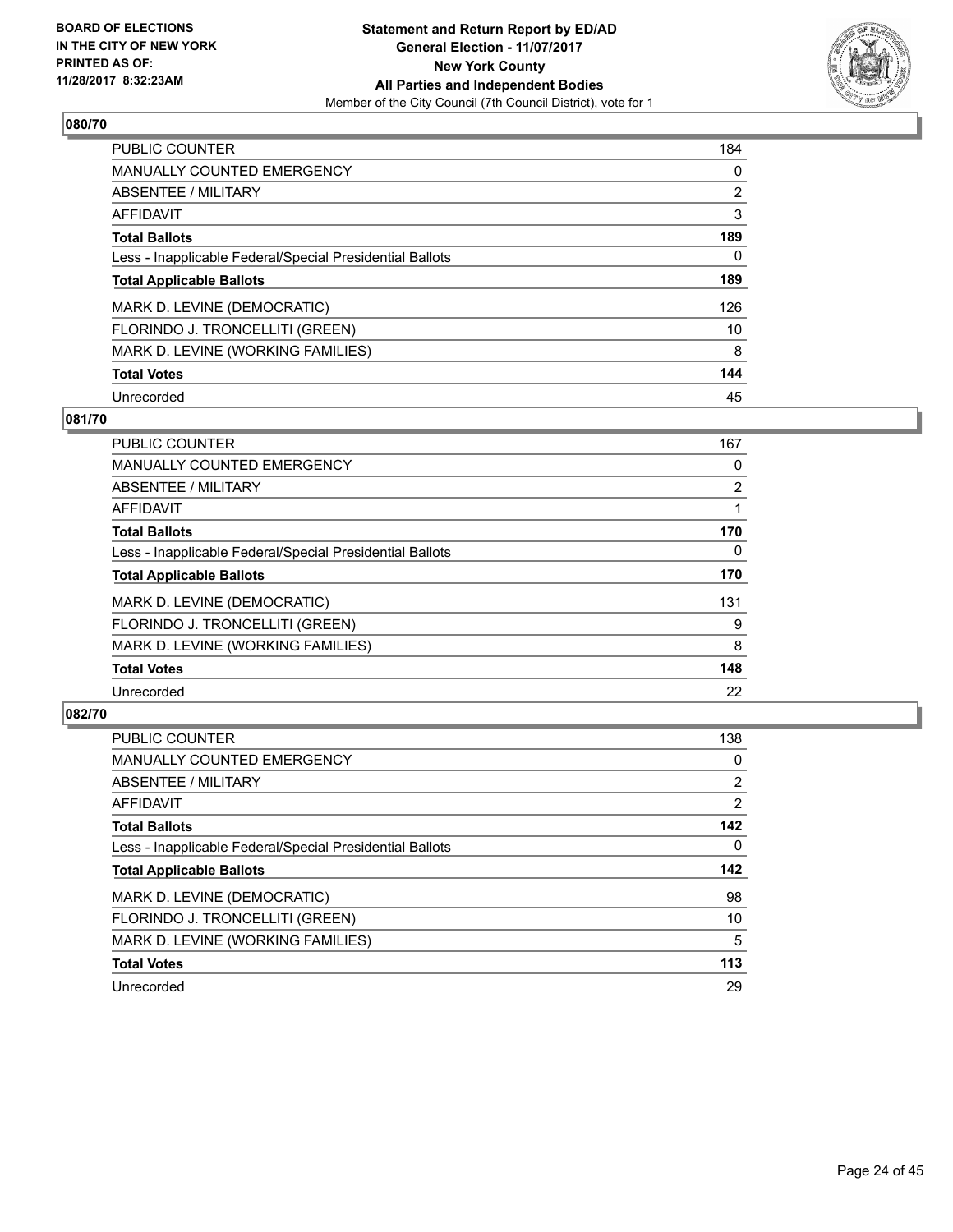

| <b>PUBLIC COUNTER</b>                                    | 138 |
|----------------------------------------------------------|-----|
| <b>MANUALLY COUNTED EMERGENCY</b>                        | 0   |
| ABSENTEE / MILITARY                                      | 3   |
| <b>AFFIDAVIT</b>                                         | 1   |
| <b>Total Ballots</b>                                     | 142 |
| Less - Inapplicable Federal/Special Presidential Ballots | 0   |
| <b>Total Applicable Ballots</b>                          | 142 |
| MARK D. LEVINE (DEMOCRATIC)                              | 100 |
| FLORINDO J. TRONCELLITI (GREEN)                          | 11  |
| MARK D. LEVINE (WORKING FAMILIES)                        | 9   |
| UNATTRIBUTABLE WRITE-IN (WRITE-IN)                       | 1   |
| <b>Total Votes</b>                                       | 121 |
| Unrecorded                                               | 21  |

#### **084/70**

| <b>PUBLIC COUNTER</b>                                    | 166 |
|----------------------------------------------------------|-----|
| <b>MANUALLY COUNTED EMERGENCY</b>                        | 0   |
| ABSENTEE / MILITARY                                      |     |
| AFFIDAVIT                                                |     |
| <b>Total Ballots</b>                                     | 168 |
| Less - Inapplicable Federal/Special Presidential Ballots | 0   |
| <b>Total Applicable Ballots</b>                          | 168 |
| MARK D. LEVINE (DEMOCRATIC)                              | 124 |
| FLORINDO J. TRONCELLITI (GREEN)                          | 10  |
| MARK D. LEVINE (WORKING FAMILIES)                        | 7   |
| <b>Total Votes</b>                                       | 141 |
| Unrecorded                                               | 27  |

| <b>PUBLIC COUNTER</b>                                    | 393 |
|----------------------------------------------------------|-----|
| <b>MANUALLY COUNTED EMERGENCY</b>                        | 0   |
| ABSENTEE / MILITARY                                      | 8   |
| AFFIDAVIT                                                | 2   |
| <b>Total Ballots</b>                                     | 403 |
| Less - Inapplicable Federal/Special Presidential Ballots | 0   |
| <b>Total Applicable Ballots</b>                          | 403 |
| MARK D. LEVINE (DEMOCRATIC)                              | 319 |
| FLORINDO J. TRONCELLITI (GREEN)                          | 15  |
| MARK D. LEVINE (WORKING FAMILIES)                        | 20  |
| LUIS TEJADA (WRITE-IN)                                   |     |
| <b>Total Votes</b>                                       | 355 |
| Unrecorded                                               | 48  |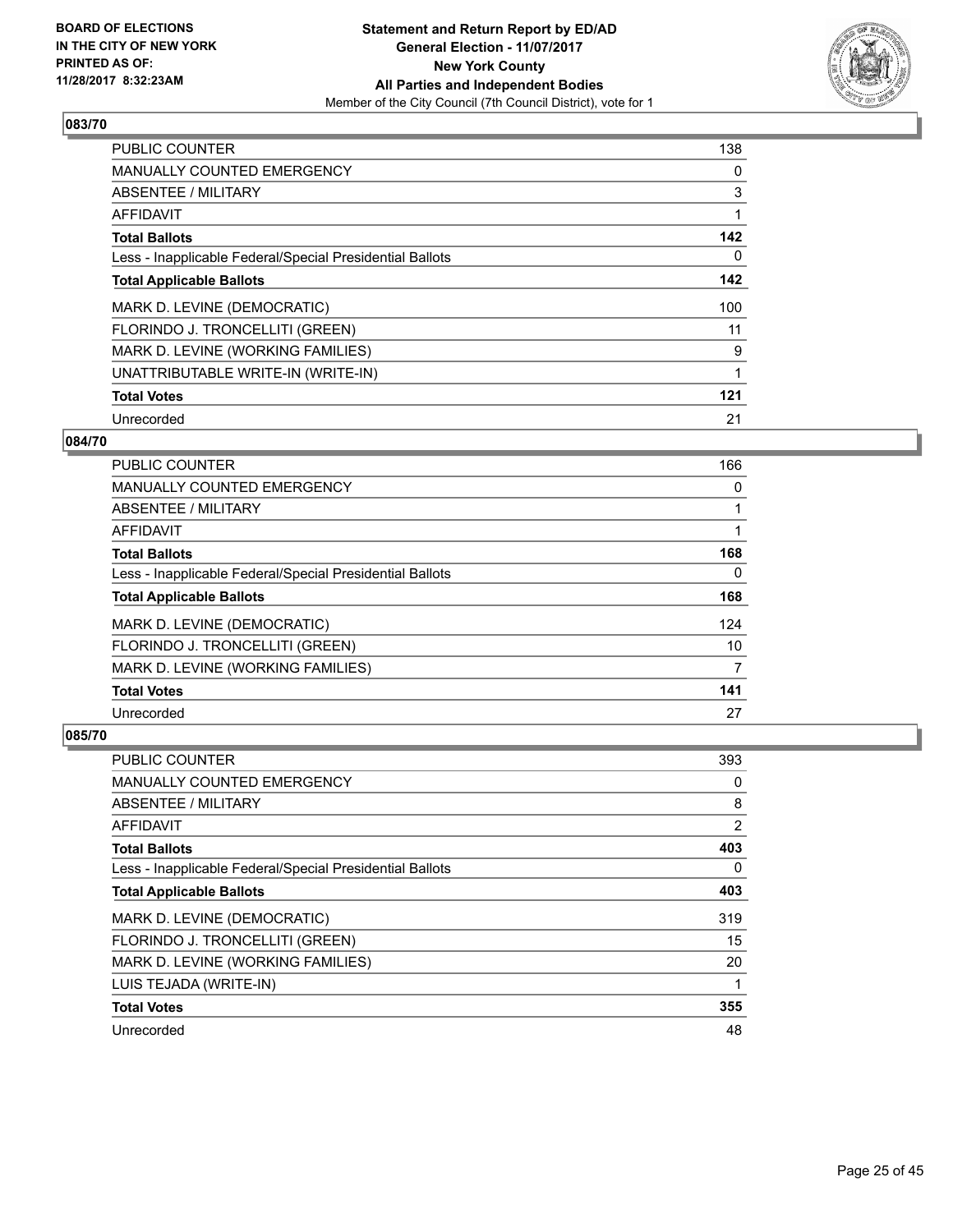

| <b>PUBLIC COUNTER</b>                                    | 208 |
|----------------------------------------------------------|-----|
| <b>MANUALLY COUNTED EMERGENCY</b>                        | 0   |
| ABSENTEE / MILITARY                                      | 4   |
| <b>AFFIDAVIT</b>                                         | 4   |
| <b>Total Ballots</b>                                     | 216 |
| Less - Inapplicable Federal/Special Presidential Ballots | 0   |
| <b>Total Applicable Ballots</b>                          | 216 |
| MARK D. LEVINE (DEMOCRATIC)                              | 153 |
| FLORINDO J. TRONCELLITI (GREEN)                          | 8   |
| MARK D. LEVINE (WORKING FAMILIES)                        | 12  |
| <b>Total Votes</b>                                       | 173 |
| Unrecorded                                               | 43  |

#### **087/70**

| <b>PUBLIC COUNTER</b>                                    | 134      |
|----------------------------------------------------------|----------|
| <b>MANUALLY COUNTED EMERGENCY</b>                        | 0        |
| ABSENTEE / MILITARY                                      |          |
| <b>AFFIDAVIT</b>                                         |          |
| <b>Total Ballots</b>                                     | 136      |
| Less - Inapplicable Federal/Special Presidential Ballots | $\Omega$ |
| <b>Total Applicable Ballots</b>                          | 136      |
| MARK D. LEVINE (DEMOCRATIC)                              | 104      |
| FLORINDO J. TRONCELLITI (GREEN)                          | 8        |
| MARK D. LEVINE (WORKING FAMILIES)                        | 8        |
| <b>Total Votes</b>                                       | 120      |
| Unrecorded                                               | 16       |

| <b>PUBLIC COUNTER</b>                                    | 141 |
|----------------------------------------------------------|-----|
| <b>MANUALLY COUNTED EMERGENCY</b>                        | 0   |
| ABSENTEE / MILITARY                                      | 5   |
| AFFIDAVIT                                                | 0   |
| <b>Total Ballots</b>                                     | 146 |
| Less - Inapplicable Federal/Special Presidential Ballots | 0   |
| <b>Total Applicable Ballots</b>                          | 146 |
| MARK D. LEVINE (DEMOCRATIC)                              | 118 |
| FLORINDO J. TRONCELLITI (GREEN)                          | 8   |
| MARK D. LEVINE (WORKING FAMILIES)                        | 10  |
| <b>Total Votes</b>                                       | 136 |
| Unrecorded                                               | 10  |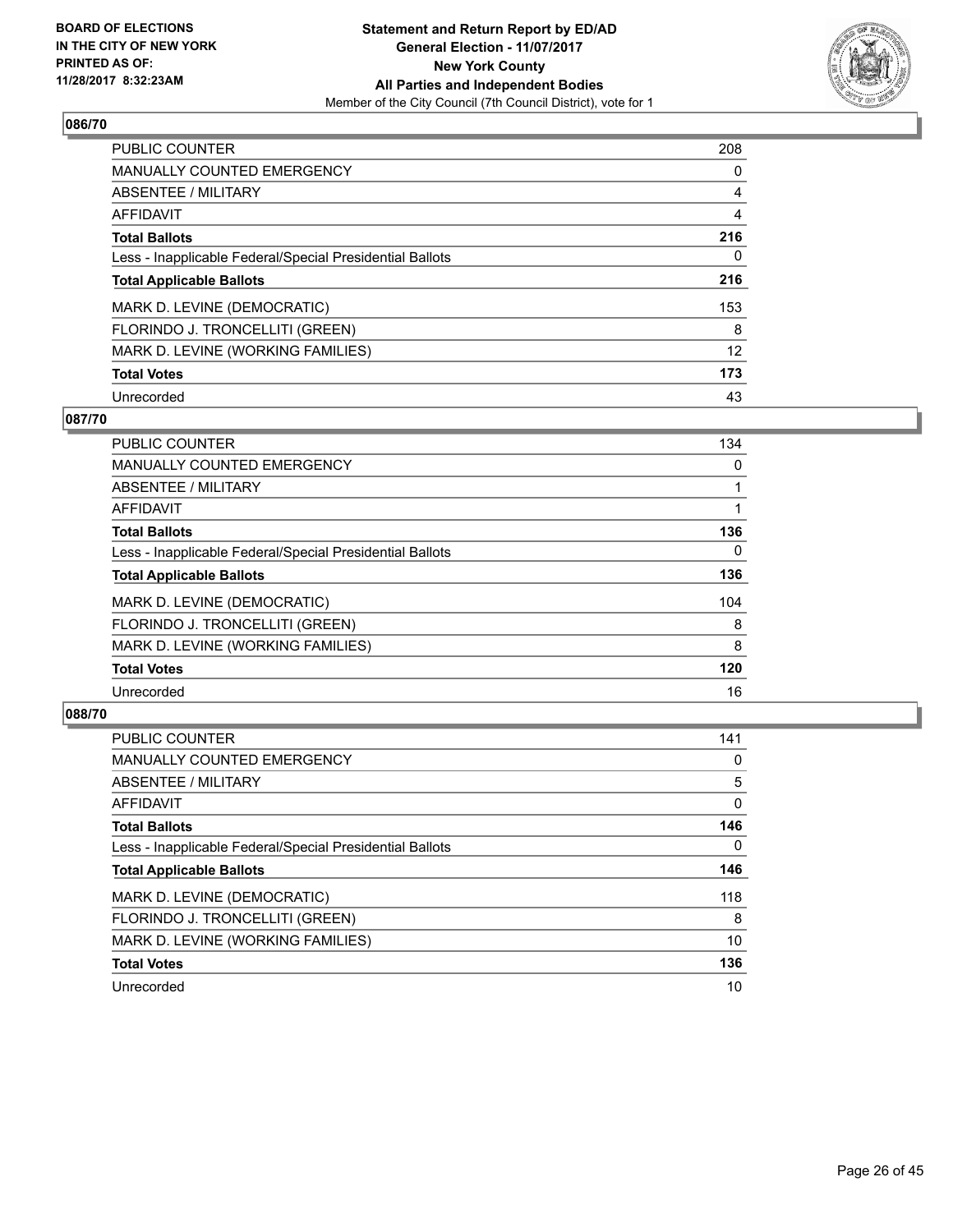

| <b>PUBLIC COUNTER</b>                                    | 180 |
|----------------------------------------------------------|-----|
| <b>MANUALLY COUNTED EMERGENCY</b>                        | 0   |
| ABSENTEE / MILITARY                                      | 7   |
| AFFIDAVIT                                                | 3   |
| <b>Total Ballots</b>                                     | 190 |
| Less - Inapplicable Federal/Special Presidential Ballots | 0   |
| <b>Total Applicable Ballots</b>                          | 190 |
| MARK D. LEVINE (DEMOCRATIC)                              | 157 |
| FLORINDO J. TRONCELLITI (GREEN)                          | 3   |
| MARK D. LEVINE (WORKING FAMILIES)                        | 18  |
| <b>Total Votes</b>                                       | 178 |
| Unrecorded                                               | 12  |

#### **094/70**

| <b>MANUALLY COUNTED EMERGENCY</b>                        | 0 |
|----------------------------------------------------------|---|
| ABSENTEE / MILITARY                                      | 0 |
| AFFIDAVIT                                                | 0 |
| <b>Total Ballots</b>                                     | 0 |
| Less - Inapplicable Federal/Special Presidential Ballots | 0 |
| <b>Total Applicable Ballots</b>                          | 0 |
| MARK D. LEVINE (DEMOCRATIC)                              | 0 |
| FLORINDO J. TRONCELLITI (GREEN)                          | 0 |
| MARK D. LEVINE (WORKING FAMILIES)                        | 0 |
|                                                          |   |
| <b>Total Votes</b>                                       | 0 |

#### **096/70 COMBINED into: 094/70**

#### **097/70 COMBINED into: 094/70**

| <b>PUBLIC COUNTER</b>                                    | 104   |
|----------------------------------------------------------|-------|
| MANUALLY COUNTED EMERGENCY                               | 0     |
| ABSENTEE / MILITARY                                      | 6     |
| AFFIDAVIT                                                | 2     |
| <b>Total Ballots</b>                                     | $112$ |
| Less - Inapplicable Federal/Special Presidential Ballots | 0     |
| <b>Total Applicable Ballots</b>                          | $112$ |
| MARK D. LEVINE (DEMOCRATIC)                              | 79    |
| FLORINDO J. TRONCELLITI (GREEN)                          | 6     |
| MARK D. LEVINE (WORKING FAMILIES)                        | 5     |
| <b>Total Votes</b>                                       | 90    |
| Unrecorded                                               | 22    |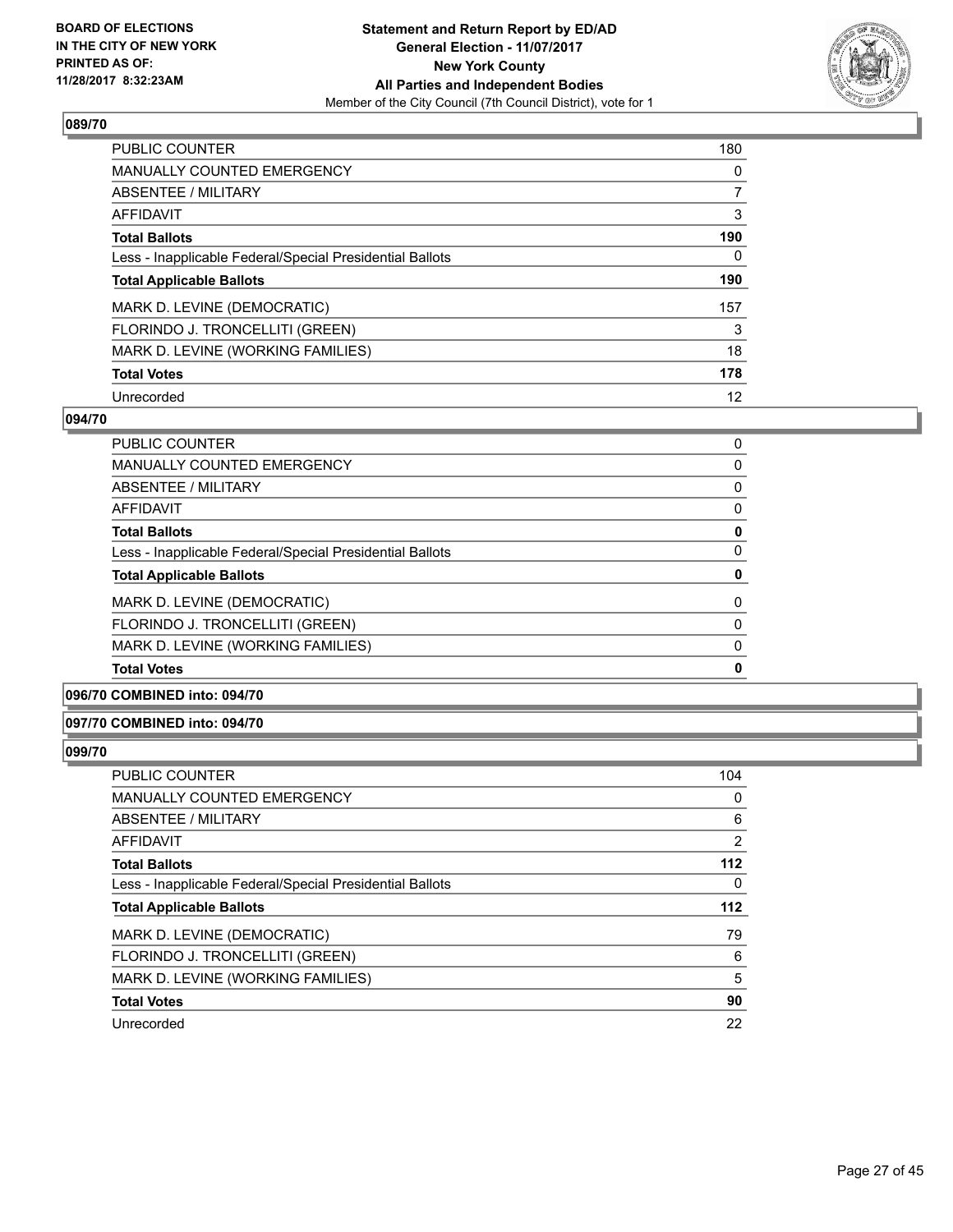

| <b>PUBLIC COUNTER</b>                                    | 138 |
|----------------------------------------------------------|-----|
| <b>MANUALLY COUNTED EMERGENCY</b>                        | 0   |
| ABSENTEE / MILITARY                                      | 0   |
| AFFIDAVIT                                                | 4   |
| <b>Total Ballots</b>                                     | 142 |
| Less - Inapplicable Federal/Special Presidential Ballots | 0   |
| <b>Total Applicable Ballots</b>                          | 142 |
| MARK D. LEVINE (DEMOCRATIC)                              | 102 |
| FLORINDO J. TRONCELLITI (GREEN)                          | 3   |
| MARK D. LEVINE (WORKING FAMILIES)                        | 20  |
| DAVID HANEAL (WRITE-IN)                                  |     |
| <b>Total Votes</b>                                       | 126 |
| Unrecorded                                               | 16  |

| PUBLIC COUNTER                                           | 110 |
|----------------------------------------------------------|-----|
| <b>MANUALLY COUNTED EMERGENCY</b>                        | 0   |
| ABSENTEE / MILITARY                                      | 2   |
| AFFIDAVIT                                                | 1   |
| <b>Total Ballots</b>                                     | 113 |
| Less - Inapplicable Federal/Special Presidential Ballots | 0   |
| <b>Total Applicable Ballots</b>                          | 113 |
| MARK D. LEVINE (DEMOCRATIC)                              | 89  |
| FLORINDO J. TRONCELLITI (GREEN)                          | 6   |
| MARK D. LEVINE (WORKING FAMILIES)                        | 4   |
| SEAN DONOVAN (WRITE-IN)                                  | 1   |
| <b>Total Votes</b>                                       | 100 |
| Unrecorded                                               | 13  |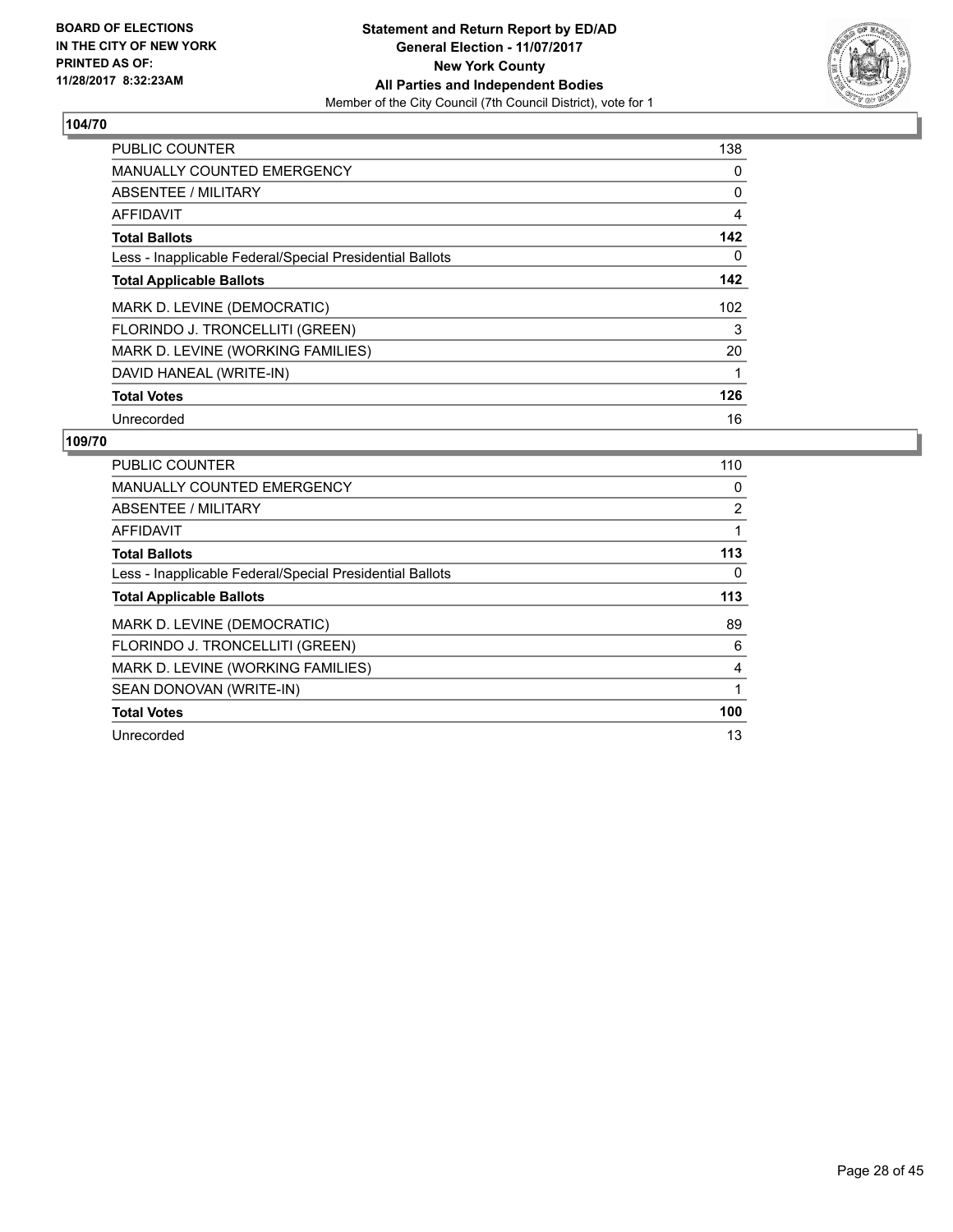

| <b>PUBLIC COUNTER</b>                                    | 205 |
|----------------------------------------------------------|-----|
| <b>MANUALLY COUNTED EMERGENCY</b>                        | 0   |
| <b>ABSENTEE / MILITARY</b>                               | 6   |
| <b>AFFIDAVIT</b>                                         |     |
| <b>Total Ballots</b>                                     | 212 |
| Less - Inapplicable Federal/Special Presidential Ballots | 0   |
| <b>Total Applicable Ballots</b>                          | 212 |
| MARK D. LEVINE (DEMOCRATIC)                              | 159 |
| FLORINDO J. TRONCELLITI (GREEN)                          | 14  |
| MARK D. LEVINE (WORKING FAMILIES)                        | 14  |
| WILLIAM H. RAUDENBUSH (WRITE-IN)                         |     |
| <b>Total Votes</b>                                       | 188 |
| Unrecorded                                               | 24  |

#### **002/71**

| <b>PUBLIC COUNTER</b>                                    | 165            |
|----------------------------------------------------------|----------------|
| <b>MANUALLY COUNTED EMERGENCY</b>                        | 0              |
| ABSENTEE / MILITARY                                      | $\overline{7}$ |
| AFFIDAVIT                                                | $\overline{2}$ |
| <b>Total Ballots</b>                                     | 174            |
| Less - Inapplicable Federal/Special Presidential Ballots | 0              |
| <b>Total Applicable Ballots</b>                          | 174            |
| MARK D. LEVINE (DEMOCRATIC)                              | 138            |
| FLORINDO J. TRONCELLITI (GREEN)                          | 8              |
| MARK D. LEVINE (WORKING FAMILIES)                        | 11             |
| <b>BILL PERKINS (WRITE-IN)</b>                           |                |
| <b>Total Votes</b>                                       | 158            |
| Unrecorded                                               | 16             |

| PUBLIC COUNTER                                           | 110 |
|----------------------------------------------------------|-----|
| <b>MANUALLY COUNTED EMERGENCY</b>                        | 0   |
| ABSENTEE / MILITARY                                      | 1   |
| AFFIDAVIT                                                | 2   |
| <b>Total Ballots</b>                                     | 113 |
| Less - Inapplicable Federal/Special Presidential Ballots | 0   |
| <b>Total Applicable Ballots</b>                          | 113 |
| MARK D. LEVINE (DEMOCRATIC)                              | 83  |
| FLORINDO J. TRONCELLITI (GREEN)                          | 5   |
| MARK D. LEVINE (WORKING FAMILIES)                        | 10  |
| THOMAS LOPEZ-PIERRE (WRITE-IN)                           | 1   |
| <b>Total Votes</b>                                       | 99  |
| Unrecorded                                               | 14  |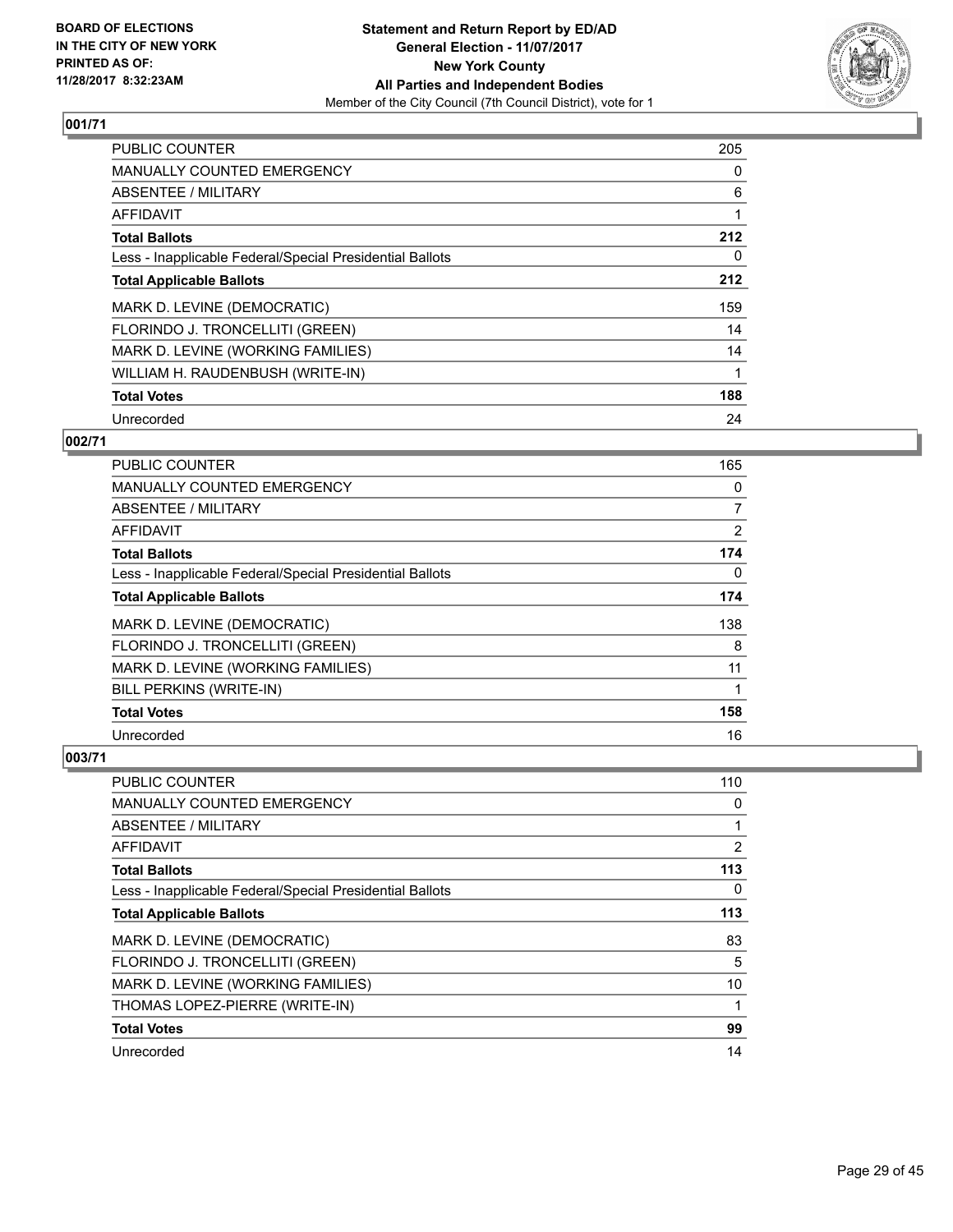

| <b>PUBLIC COUNTER</b>                                    | 158 |
|----------------------------------------------------------|-----|
| <b>MANUALLY COUNTED EMERGENCY</b>                        | 0   |
| ABSENTEE / MILITARY                                      | 4   |
| <b>AFFIDAVIT</b>                                         |     |
| <b>Total Ballots</b>                                     | 163 |
| Less - Inapplicable Federal/Special Presidential Ballots | 0   |
| <b>Total Applicable Ballots</b>                          | 163 |
| MARK D. LEVINE (DEMOCRATIC)                              | 137 |
| FLORINDO J. TRONCELLITI (GREEN)                          | 5   |
| MARK D. LEVINE (WORKING FAMILIES)                        | 6   |
| KEITH WRIGHT (WRITE-IN)                                  |     |
| <b>Total Votes</b>                                       | 149 |
| Unrecorded                                               | 14  |

#### **005/71**

| PUBLIC COUNTER                                           | 144 |
|----------------------------------------------------------|-----|
| <b>MANUALLY COUNTED EMERGENCY</b>                        | 0   |
| ABSENTEE / MILITARY                                      | 3   |
| <b>AFFIDAVIT</b>                                         | 3   |
| <b>Total Ballots</b>                                     | 150 |
| Less - Inapplicable Federal/Special Presidential Ballots | 0   |
| <b>Total Applicable Ballots</b>                          | 150 |
| MARK D. LEVINE (DEMOCRATIC)                              | 120 |
| FLORINDO J. TRONCELLITI (GREEN)                          | 5   |
| MARK D. LEVINE (WORKING FAMILIES)                        | 9   |
| <b>Total Votes</b>                                       | 134 |
| Unrecorded                                               | 16  |

| PUBLIC COUNTER                                           | 212            |
|----------------------------------------------------------|----------------|
| <b>MANUALLY COUNTED EMERGENCY</b>                        | 0              |
| ABSENTEE / MILITARY                                      | $\overline{2}$ |
| AFFIDAVIT                                                | 4              |
| <b>Total Ballots</b>                                     | 218            |
| Less - Inapplicable Federal/Special Presidential Ballots | 0              |
| <b>Total Applicable Ballots</b>                          | 218            |
| MARK D. LEVINE (DEMOCRATIC)                              | 175            |
| FLORINDO J. TRONCELLITI (GREEN)                          | 6              |
| MARK D. LEVINE (WORKING FAMILIES)                        | 12             |
| <b>Total Votes</b>                                       | 193            |
| Unrecorded                                               | 25             |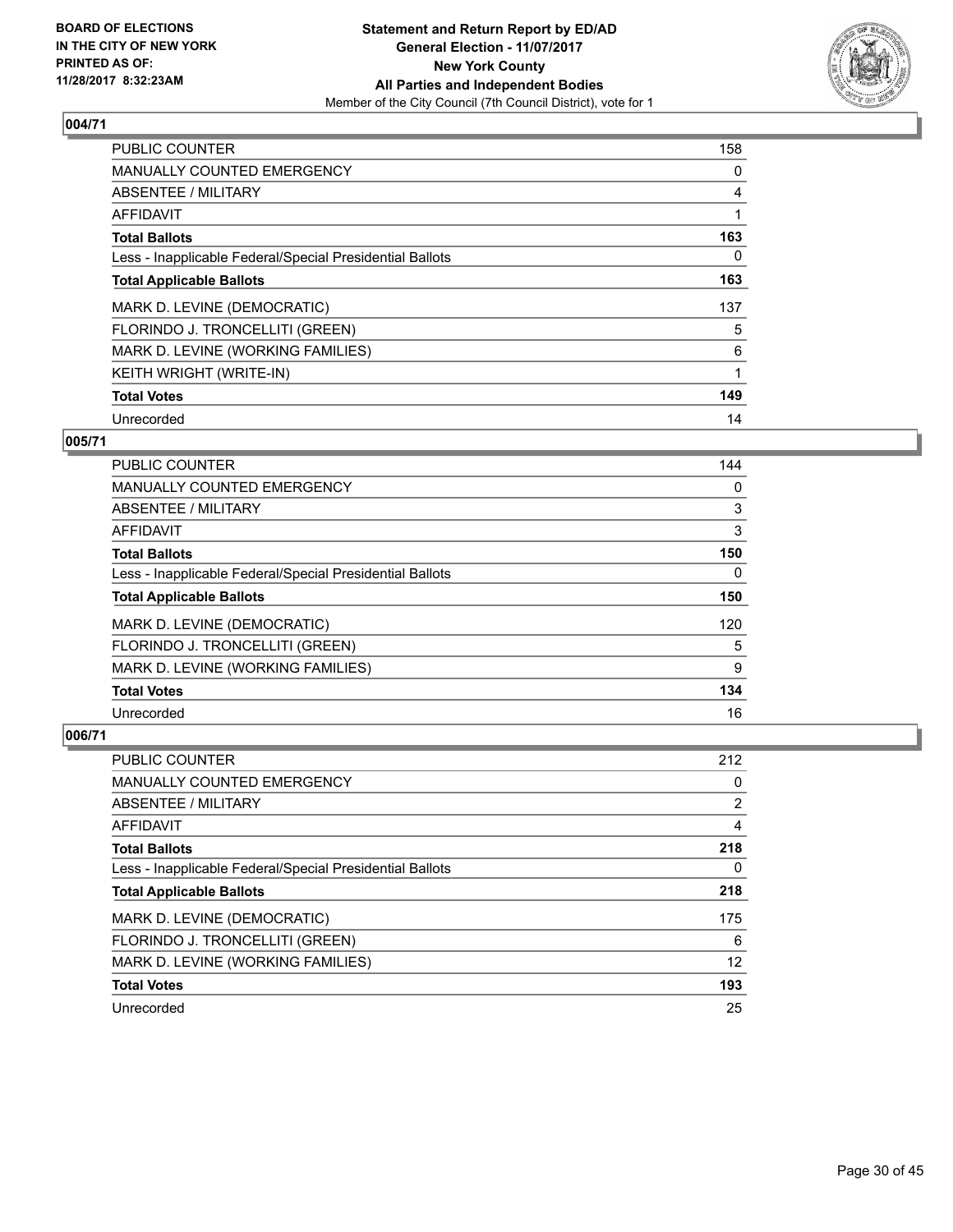

| <b>PUBLIC COUNTER</b>                                    | 161            |
|----------------------------------------------------------|----------------|
| <b>MANUALLY COUNTED EMERGENCY</b>                        | 0              |
| ABSENTEE / MILITARY                                      | $\overline{2}$ |
| <b>AFFIDAVIT</b>                                         | 0              |
| <b>Total Ballots</b>                                     | 163            |
| Less - Inapplicable Federal/Special Presidential Ballots | 0              |
| <b>Total Applicable Ballots</b>                          | 163            |
| MARK D. LEVINE (DEMOCRATIC)                              | 137            |
| FLORINDO J. TRONCELLITI (GREEN)                          | 7              |
| MARK D. LEVINE (WORKING FAMILIES)                        | 7              |
| <b>Total Votes</b>                                       | 151            |
| Unrecorded                                               | 12             |

#### **026/71**

| <b>PUBLIC COUNTER</b>                                    | 225      |
|----------------------------------------------------------|----------|
| <b>MANUALLY COUNTED EMERGENCY</b>                        | 0        |
| ABSENTEE / MILITARY                                      | 8        |
| <b>AFFIDAVIT</b>                                         | 10       |
| <b>Total Ballots</b>                                     | 243      |
| Less - Inapplicable Federal/Special Presidential Ballots | $\Omega$ |
| <b>Total Applicable Ballots</b>                          | 243      |
| MARK D. LEVINE (DEMOCRATIC)                              | 198      |
| FLORINDO J. TRONCELLITI (GREEN)                          | 14       |
| MARK D. LEVINE (WORKING FAMILIES)                        | 11       |
| <b>Total Votes</b>                                       | 223      |
| Unrecorded                                               | 20       |

| <b>PUBLIC COUNTER</b>                                    | 212 |
|----------------------------------------------------------|-----|
| <b>MANUALLY COUNTED EMERGENCY</b>                        | 0   |
| ABSENTEE / MILITARY                                      | 4   |
| AFFIDAVIT                                                | 3   |
| <b>Total Ballots</b>                                     | 219 |
| Less - Inapplicable Federal/Special Presidential Ballots | 0   |
| <b>Total Applicable Ballots</b>                          | 219 |
| MARK D. LEVINE (DEMOCRATIC)                              | 159 |
| FLORINDO J. TRONCELLITI (GREEN)                          | 7   |
| MARK D. LEVINE (WORKING FAMILIES)                        | 20  |
| <b>Total Votes</b>                                       | 186 |
| Unrecorded                                               | 33  |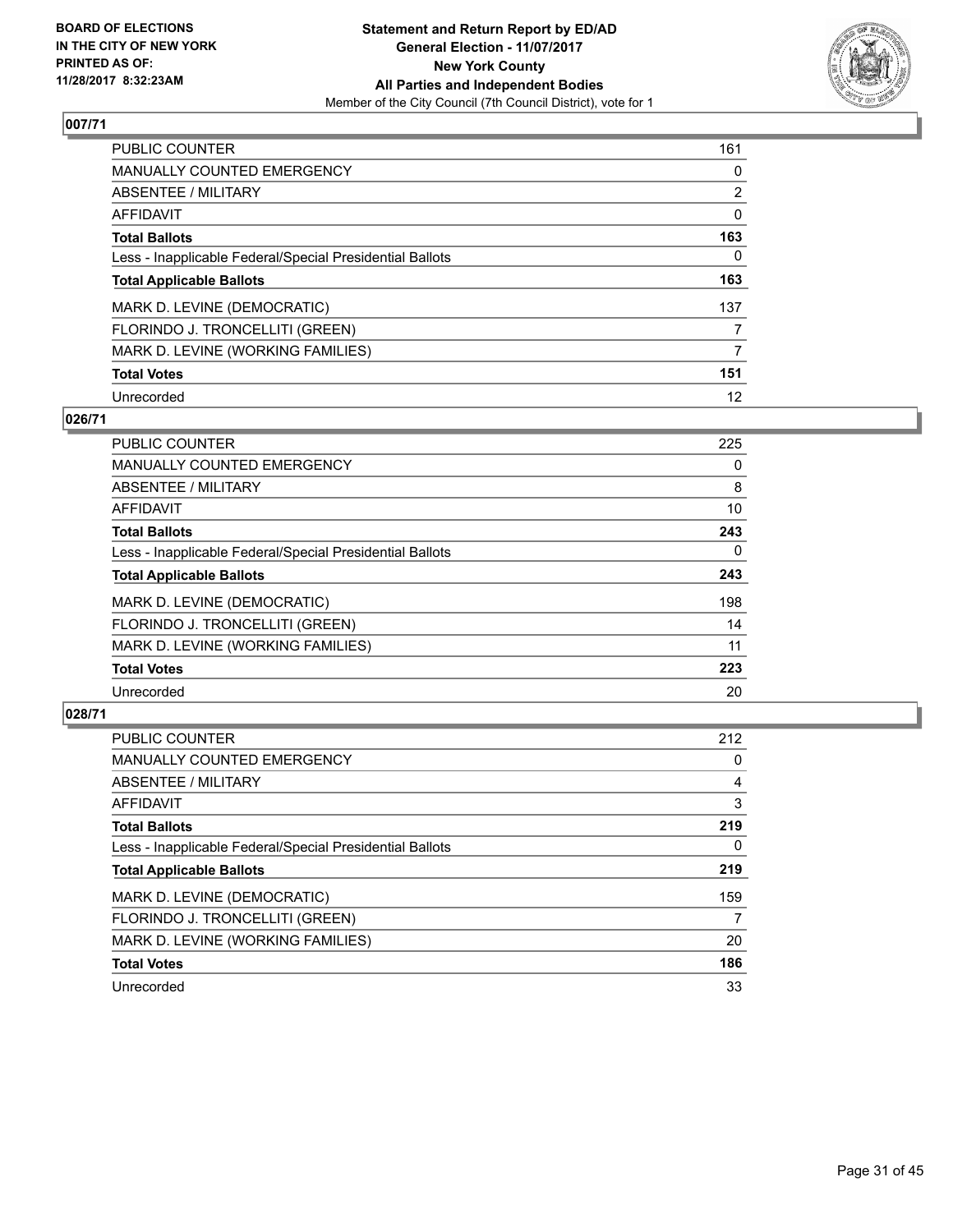

| PUBLIC COUNTER                                           | 198 |
|----------------------------------------------------------|-----|
| <b>MANUALLY COUNTED EMERGENCY</b>                        | 0   |
| ABSENTEE / MILITARY                                      | 5   |
| AFFIDAVIT                                                | 4   |
| <b>Total Ballots</b>                                     | 207 |
| Less - Inapplicable Federal/Special Presidential Ballots | 0   |
| <b>Total Applicable Ballots</b>                          | 207 |
| MARK D. LEVINE (DEMOCRATIC)                              | 162 |
| FLORINDO J. TRONCELLITI (GREEN)                          | 13  |
| MARK D. LEVINE (WORKING FAMILIES)                        | 16  |
| <b>Total Votes</b>                                       | 191 |
| Unrecorded                                               | 16  |

#### **030/71**

| <b>PUBLIC COUNTER</b>                                    | 238 |
|----------------------------------------------------------|-----|
| <b>MANUALLY COUNTED EMERGENCY</b>                        | 0   |
| ABSENTEE / MILITARY                                      | 3   |
| AFFIDAVIT                                                | 3   |
| <b>Total Ballots</b>                                     | 244 |
| Less - Inapplicable Federal/Special Presidential Ballots | 0   |
| <b>Total Applicable Ballots</b>                          | 244 |
| MARK D. LEVINE (DEMOCRATIC)                              | 191 |
| FLORINDO J. TRONCELLITI (GREEN)                          | 11  |
| MARK D. LEVINE (WORKING FAMILIES)                        | 20  |
| THERESA E. HASSLER (WRITE-IN)                            |     |
| <b>Total Votes</b>                                       | 223 |
| Unrecorded                                               | 21  |

| <b>PUBLIC COUNTER</b>                                    | 293 |
|----------------------------------------------------------|-----|
| <b>MANUALLY COUNTED EMERGENCY</b>                        | 0   |
| <b>ABSENTEE / MILITARY</b>                               | 7   |
| AFFIDAVIT                                                | 5   |
| <b>Total Ballots</b>                                     | 305 |
| Less - Inapplicable Federal/Special Presidential Ballots | 0   |
| <b>Total Applicable Ballots</b>                          | 305 |
| MARK D. LEVINE (DEMOCRATIC)                              | 243 |
| FLORINDO J. TRONCELLITI (GREEN)                          | 22  |
| MARK D. LEVINE (WORKING FAMILIES)                        | 14  |
| THOMAS PIERRE LOPEZ (WRITE-IN)                           | 1   |
| UNATTRIBUTABLE WRITE-IN (WRITE-IN)                       | 1   |
| <b>Total Votes</b>                                       | 281 |
| Unrecorded                                               | 24  |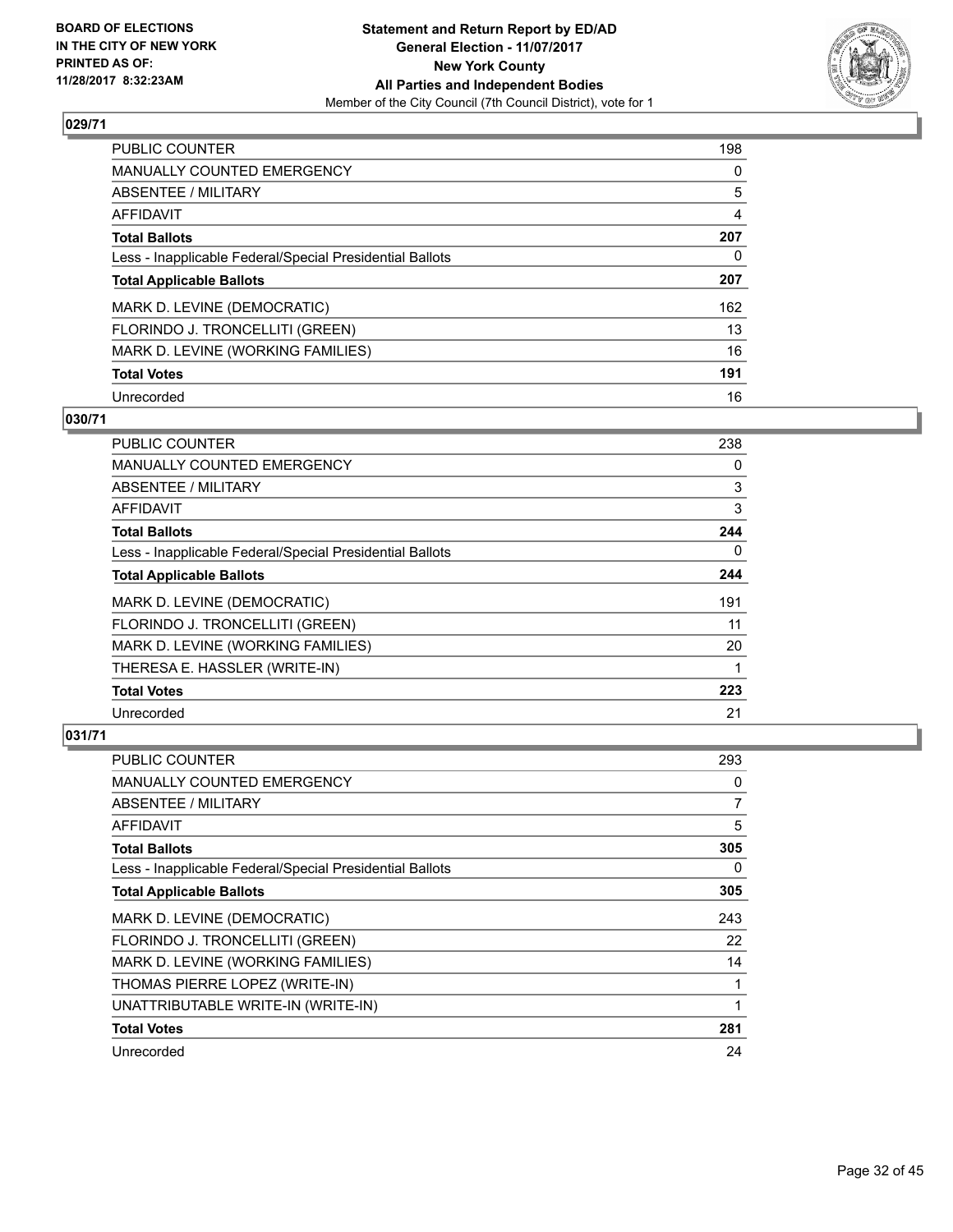

| <b>PUBLIC COUNTER</b>                                    | 251 |
|----------------------------------------------------------|-----|
| MANUALLY COUNTED EMERGENCY                               | 0   |
| ABSENTEE / MILITARY                                      |     |
| AFFIDAVIT                                                | 6   |
| <b>Total Ballots</b>                                     | 264 |
| Less - Inapplicable Federal/Special Presidential Ballots | 0   |
| <b>Total Applicable Ballots</b>                          | 264 |
| MARK D. LEVINE (DEMOCRATIC)                              | 226 |
| FLORINDO J. TRONCELLITI (GREEN)                          | 11  |
| MARK D. LEVINE (WORKING FAMILIES)                        | 8   |
| <b>Total Votes</b>                                       | 245 |
| Unrecorded                                               | 19  |

#### **033/71**

| <b>PUBLIC COUNTER</b>                                    | 250      |
|----------------------------------------------------------|----------|
| <b>MANUALLY COUNTED EMERGENCY</b>                        | 0        |
| ABSENTEE / MILITARY                                      | 10       |
| AFFIDAVIT                                                | 3        |
| <b>Total Ballots</b>                                     | 263      |
| Less - Inapplicable Federal/Special Presidential Ballots | $\Omega$ |
| <b>Total Applicable Ballots</b>                          | 263      |
| MARK D. LEVINE (DEMOCRATIC)                              | 211      |
| FLORINDO J. TRONCELLITI (GREEN)                          | 18       |
| MARK D. LEVINE (WORKING FAMILIES)                        | 19       |
| <b>Total Votes</b>                                       | 248      |
| Unrecorded                                               | 15       |

| PUBLIC COUNTER                                           | 205 |
|----------------------------------------------------------|-----|
| <b>MANUALLY COUNTED EMERGENCY</b>                        | 0   |
| ABSENTEE / MILITARY                                      | 8   |
| AFFIDAVIT                                                | 3   |
| <b>Total Ballots</b>                                     | 216 |
| Less - Inapplicable Federal/Special Presidential Ballots | 0   |
| <b>Total Applicable Ballots</b>                          | 216 |
| MARK D. LEVINE (DEMOCRATIC)                              | 180 |
| FLORINDO J. TRONCELLITI (GREEN)                          | 4   |
| MARK D. LEVINE (WORKING FAMILIES)                        | 11  |
| UNATTRIBUTABLE WRITE-IN (WRITE-IN)                       |     |
| <b>Total Votes</b>                                       | 196 |
| Unrecorded                                               | 20  |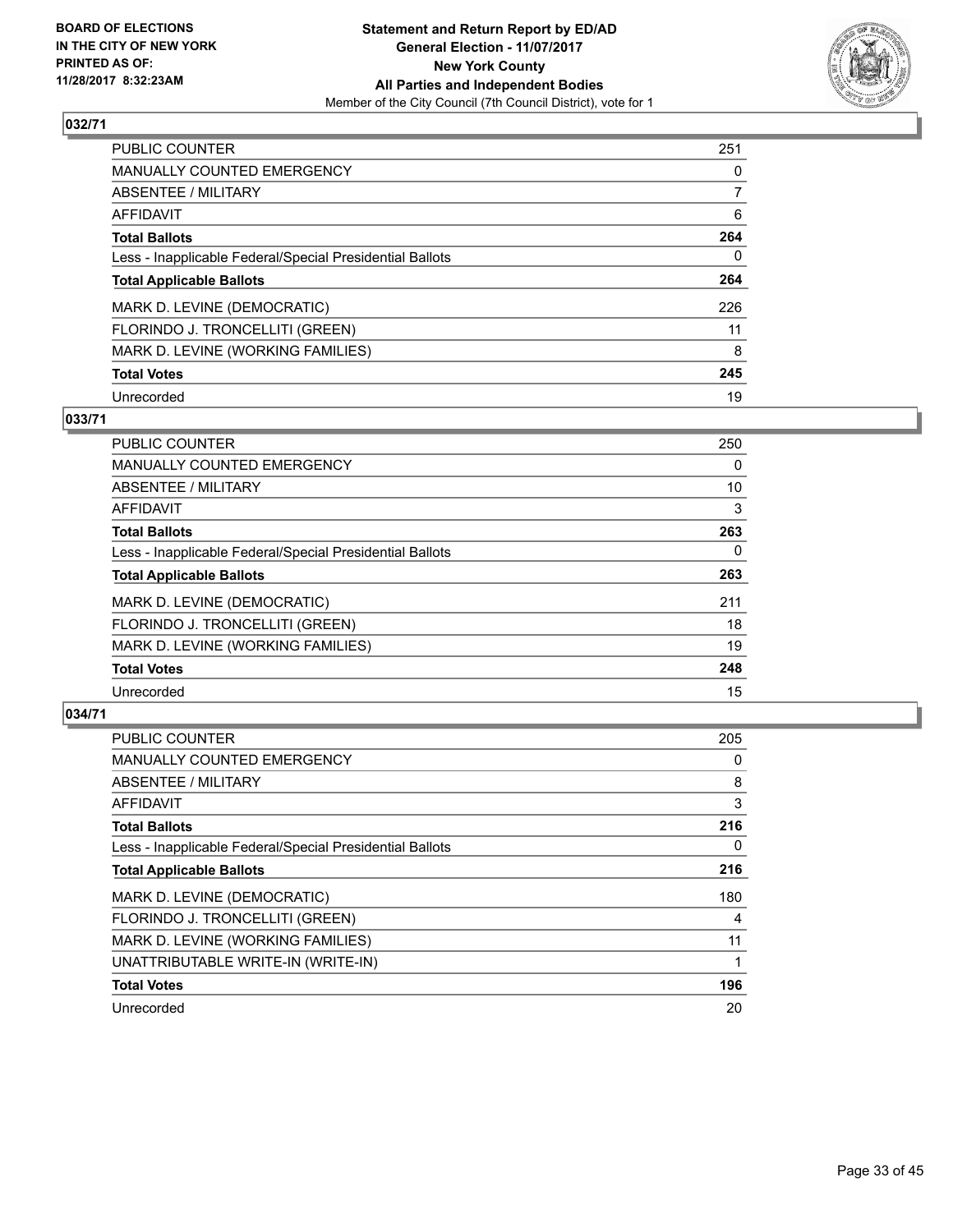

| <b>PUBLIC COUNTER</b>                                    | 200 |
|----------------------------------------------------------|-----|
| <b>MANUALLY COUNTED EMERGENCY</b>                        | 0   |
| ABSENTEE / MILITARY                                      | 7   |
| <b>AFFIDAVIT</b>                                         | 3   |
| <b>Total Ballots</b>                                     | 210 |
| Less - Inapplicable Federal/Special Presidential Ballots | 0   |
| <b>Total Applicable Ballots</b>                          | 210 |
| MARK D. LEVINE (DEMOCRATIC)                              | 165 |
| FLORINDO J. TRONCELLITI (GREEN)                          | 14  |
| MARK D. LEVINE (WORKING FAMILIES)                        | 8   |
| REBECCA DAVOREAN (WRITE-IN)                              |     |
| UNATTRIBUTABLE WRITE-IN (WRITE-IN)                       |     |
| <b>Total Votes</b>                                       | 189 |
| Unrecorded                                               | 21  |

## **036/71**

| <b>PUBLIC COUNTER</b>                                    | 174            |
|----------------------------------------------------------|----------------|
| <b>MANUALLY COUNTED EMERGENCY</b>                        | 0              |
| ABSENTEE / MILITARY                                      | $\overline{2}$ |
| AFFIDAVIT                                                | 2              |
| <b>Total Ballots</b>                                     | 178            |
| Less - Inapplicable Federal/Special Presidential Ballots | 0              |
| <b>Total Applicable Ballots</b>                          | 178            |
| MARK D. LEVINE (DEMOCRATIC)                              | 161            |
| FLORINDO J. TRONCELLITI (GREEN)                          |                |
| MARK D. LEVINE (WORKING FAMILIES)                        | 2              |
| THOMAS LOPEZ PIERRE (WRITE-IN)                           |                |
| UNATTRIBUTABLE WRITE-IN (WRITE-IN)                       |                |
| <b>Total Votes</b>                                       | 166            |
| Unrecorded                                               | 12             |

| <b>PUBLIC COUNTER</b>                                    | 138 |
|----------------------------------------------------------|-----|
| <b>MANUALLY COUNTED EMERGENCY</b>                        | 0   |
| ABSENTEE / MILITARY                                      | 6   |
| AFFIDAVIT                                                | 3   |
| <b>Total Ballots</b>                                     | 147 |
| Less - Inapplicable Federal/Special Presidential Ballots | 0   |
| <b>Total Applicable Ballots</b>                          | 147 |
| MARK D. LEVINE (DEMOCRATIC)                              | 104 |
| FLORINDO J. TRONCELLITI (GREEN)                          | 4   |
| MARK D. LEVINE (WORKING FAMILIES)                        | 13  |
| <b>Total Votes</b>                                       | 121 |
| Unrecorded                                               | 26  |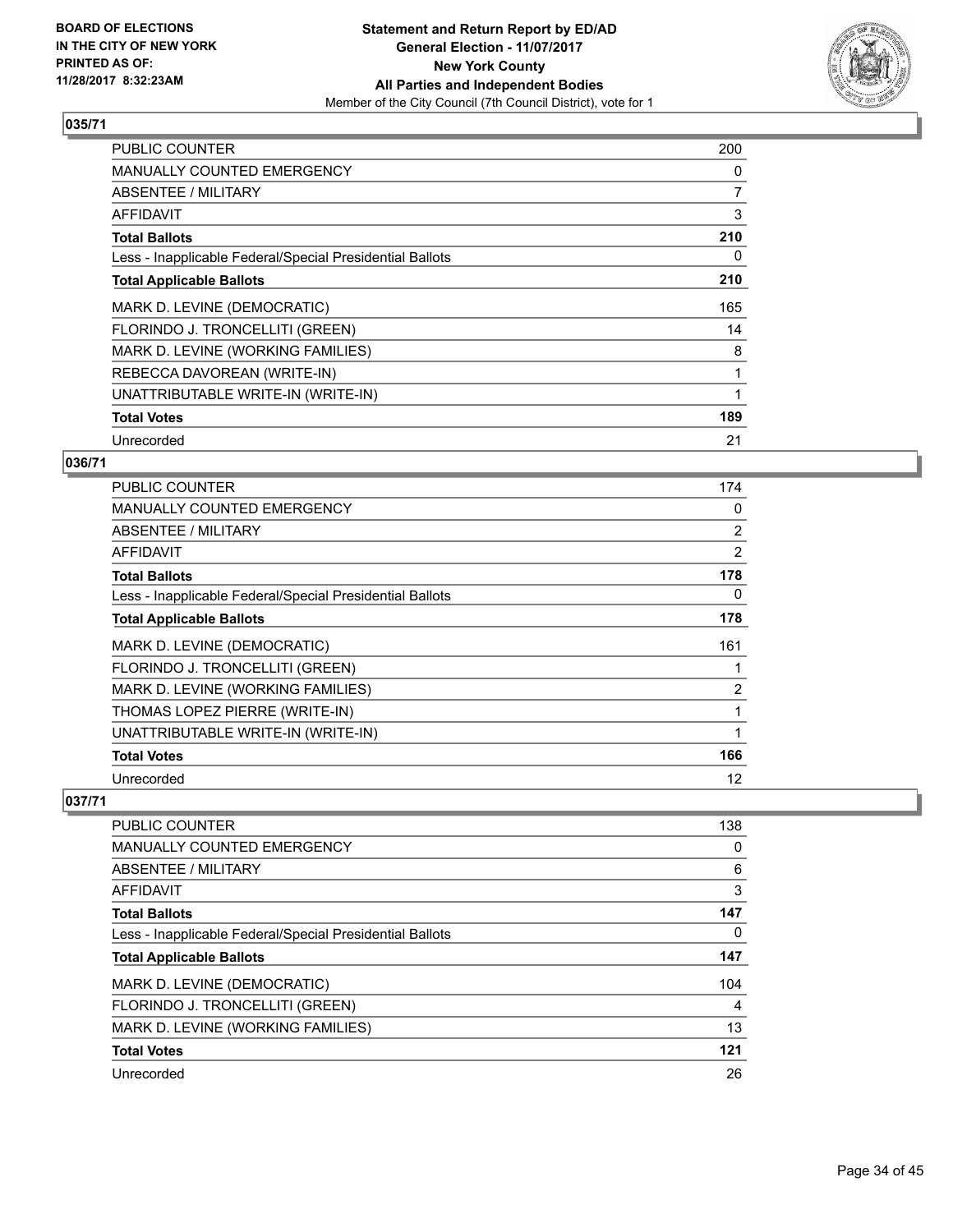

| <b>PUBLIC COUNTER</b>                                    | 243 |
|----------------------------------------------------------|-----|
| MANUALLY COUNTED EMERGENCY                               | 0   |
| ABSENTEE / MILITARY                                      | 7   |
| AFFIDAVIT                                                | 6   |
| <b>Total Ballots</b>                                     | 256 |
| Less - Inapplicable Federal/Special Presidential Ballots | 0   |
| <b>Total Applicable Ballots</b>                          | 256 |
| MARK D. LEVINE (DEMOCRATIC)                              | 201 |
| FLORINDO J. TRONCELLITI (GREEN)                          | 8   |
| MARK D. LEVINE (WORKING FAMILIES)                        | 8   |
| ANNERY QUEZADA (WRITE-IN)                                |     |
| BILL PERKINS (WRITE-IN)                                  |     |
| <b>Total Votes</b>                                       | 219 |
| Unrecorded                                               | 37  |

## **039/71**

| PUBLIC COUNTER                                           | 182      |
|----------------------------------------------------------|----------|
| <b>MANUALLY COUNTED EMERGENCY</b>                        | 0        |
| ABSENTEE / MILITARY                                      | 9        |
| AFFIDAVIT                                                | 5        |
| <b>Total Ballots</b>                                     | 196      |
| Less - Inapplicable Federal/Special Presidential Ballots | $\Omega$ |
| <b>Total Applicable Ballots</b>                          | 196      |
| MARK D. LEVINE (DEMOCRATIC)                              | 138      |
| FLORINDO J. TRONCELLITI (GREEN)                          | 6        |
| MARK D. LEVINE (WORKING FAMILIES)                        | 8        |
| <b>Total Votes</b>                                       | 152      |
| Unrecorded                                               | 44       |

| <b>PUBLIC COUNTER</b>                                    | 295 |
|----------------------------------------------------------|-----|
| <b>MANUALLY COUNTED EMERGENCY</b>                        | 0   |
| ABSENTEE / MILITARY                                      | 7   |
| AFFIDAVIT                                                | 3   |
| <b>Total Ballots</b>                                     | 305 |
| Less - Inapplicable Federal/Special Presidential Ballots | 0   |
| <b>Total Applicable Ballots</b>                          | 305 |
| MARK D. LEVINE (DEMOCRATIC)                              | 248 |
| FLORINDO J. TRONCELLITI (GREEN)                          | 15  |
| MARK D. LEVINE (WORKING FAMILIES)                        | 21  |
| <b>Total Votes</b>                                       | 284 |
| Unrecorded                                               | 21  |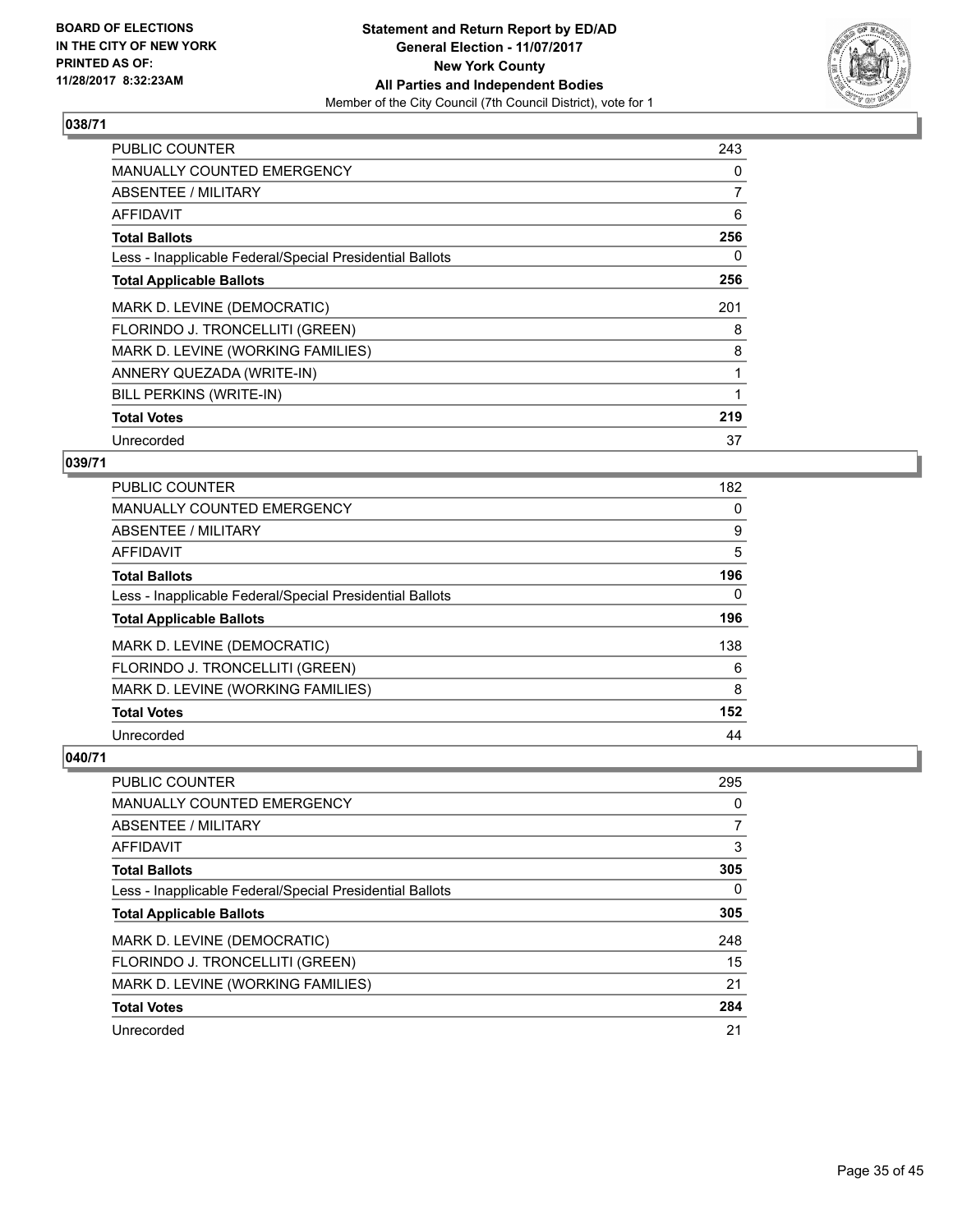

| <b>PUBLIC COUNTER</b>                                    | 343 |
|----------------------------------------------------------|-----|
| <b>MANUALLY COUNTED EMERGENCY</b>                        | 0   |
| ABSENTEE / MILITARY                                      | 3   |
| <b>AFFIDAVIT</b>                                         | 5   |
| <b>Total Ballots</b>                                     | 351 |
| Less - Inapplicable Federal/Special Presidential Ballots | 0   |
| <b>Total Applicable Ballots</b>                          | 351 |
| MARK D. LEVINE (DEMOCRATIC)                              | 270 |
| FLORINDO J. TRONCELLITI (GREEN)                          | 4   |
| MARK D. LEVINE (WORKING FAMILIES)                        | 22  |
| UNCOUNTED WRITE-IN PER STATUTE (WRITE-IN)                |     |
| <b>Total Votes</b>                                       | 297 |
| Unrecorded                                               | 54  |

#### **042/71**

| <b>PUBLIC COUNTER</b>                                    | 207 |
|----------------------------------------------------------|-----|
| <b>MANUALLY COUNTED EMERGENCY</b>                        | 0   |
| ABSENTEE / MILITARY                                      | 4   |
| AFFIDAVIT                                                | 4   |
| <b>Total Ballots</b>                                     | 215 |
| Less - Inapplicable Federal/Special Presidential Ballots | 0   |
| <b>Total Applicable Ballots</b>                          | 215 |
| MARK D. LEVINE (DEMOCRATIC)                              | 169 |
| FLORINDO J. TRONCELLITI (GREEN)                          | 10  |
| MARK D. LEVINE (WORKING FAMILIES)                        | 17  |
| <b>Total Votes</b>                                       | 196 |
| Unrecorded                                               | 19  |

| <b>PUBLIC COUNTER</b>                                    | 185 |
|----------------------------------------------------------|-----|
| <b>MANUALLY COUNTED EMERGENCY</b>                        | 0   |
| ABSENTEE / MILITARY                                      | 4   |
| AFFIDAVIT                                                | 5   |
| <b>Total Ballots</b>                                     | 194 |
| Less - Inapplicable Federal/Special Presidential Ballots | 0   |
| <b>Total Applicable Ballots</b>                          | 194 |
| MARK D. LEVINE (DEMOCRATIC)                              | 144 |
| FLORINDO J. TRONCELLITI (GREEN)                          | 8   |
| MARK D. LEVINE (WORKING FAMILIES)                        | 8   |
| <b>JUSTIN MOSS (WRITE-IN)</b>                            | 1   |
| <b>Total Votes</b>                                       | 161 |
| Unrecorded                                               | 33  |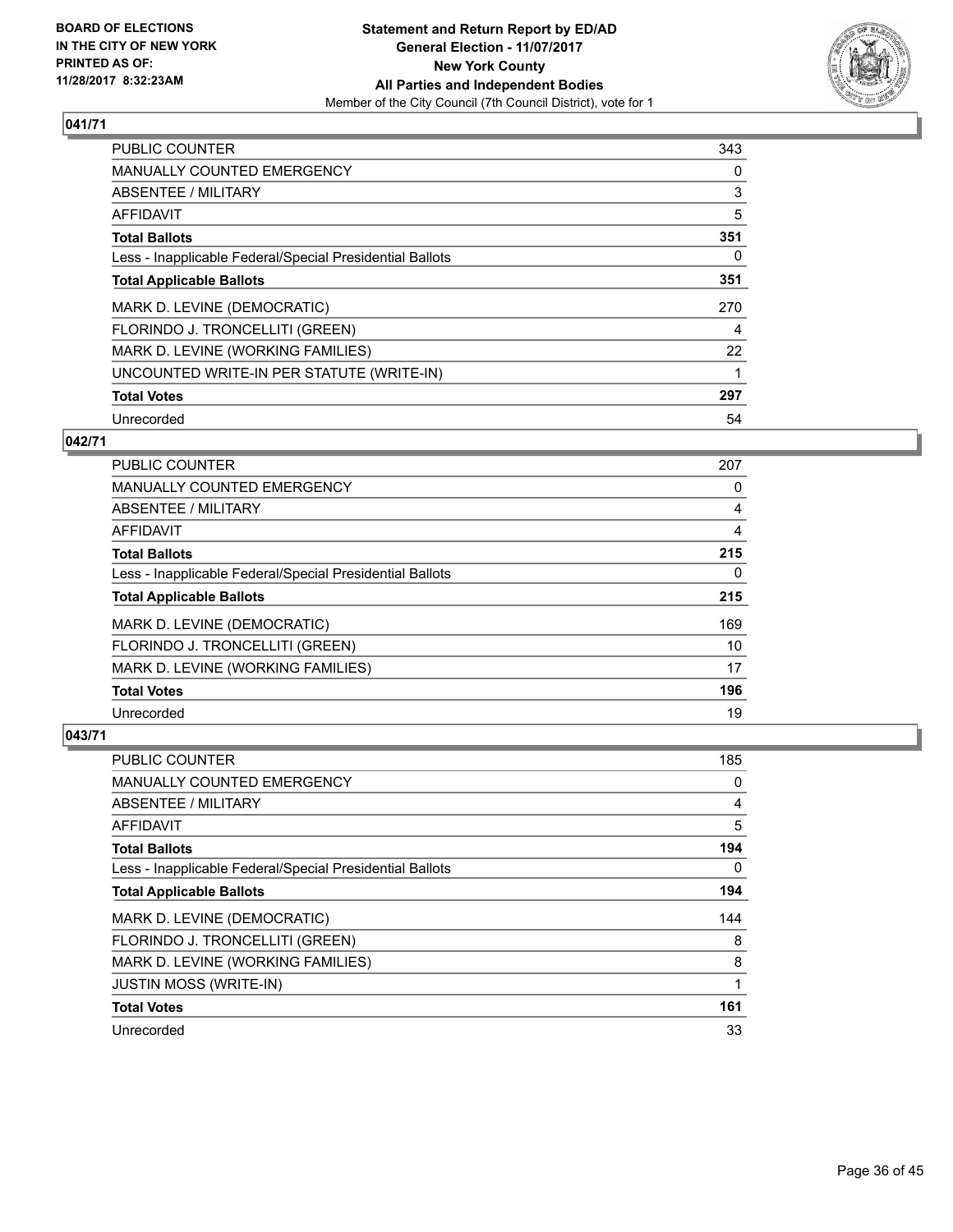

| <b>PUBLIC COUNTER</b>                                    | 230 |
|----------------------------------------------------------|-----|
| <b>MANUALLY COUNTED EMERGENCY</b>                        | 0   |
| ABSENTEE / MILITARY                                      | 6   |
| AFFIDAVIT                                                | 6   |
| <b>Total Ballots</b>                                     | 242 |
| Less - Inapplicable Federal/Special Presidential Ballots | 0   |
| <b>Total Applicable Ballots</b>                          | 242 |
| MARK D. LEVINE (DEMOCRATIC)                              | 181 |
| FLORINDO J. TRONCELLITI (GREEN)                          | 15  |
| MARK D. LEVINE (WORKING FAMILIES)                        | 17  |
| <b>Total Votes</b>                                       | 213 |
| Unrecorded                                               | 29  |

#### **045/71**

| <b>PUBLIC COUNTER</b>                                    | 185            |
|----------------------------------------------------------|----------------|
| <b>MANUALLY COUNTED EMERGENCY</b>                        | 0              |
| ABSENTEE / MILITARY                                      | $\overline{2}$ |
| <b>AFFIDAVIT</b>                                         |                |
| <b>Total Ballots</b>                                     | 188            |
| Less - Inapplicable Federal/Special Presidential Ballots | $\Omega$       |
| <b>Total Applicable Ballots</b>                          | 188            |
| MARK D. LEVINE (DEMOCRATIC)                              | 141            |
| FLORINDO J. TRONCELLITI (GREEN)                          | 8              |
| MARK D. LEVINE (WORKING FAMILIES)                        | 10             |
| <b>Total Votes</b>                                       | 159            |
| Unrecorded                                               | 29             |

| PUBLIC COUNTER                                           | 187 |
|----------------------------------------------------------|-----|
| <b>MANUALLY COUNTED EMERGENCY</b>                        | 0   |
| ABSENTEE / MILITARY                                      | 4   |
| AFFIDAVIT                                                | 2   |
| <b>Total Ballots</b>                                     | 193 |
| Less - Inapplicable Federal/Special Presidential Ballots | 0   |
| <b>Total Applicable Ballots</b>                          | 193 |
| MARK D. LEVINE (DEMOCRATIC)                              | 148 |
| FLORINDO J. TRONCELLITI (GREEN)                          | 14  |
| MARK D. LEVINE (WORKING FAMILIES)                        | 18  |
| MELISSA MARK VIVERRTOL (WRITE-IN)                        |     |
| ROBERT JACKSON (WRITE-IN)                                | 1   |
| <b>Total Votes</b>                                       | 182 |
| Unrecorded                                               | 11  |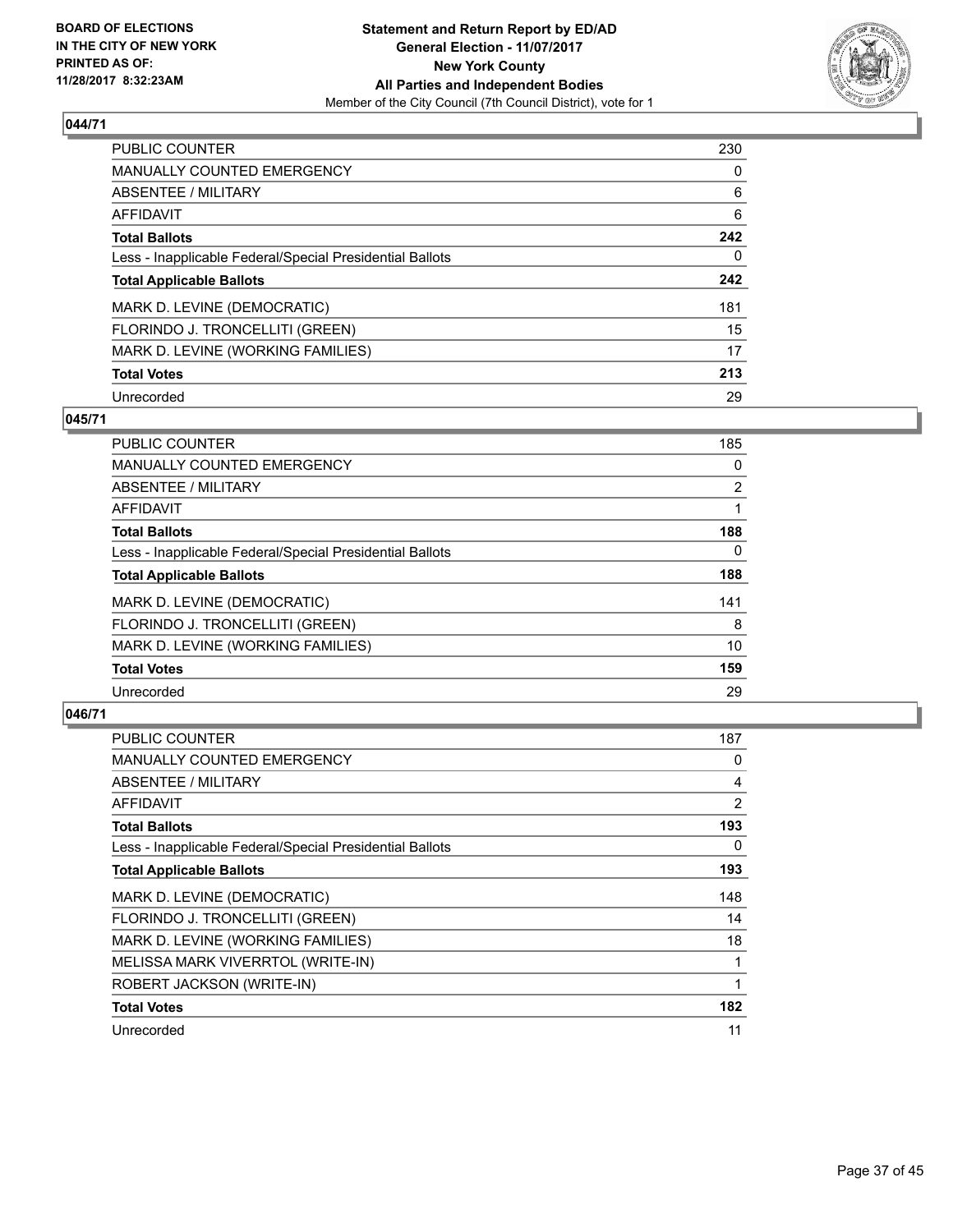

| <b>PUBLIC COUNTER</b>                                    | 346            |
|----------------------------------------------------------|----------------|
| <b>MANUALLY COUNTED EMERGENCY</b>                        | 0              |
| ABSENTEE / MILITARY                                      | 9              |
| AFFIDAVIT                                                | $\overline{2}$ |
| <b>Total Ballots</b>                                     | 357            |
| Less - Inapplicable Federal/Special Presidential Ballots | 0              |
| <b>Total Applicable Ballots</b>                          | 357            |
| MARK D. LEVINE (DEMOCRATIC)                              | 308            |
| FLORINDO J. TRONCELLITI (GREEN)                          | 16             |
| MARK D. LEVINE (WORKING FAMILIES)                        | 12             |
| LUIS TEGADA (WRITE-IN)                                   | 2              |
| <b>Total Votes</b>                                       | 338            |
| Unrecorded                                               | 19             |

#### **048/71**

| <b>PUBLIC COUNTER</b>                                    | 225 |
|----------------------------------------------------------|-----|
| <b>MANUALLY COUNTED EMERGENCY</b>                        | 0   |
| ABSENTEE / MILITARY                                      |     |
| <b>AFFIDAVIT</b>                                         | 4   |
| <b>Total Ballots</b>                                     | 230 |
| Less - Inapplicable Federal/Special Presidential Ballots | 0   |
| <b>Total Applicable Ballots</b>                          | 230 |
| MARK D. LEVINE (DEMOCRATIC)                              | 132 |
| FLORINDO J. TRONCELLITI (GREEN)                          | 13  |
| MARK D. LEVINE (WORKING FAMILIES)                        | 6   |
| <b>Total Votes</b>                                       | 151 |
| Unrecorded                                               | 79  |

| <b>PUBLIC COUNTER</b>                                    | 211 |
|----------------------------------------------------------|-----|
| <b>MANUALLY COUNTED EMERGENCY</b>                        | 0   |
| ABSENTEE / MILITARY                                      |     |
| AFFIDAVIT                                                | 3   |
| <b>Total Ballots</b>                                     | 215 |
| Less - Inapplicable Federal/Special Presidential Ballots | 0   |
| <b>Total Applicable Ballots</b>                          | 215 |
| MARK D. LEVINE (DEMOCRATIC)                              | 152 |
| FLORINDO J. TRONCELLITI (GREEN)                          | 4   |
| MARK D. LEVINE (WORKING FAMILIES)                        | 10  |
| <b>Total Votes</b>                                       | 166 |
| Unrecorded                                               | 49  |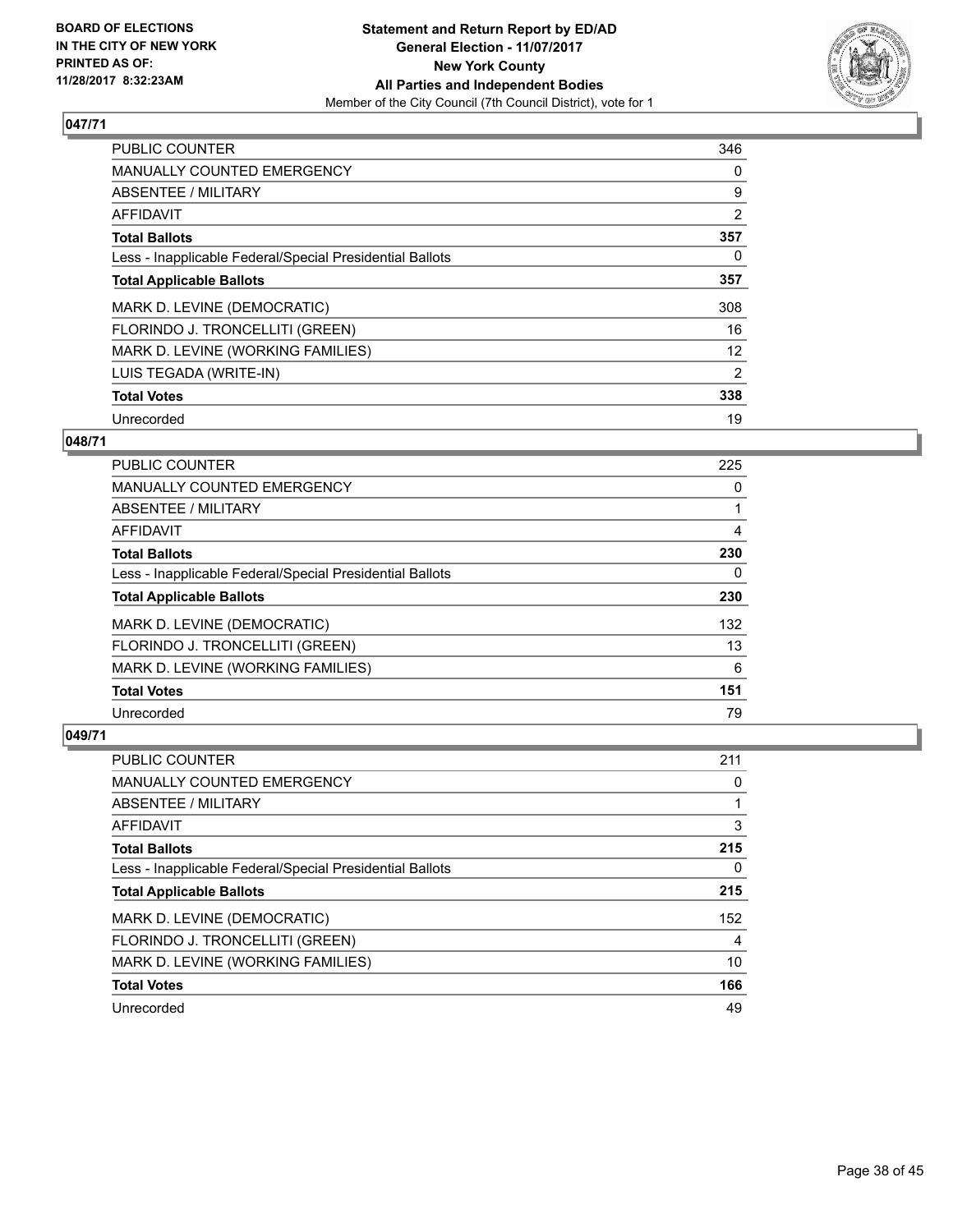

| <b>PUBLIC COUNTER</b>                                    | 141            |
|----------------------------------------------------------|----------------|
| <b>MANUALLY COUNTED EMERGENCY</b>                        | 0              |
| ABSENTEE / MILITARY                                      | $\overline{2}$ |
| AFFIDAVIT                                                | $\overline{2}$ |
| <b>Total Ballots</b>                                     | 145            |
| Less - Inapplicable Federal/Special Presidential Ballots | 0              |
| <b>Total Applicable Ballots</b>                          | 145            |
| MARK D. LEVINE (DEMOCRATIC)                              | 111            |
| FLORINDO J. TRONCELLITI (GREEN)                          | 3              |
| MARK D. LEVINE (WORKING FAMILIES)                        | $\overline{2}$ |
| LOUIS TEJADA (WRITE-IN)                                  | 2              |
| <b>Total Votes</b>                                       | 118            |
| Unrecorded                                               | 27             |

#### **052/71**

| <b>PUBLIC COUNTER</b>                                    | 210 |
|----------------------------------------------------------|-----|
| <b>MANUALLY COUNTED EMERGENCY</b>                        | 0   |
| ABSENTEE / MILITARY                                      |     |
| AFFIDAVIT                                                | 5   |
| <b>Total Ballots</b>                                     | 216 |
| Less - Inapplicable Federal/Special Presidential Ballots | 0   |
| <b>Total Applicable Ballots</b>                          | 216 |
| MARK D. LEVINE (DEMOCRATIC)                              | 162 |
| FLORINDO J. TRONCELLITI (GREEN)                          | 12  |
| MARK D. LEVINE (WORKING FAMILIES)                        | 9   |
| <b>Total Votes</b>                                       | 183 |
| Unrecorded                                               | 33  |

| <b>PUBLIC COUNTER</b>                                    | 96 |
|----------------------------------------------------------|----|
| <b>MANUALLY COUNTED EMERGENCY</b>                        | 0  |
| ABSENTEE / MILITARY                                      | 2  |
| AFFIDAVIT                                                |    |
| <b>Total Ballots</b>                                     | 99 |
| Less - Inapplicable Federal/Special Presidential Ballots | 0  |
| <b>Total Applicable Ballots</b>                          | 99 |
| MARK D. LEVINE (DEMOCRATIC)                              | 65 |
| FLORINDO J. TRONCELLITI (GREEN)                          | 7  |
| MARK D. LEVINE (WORKING FAMILIES)                        | 4  |
| NELL W. FAY (WRITE-IN)                                   |    |
| <b>Total Votes</b>                                       | 77 |
| Unrecorded                                               | 22 |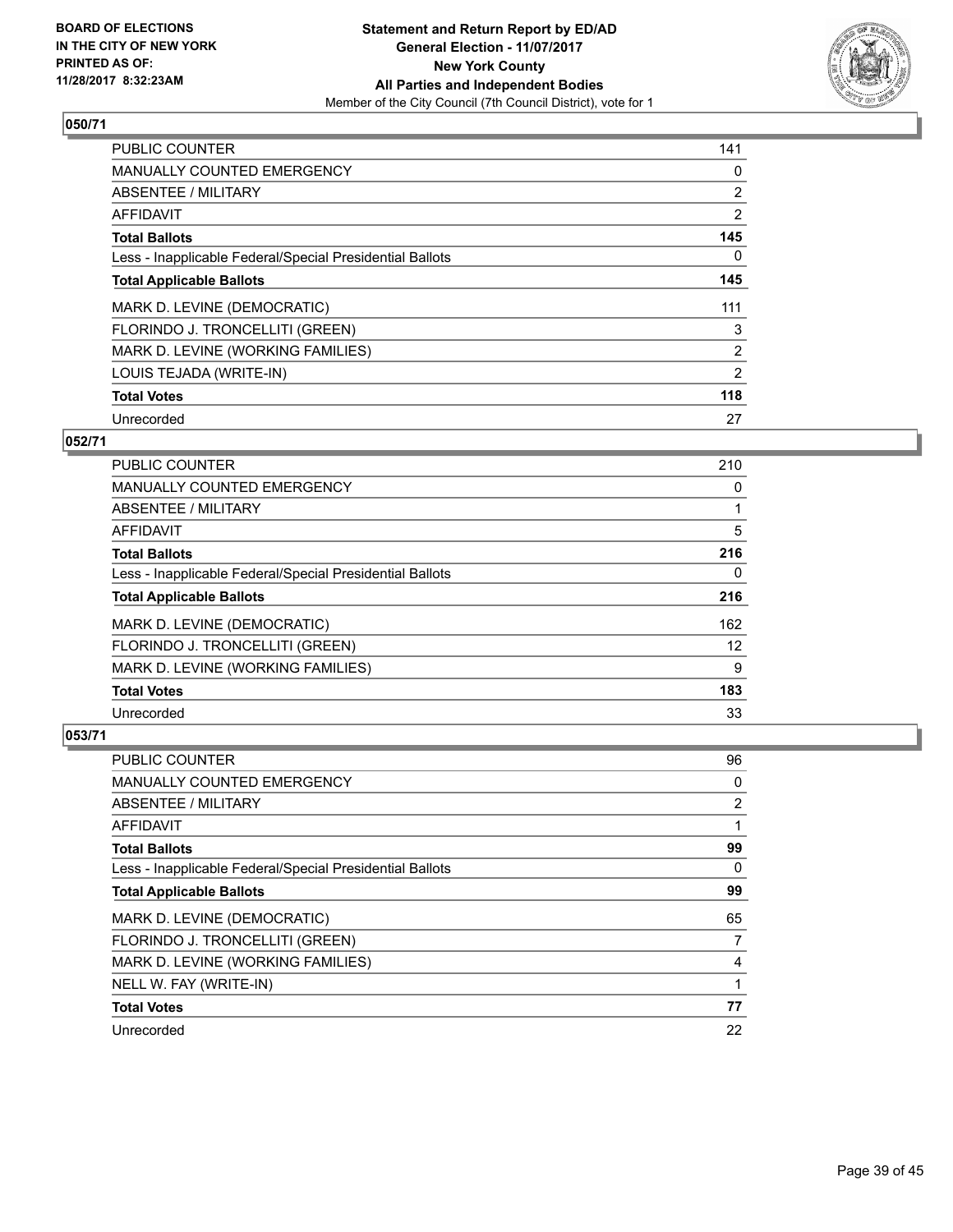

| <b>PUBLIC COUNTER</b>                                    | 169 |
|----------------------------------------------------------|-----|
| <b>MANUALLY COUNTED EMERGENCY</b>                        | 0   |
| ABSENTEE / MILITARY                                      | 5   |
| AFFIDAVIT                                                | 4   |
| <b>Total Ballots</b>                                     | 178 |
| Less - Inapplicable Federal/Special Presidential Ballots | 0   |
| <b>Total Applicable Ballots</b>                          | 178 |
| MARK D. LEVINE (DEMOCRATIC)                              | 128 |
| FLORINDO J. TRONCELLITI (GREEN)                          | 5   |
| MARK D. LEVINE (WORKING FAMILIES)                        | 10  |
| <b>Total Votes</b>                                       | 143 |
| Unrecorded                                               | 35  |

#### **055/71**

| <b>PUBLIC COUNTER</b>                                    | 154      |
|----------------------------------------------------------|----------|
| <b>MANUALLY COUNTED EMERGENCY</b>                        | 0        |
| ABSENTEE / MILITARY                                      |          |
| <b>AFFIDAVIT</b>                                         |          |
| <b>Total Ballots</b>                                     | 156      |
| Less - Inapplicable Federal/Special Presidential Ballots | $\Omega$ |
| <b>Total Applicable Ballots</b>                          | 156      |
| MARK D. LEVINE (DEMOCRATIC)                              | 119      |
| FLORINDO J. TRONCELLITI (GREEN)                          | 9        |
| MARK D. LEVINE (WORKING FAMILIES)                        | 11       |
| <b>Total Votes</b>                                       | 139      |
| Unrecorded                                               | 17       |

| <b>PUBLIC COUNTER</b>                                    | 98 |
|----------------------------------------------------------|----|
| <b>MANUALLY COUNTED EMERGENCY</b>                        | 0  |
| ABSENTEE / MILITARY                                      |    |
| AFFIDAVIT                                                | 0  |
| <b>Total Ballots</b>                                     | 99 |
| Less - Inapplicable Federal/Special Presidential Ballots | 0  |
| <b>Total Applicable Ballots</b>                          | 99 |
| MARK D. LEVINE (DEMOCRATIC)                              | 71 |
| FLORINDO J. TRONCELLITI (GREEN)                          | 4  |
| MARK D. LEVINE (WORKING FAMILIES)                        |    |
| <b>Total Votes</b>                                       | 76 |
| Unrecorded                                               | 23 |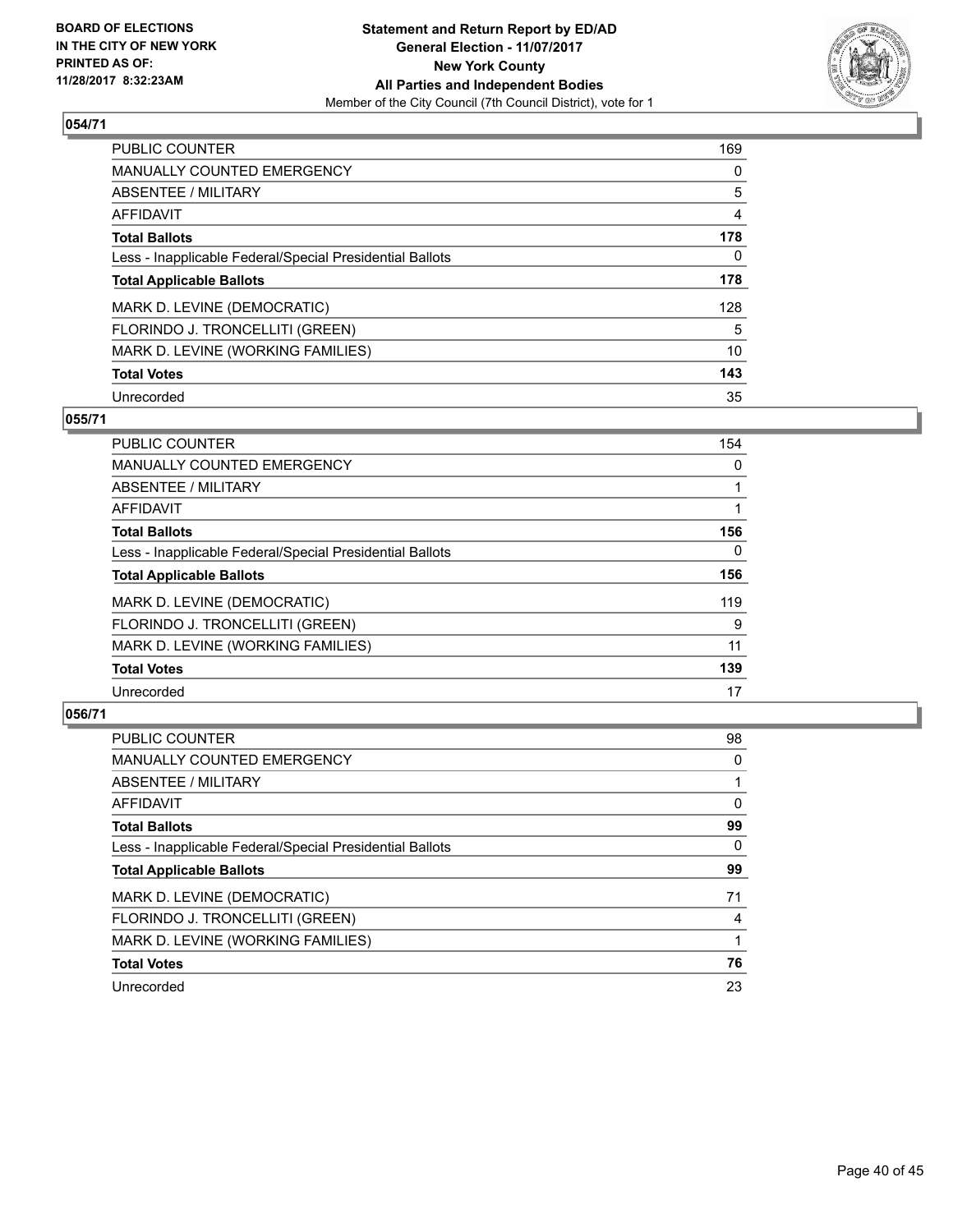

| <b>PUBLIC COUNTER</b>                                    | 122 |
|----------------------------------------------------------|-----|
| MANUALLY COUNTED EMERGENCY                               | 0   |
| ABSENTEE / MILITARY                                      |     |
| AFFIDAVIT                                                | 3   |
| <b>Total Ballots</b>                                     | 126 |
| Less - Inapplicable Federal/Special Presidential Ballots | 0   |
| <b>Total Applicable Ballots</b>                          | 126 |
| MARK D. LEVINE (DEMOCRATIC)                              | 87  |
| FLORINDO J. TRONCELLITI (GREEN)                          | 7   |
| MARK D. LEVINE (WORKING FAMILIES)                        | 5   |
| <b>Total Votes</b>                                       | 99  |
| Unrecorded                                               | 27  |

#### **058/71**

| <b>PUBLIC COUNTER</b>                                    | 148      |
|----------------------------------------------------------|----------|
| <b>MANUALLY COUNTED EMERGENCY</b>                        | 0        |
| ABSENTEE / MILITARY                                      | 0        |
| <b>AFFIDAVIT</b>                                         |          |
| <b>Total Ballots</b>                                     | 149      |
| Less - Inapplicable Federal/Special Presidential Ballots | $\Omega$ |
| <b>Total Applicable Ballots</b>                          | 149      |
| MARK D. LEVINE (DEMOCRATIC)                              | 92       |
| FLORINDO J. TRONCELLITI (GREEN)                          | 11       |
| MARK D. LEVINE (WORKING FAMILIES)                        | 8        |
| <b>Total Votes</b>                                       | 111      |
| Unrecorded                                               | 38       |

| PUBLIC COUNTER                                           | 133 |
|----------------------------------------------------------|-----|
| <b>MANUALLY COUNTED EMERGENCY</b>                        | 0   |
| ABSENTEE / MILITARY                                      |     |
| AFFIDAVIT                                                | 2   |
| <b>Total Ballots</b>                                     | 136 |
| Less - Inapplicable Federal/Special Presidential Ballots | 0   |
| <b>Total Applicable Ballots</b>                          | 136 |
| MARK D. LEVINE (DEMOCRATIC)                              | 99  |
| FLORINDO J. TRONCELLITI (GREEN)                          | 5   |
| MARK D. LEVINE (WORKING FAMILIES)                        | 2   |
| ROSETTA JOHNSON (WRITE-IN)                               |     |
| UNATTRIBUTABLE WRITE-IN (WRITE-IN)                       | 1   |
| <b>Total Votes</b>                                       | 108 |
| Unrecorded                                               | 28  |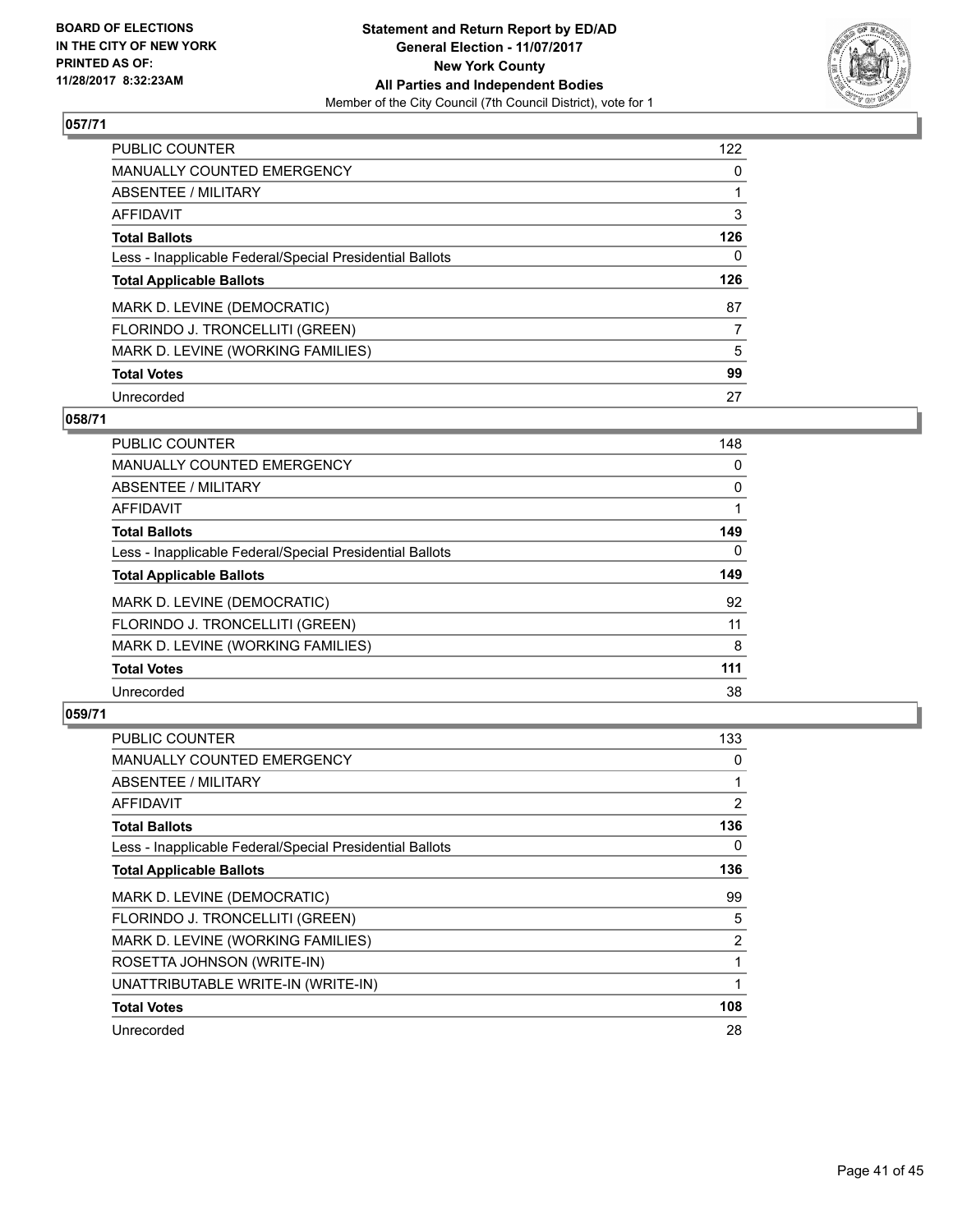

| <b>PUBLIC COUNTER</b>                                    | 158 |
|----------------------------------------------------------|-----|
| <b>MANUALLY COUNTED EMERGENCY</b>                        | 0   |
| ABSENTEE / MILITARY                                      | 5   |
| AFFIDAVIT                                                |     |
| <b>Total Ballots</b>                                     | 164 |
| Less - Inapplicable Federal/Special Presidential Ballots | 0   |
| <b>Total Applicable Ballots</b>                          | 164 |
| MARK D. LEVINE (DEMOCRATIC)                              | 120 |
| FLORINDO J. TRONCELLITI (GREEN)                          | 8   |
| MARK D. LEVINE (WORKING FAMILIES)                        | 6   |
| WILMA TAMAYO ABREU (WRITE-IN)                            | 1   |
| <b>Total Votes</b>                                       | 135 |
| Unrecorded                                               | 29  |

## **071/71**

| <b>PUBLIC COUNTER</b>                                    | 174 |
|----------------------------------------------------------|-----|
| <b>MANUALLY COUNTED EMERGENCY</b>                        | 0   |
| ABSENTEE / MILITARY                                      | 5   |
| AFFIDAVIT                                                | 2   |
| <b>Total Ballots</b>                                     | 181 |
| Less - Inapplicable Federal/Special Presidential Ballots | 0   |
| <b>Total Applicable Ballots</b>                          | 181 |
| MARK D. LEVINE (DEMOCRATIC)                              | 149 |
| FLORINDO J. TRONCELLITI (GREEN)                          | 6   |
| MARK D. LEVINE (WORKING FAMILIES)                        | 10  |
| <b>Total Votes</b>                                       | 165 |
| Unrecorded                                               | 16  |

| <b>PUBLIC COUNTER</b>                                    | 217            |
|----------------------------------------------------------|----------------|
| <b>MANUALLY COUNTED EMERGENCY</b>                        | 0              |
| ABSENTEE / MILITARY                                      | $\overline{7}$ |
| <b>AFFIDAVIT</b>                                         | 5              |
| <b>Total Ballots</b>                                     | 229            |
| Less - Inapplicable Federal/Special Presidential Ballots | 0              |
| <b>Total Applicable Ballots</b>                          | 229            |
| MARK D. LEVINE (DEMOCRATIC)                              | 179            |
| FLORINDO J. TRONCELLITI (GREEN)                          | 13             |
| MARK D. LEVINE (WORKING FAMILIES)                        | 24             |
| HELEN ROSENTHAL (WRITE-IN)                               |                |
| MARIA A. LUNA (WRITE-IN)                                 | 1              |
| MELINDA CRUMP (WRITE-IN)                                 |                |
| <b>Total Votes</b>                                       | 219            |
| Unrecorded                                               | 10             |
| 095/71 COMBINED into: 101/71                             |                |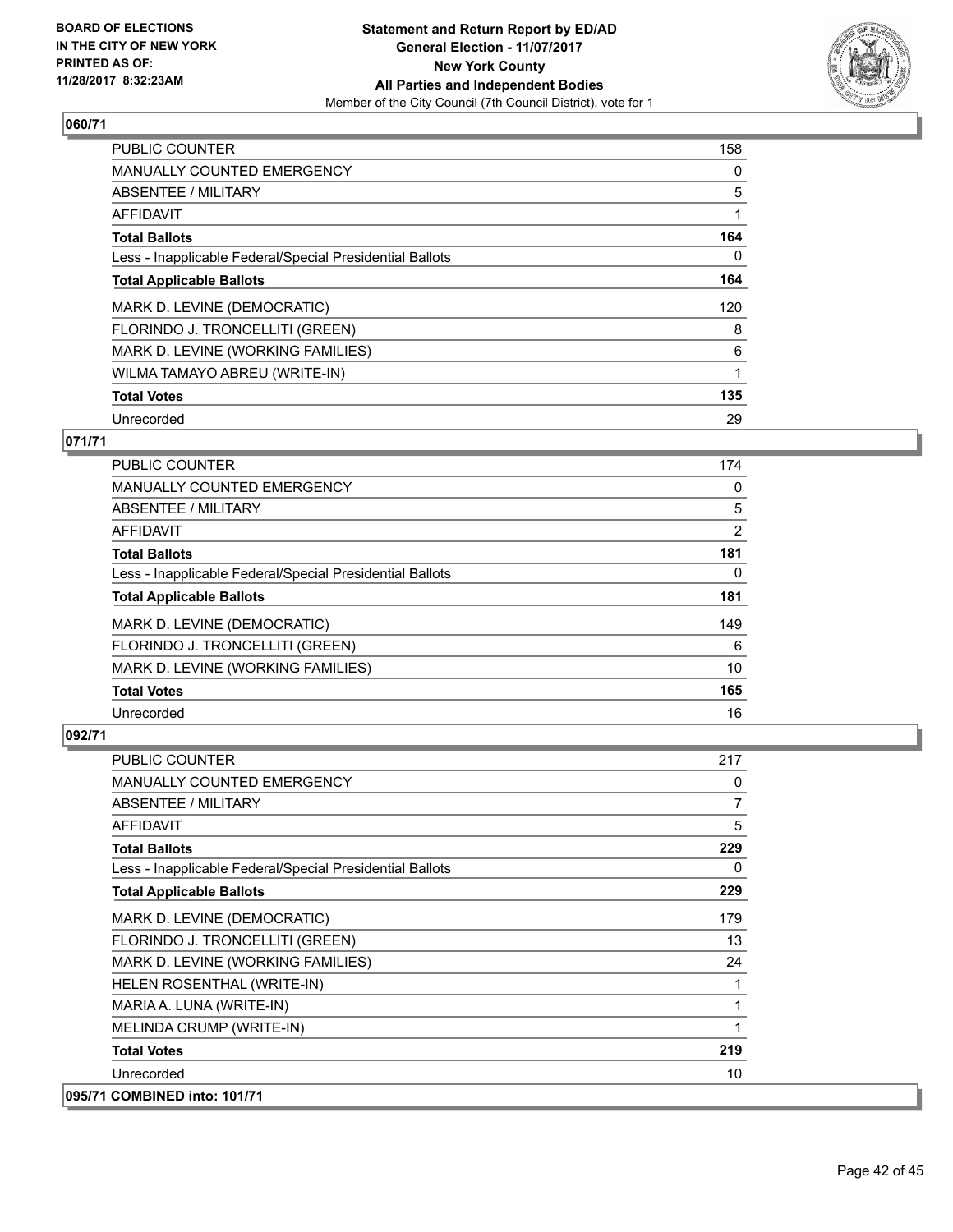

| <b>PUBLIC COUNTER</b>                                    | 139 |
|----------------------------------------------------------|-----|
| <b>MANUALLY COUNTED EMERGENCY</b>                        | 0   |
| ABSENTEE / MILITARY                                      | 5   |
| <b>AFFIDAVIT</b>                                         |     |
| <b>Total Ballots</b>                                     | 145 |
| Less - Inapplicable Federal/Special Presidential Ballots | 0   |
| <b>Total Applicable Ballots</b>                          | 145 |
| MARK D. LEVINE (DEMOCRATIC)                              | 102 |
| FLORINDO J. TRONCELLITI (GREEN)                          | 6   |
| MARK D. LEVINE (WORKING FAMILIES)                        | 10  |
| <b>Total Votes</b>                                       | 118 |
| Unrecorded                                               | 27  |

#### **101/71**

| <b>PUBLIC COUNTER</b>                                    | 113      |
|----------------------------------------------------------|----------|
| MANUALLY COUNTED EMERGENCY                               | 0        |
| ABSENTEE / MILITARY                                      | 0        |
| AFFIDAVIT                                                | 2        |
| <b>Total Ballots</b>                                     | 115      |
| Less - Inapplicable Federal/Special Presidential Ballots | $\Omega$ |
| <b>Total Applicable Ballots</b>                          | 115      |
| MARK D. LEVINE (DEMOCRATIC)                              | 92       |
| FLORINDO J. TRONCELLITI (GREEN)                          | 8        |
| MARK D. LEVINE (WORKING FAMILIES)                        | 4        |
| DONALD TRUMP (WRITE-IN)                                  |          |
| <b>Total Votes</b>                                       | 105      |
| Unrecorded                                               | 10       |

| <b>PUBLIC COUNTER</b>                                    | 126 |
|----------------------------------------------------------|-----|
| <b>MANUALLY COUNTED EMERGENCY</b>                        | 0   |
| ABSENTEE / MILITARY                                      | 4   |
| AFFIDAVIT                                                | 5   |
| <b>Total Ballots</b>                                     | 135 |
| Less - Inapplicable Federal/Special Presidential Ballots | 0   |
| <b>Total Applicable Ballots</b>                          | 135 |
| MARK D. LEVINE (DEMOCRATIC)                              | 101 |
| FLORINDO J. TRONCELLITI (GREEN)                          | 3   |
| MARK D. LEVINE (WORKING FAMILIES)                        | 10  |
| <b>Total Votes</b>                                       | 114 |
| Unrecorded                                               | 21  |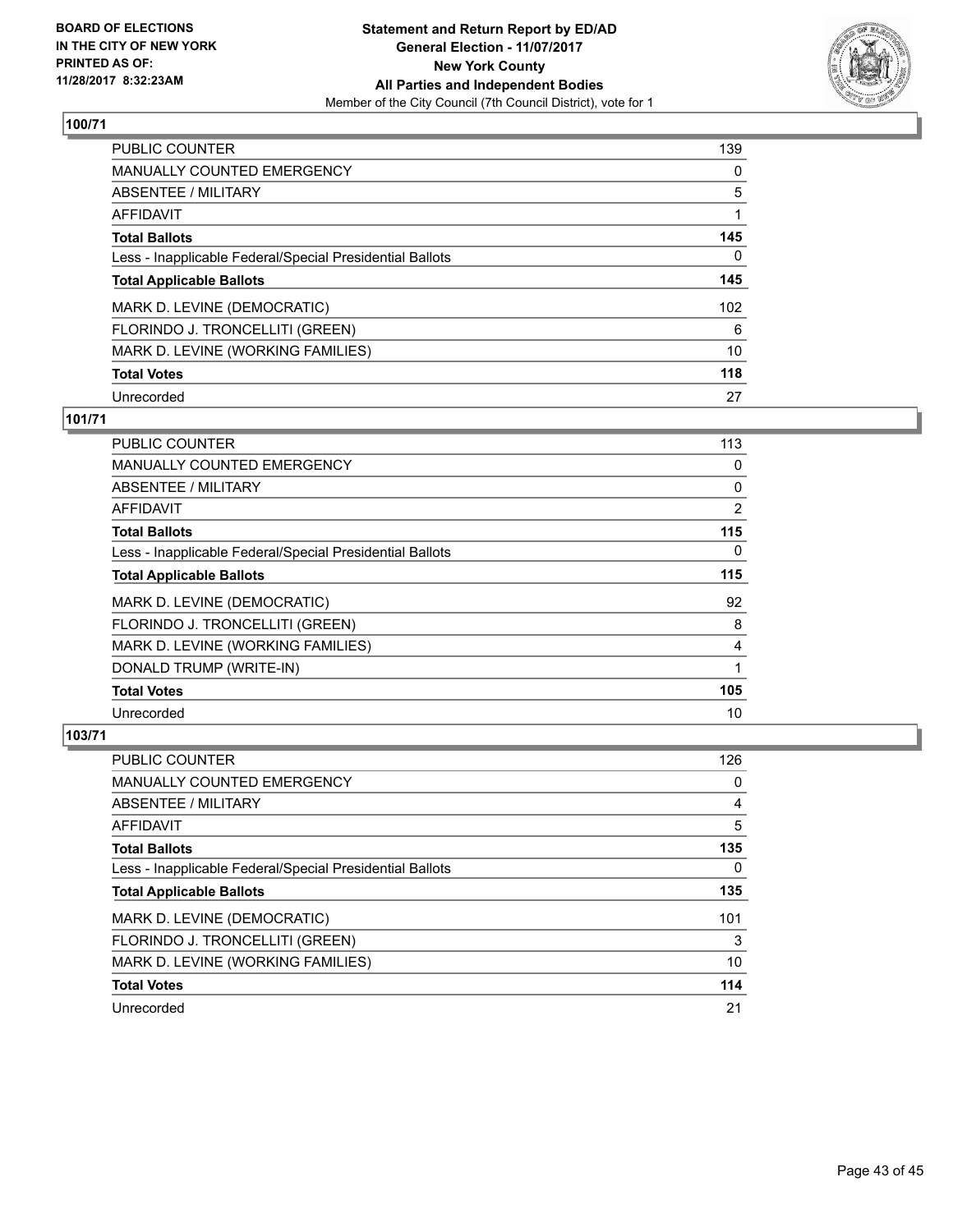

| <b>PUBLIC COUNTER</b>                                    | 122 |
|----------------------------------------------------------|-----|
| <b>MANUALLY COUNTED EMERGENCY</b>                        | 0   |
| ABSENTEE / MILITARY                                      | 1   |
| <b>AFFIDAVIT</b>                                         |     |
| <b>Total Ballots</b>                                     | 124 |
| Less - Inapplicable Federal/Special Presidential Ballots | 0   |
| <b>Total Applicable Ballots</b>                          | 124 |
| MARK D. LEVINE (DEMOCRATIC)                              | 110 |
| FLORINDO J. TRONCELLITI (GREEN)                          | 6   |
| MARK D. LEVINE (WORKING FAMILIES)                        | 3   |
| ANTHONY WHITE (WRITE-IN)                                 |     |
| <b>Total Votes</b>                                       | 120 |
| Unrecorded                                               | 4   |

| <b>PUBLIC COUNTER</b>                                    | 95  |
|----------------------------------------------------------|-----|
| <b>MANUALLY COUNTED EMERGENCY</b>                        | 0   |
| ABSENTEE / MILITARY                                      |     |
| AFFIDAVIT                                                | 4   |
| <b>Total Ballots</b>                                     | 100 |
| Less - Inapplicable Federal/Special Presidential Ballots | 0   |
| <b>Total Applicable Ballots</b>                          | 100 |
| MARK D. LEVINE (DEMOCRATIC)                              | 75  |
| FLORINDO J. TRONCELLITI (GREEN)                          | 3   |
| MARK D. LEVINE (WORKING FAMILIES)                        | 2   |
| <b>Total Votes</b>                                       | 80  |
| Unrecorded                                               | 20  |